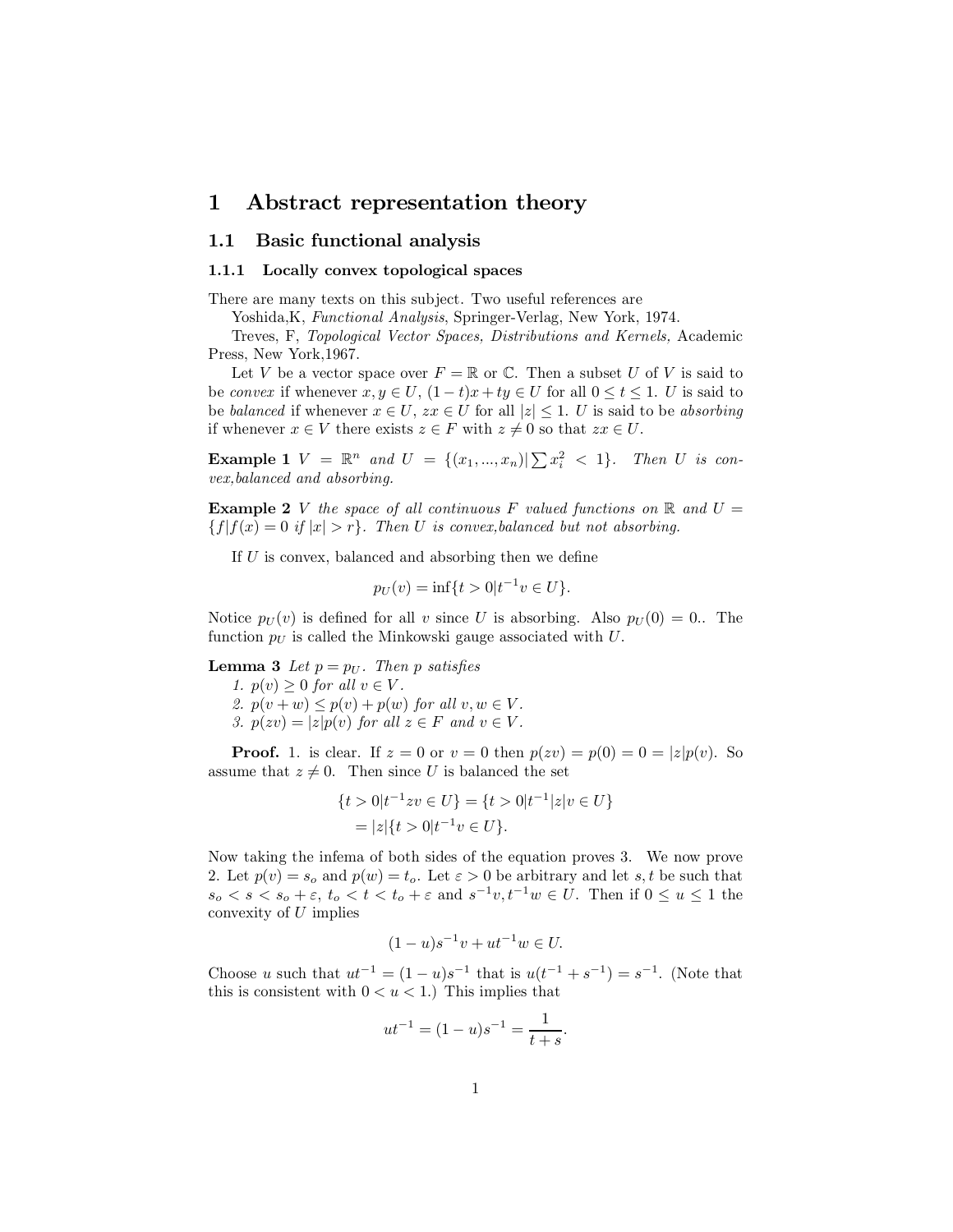Thus

$$
\frac{1}{t+s}(v+w) \in U.
$$

This implies that  $p(v + w) \le t + s$ . Now take the limit as  $\varepsilon \to 0$ .

**Definition 4** A function, p, from V to R satisfying 1., 2., 3. in the previous lemma is called a semi-norm on  $V$ . If in addition it satisfies the condition  $p(v) = 0$  implies  $v = 0$  then p is said to be a norm.

**Exercise 5** If p is a semi-norm on V then the sets  $\{v \in V | p(v) < 1\}$ ,  $\{v \in V | p(v) \leq 1\}$  $V|p(v) \leq 1$  are convex, balanced and absorbing. Further, U is a subset of the latter set.

**Definition 6**  $V$  is said to be a topological vector space if it is a topological space such that the operations

$$
V \times V \longmapsto V, x, y \longmapsto x + y, F \times V \to V, x \longmapsto zx,
$$

are continuous.

**Definition 7** We say that  $V$  is a locally convex topological vector space if  $V$ is a topological vector space that has a basis of neighborhoods of 0 consisting of open, convex, balanced sets.

**Example 8**  $V = F^n$  with the usual topology and the neighborhood basis consists of the open balls centered at 0.

**Example 9** More generally if p is a norm on V a vector space over F then  $d(v, w) = p(v - w)$  defines a metric on V. V is a locally convex, topological vector space with respect to the metric topology. If  $V$  is in addition metrically complete then  $V$  is said to be a Banach space.

**Example 10** In this example  $F = \mathbb{C}$ . Let  $\langle ..., ... \rangle$  be a Hermitian inner product on V (that is the function  $v, w \mapsto \langle v, w \rangle$  is bilinear over R, linear in the first variable over  $\mathbb C$  and  $\langle w, v \rangle$  is the complex conjugate of  $\langle v, w \rangle$  and further,  $\langle v, v \rangle$ is a strictly positive real number if  $v \neq 0$ . If this is so we define  $||v|| = \langle v, v \rangle^{\frac{1}{2}}$ . The Schwarz inequality.

$$
|\langle v,w\rangle| \leq ||v|| \, ||w||,
$$

*implies the triangle inequality* 

$$
||v+w|| \le ||v|| + ||w||.
$$

Thus  $v \mapsto ||v||$  defines a norm on V. The pair  $(V, \langle ..., ... \rangle)$  is called a pre-Hilbert space. If V is a Banach space with respect to the norm  $v \mapsto ||v||$  then *it is called a* Hilbert space.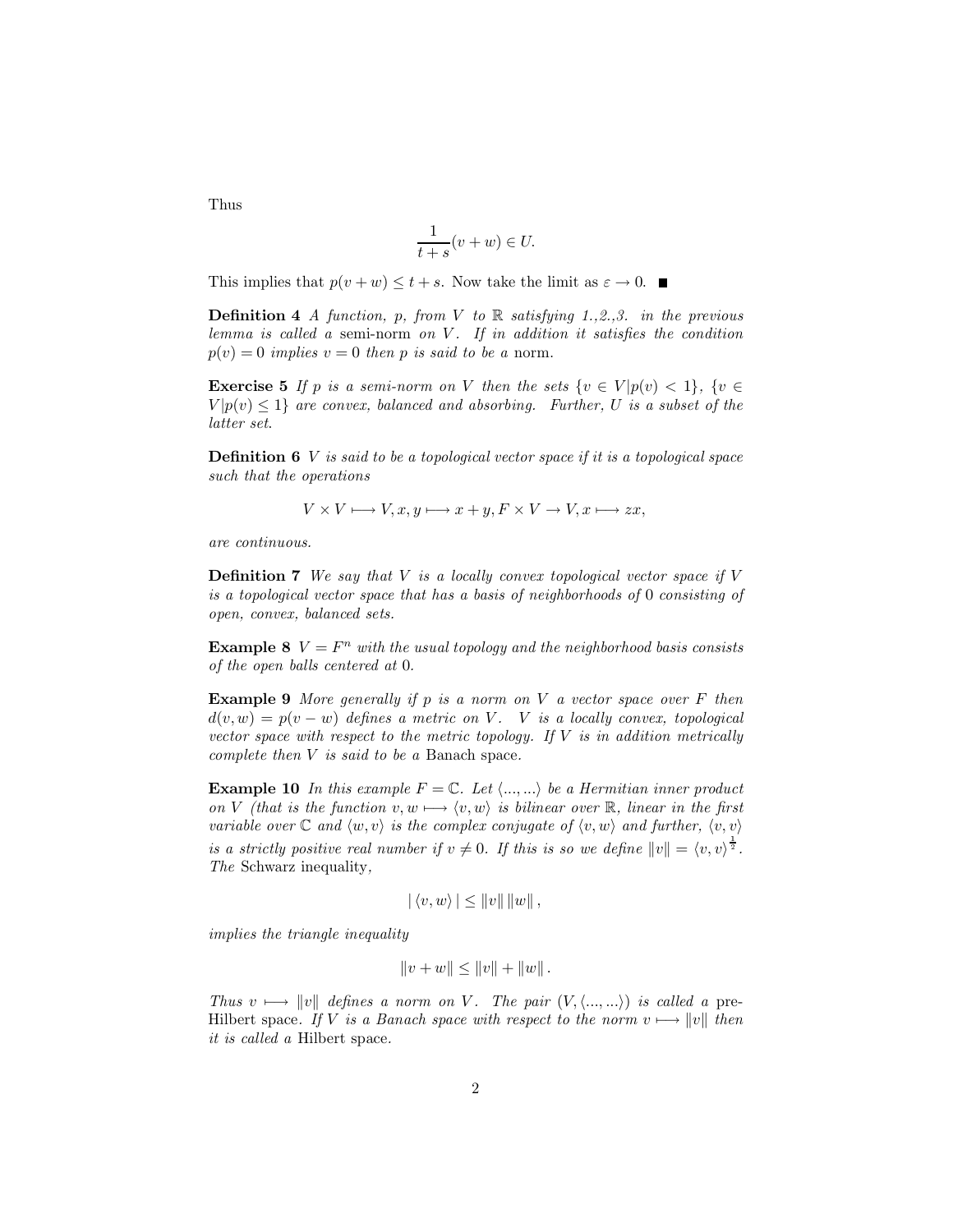**Example 11** Let S be a set of semi-norms on V such that if  $v \in V$  then there exists  $p \in S$  such that  $p(v) > 0$ . Set  $U_{p,\varepsilon} = \{v \in V | p(v) < \varepsilon\}$  for  $p \in S$  and  $\varepsilon > 0$ . Then if we take the sets  $U_{p,\varepsilon}$  as a basis of neighborhoods of 0 in V then this endows V with the structure of a locally convex topological vector space.

**Lemma 12** Every structure of a locally convex vector space on  $V$  is obtained in this manner.

**Proof.** Let  $\mathcal{U}$  be a neighborhood basis for 0 in V consisting of open, convex, balanced, absorbing sets. If  $U \in \mathcal{U}$  let  $p_U$  be the corresponding Minkowski gauge. Then we have

$$
U = \{ v \in V | p_U(v) < 1 \}.
$$

Indeed, since U is convex if  $\frac{1}{t}v \in U$  and  $0 < t < 1$  then  $t\frac{1}{t}v + (1-t)0 \in U$ . If  $v \in U$  then  $p_U(v) = t$  and  $t \leq 1$ . The set  $\{s > 0 | s^{-1}v \in U\}$  is open in R. Thus  $t<1.$   $\blacksquare$ 

**Lemma 13** Let V and W be locally convex topological spaces. Let  $T: V \rightarrow$ W be a linear mapping. Then  $T$  is continuous on  $V$  if and only if for each continuous semi-norm, q, on W the map  $v \mapsto q(T(v))$  defines a continuous seminorm on V.

**Proof.** The sufficiency is clear. Since  $T$  is linear it is enough to prove that if the condition is satisfied then  $T$  is continuous at 0. But the condition implies that for each q a semi-norm on W and each  $\varepsilon > 0$  the set  $T^{-1}(\{w \in W | q(w)$  $\varepsilon$ }) is an open neighborhood of 0.  $\blacksquare$ 

**Example 14** Let X be a locally compact (Hausdorff) topological vector space. Let  $C(X, F)$  denote the space of all continuous functions on X with values in F. If K is a compact subset of X then to K we assign the semi-norm,  $p_K$ , defined by  $p_K(f) = \max_{k \in K} |f(k)|$ . The corresponding topology on V is called the topology of uniform convergence on compacta. Note that if X is compact we need only use the norm  $p_X$ .

If V is a locally convex, topological vector space then a sequence  $\{v_i\}$  in V is said to be *Cauchy* if for each continuous semi-norm p on V and each  $\varepsilon > 0$ there exists N such that if  $i, j \geq N$  then  $p(v_i - v_j) < \varepsilon$ . We say that V is sequentially complete if every Cauchy sequence in  $V$  converges. A sequentially complete topological vector space is said to be a Fréchet space if the topology is given by a countable set of semi-norms as in Example 11.

**Lemma 15** If V is a locally, convex, topological space with a countable basis of neighborhoods of 0 the V is metrizable. Or equivalently if the topology on V is given as in example 11 with the set S countable then V is metrizable.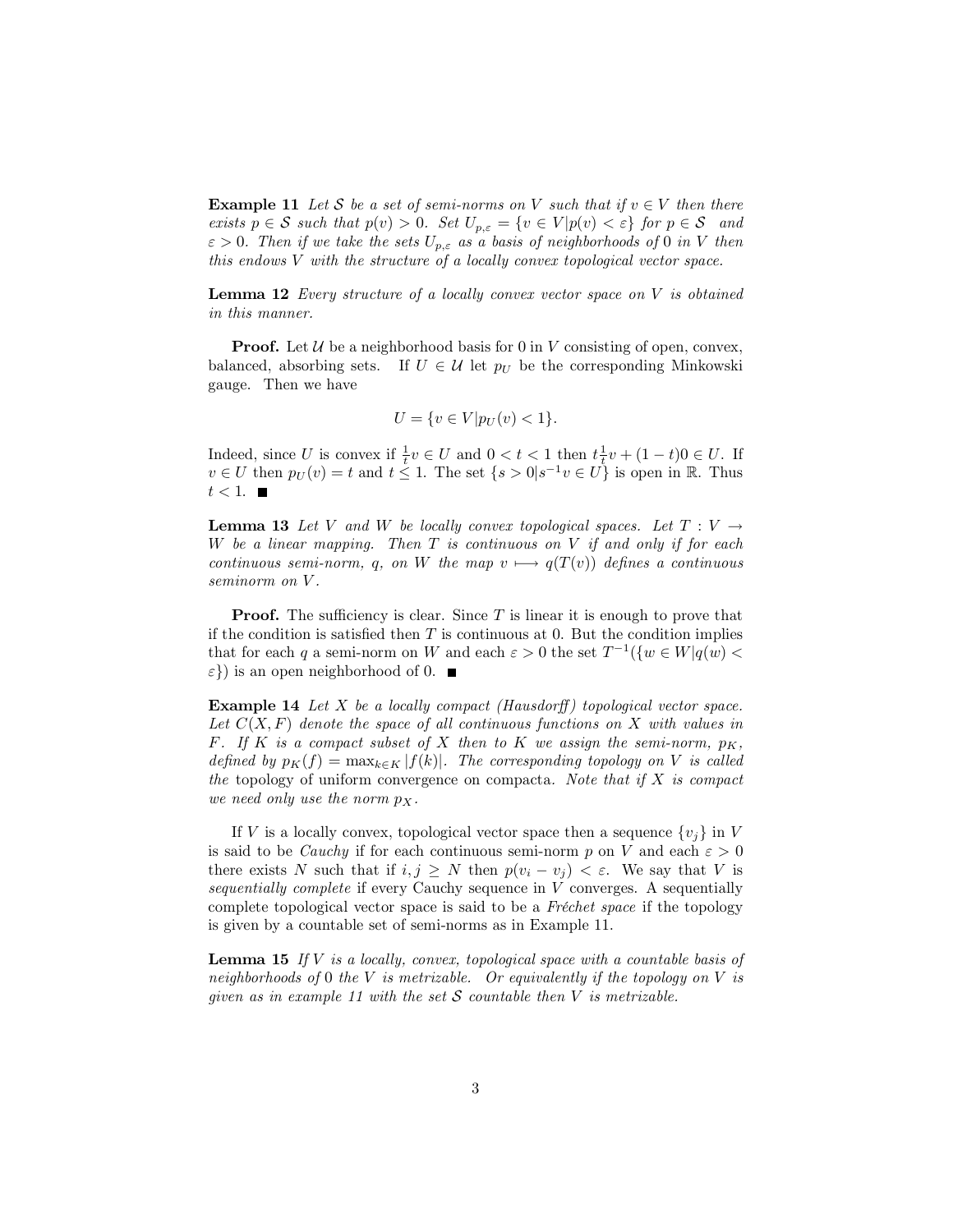**Proof.** We will prove the equivalent second statement (see Lemma 12). Let  $S = \{p_j\}_{j \in N}$  with  $N \leq \infty$ . Consider

$$
d(v, w) = \sum_{j < N} \frac{p_j(v - w)}{2^j (1 + p_j(v - w))}.
$$

Since each term in the above series is at most equal to  $2^{-j}$  the series converges uniformly as a series of functions on  $V \times V$ . If  $d(v, w) = 0$  then all of the terms in the series are 0. Thus  $v = w$ . That d is a metric follows from the following exercise. That it gives the topology on  $V$  follows from the observation that

$$
\lim_{j \to \infty} p_k(v_j - v) = 0
$$

for all  $k = 1, 2, ...$  if and only if

$$
\lim_{j \to \infty} d(v_j, v) = 0.
$$

**Exercise 16** Assume that  $p(v+w) \leq p(v) + p(w)$  for all  $v, w \in V$  and  $p(v) \geq 0$  for all  $v \in V$ . Define  $q(v) = \frac{p(v)}{1+p(v)}$ . Then  $q(v+w) \leq q(v)+q(w)$  for all  $v, w \in V$ . (Hint: Write out  $q(v) + q(w) - q(v + w)$ ). Put the expression over the obvious common denominator

$$
(1 + p(v))(1 + p(w))(1 + p(v + w))
$$

and see that the numerator is non-negative.)

**Example 17** If  $X$ , as in example 13, has a countable basis for its topology then  $C(X;F)$  endowed with the topology of uniform convergence on compacta is a Fréchet space. To see this we note that there exists a countable collection  ${K_i}$  of compact subsets having the property that if  $x \in X$  and if U is open in X then there exists j such that  $x \in interior(K_i) \subset K_j \subset U$ . Let  $p_j = p_{K_i}$ . Then these seminorms define the topology on  $C(X, F)$ . We need only show the completeness. This follows from the fact that a uniform limit of continuous functions is continuous.

We will need just one more general notion. Let  $V$  be a vector space over F and let I be a partially ordered set. We assume that for each  $\alpha \in I$  we have  $V_{\alpha} \subset V$  a subspace that is endowed with a locally convex topology such that

- If  $\alpha < \beta$  then  $V_{\alpha} \subset V_{\beta}$  and the subspace topology on  $V_{\alpha}$  is the same as the given topology.
- $\bullet \bigcup_{\alpha \in I} V_{\alpha} = V.$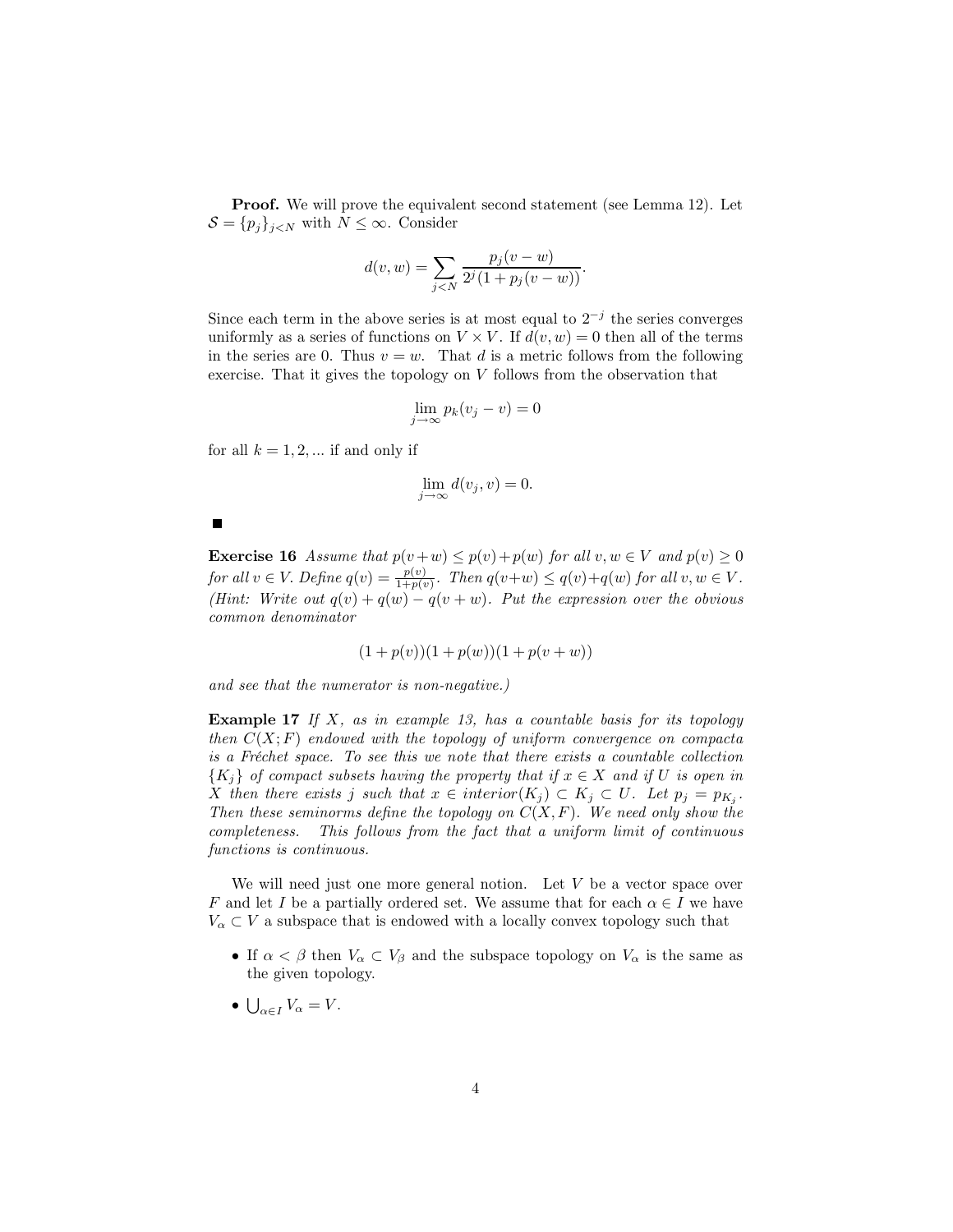If these conditions are satisfied then we define a locally convex topology on  $V$  as follows we take a neighborhood basis for 0 consisting of the subsets  $U$  of V that are convex hulls of subsets of the form  $\bigcup_{\alpha \in I} U_{\alpha}$  where  $U_{\alpha}$  is an open, convex, balanced neighborhood of 0 in  $V_{\alpha}$ . V with this topology is called the (strict) direct limit of  $\{V_{\alpha}\}_{{\alpha}\in I}$ . We write

$$
V=\lim V_{\alpha}
$$

**Exercise 18** Show that the sets U in the definition of direct limit are convex, balanced and absorbing and that these sets do form a basis for neighborhoods  $of 0.$ 

**Exercise 19** Show that if

$$
V = \lim V_{\alpha}
$$

then a linear map of  $V$  to  $F$  is continuous if and only if its restriction to each  $V_{\alpha}$  is continuous.

**Example 20** X a locally compact topological space. If  $f \in C(X;F)$  then define the support of f to be the closure of the set  $\{x \in X | f(x) \neq 0\}$ . Let  $C_c(X; F)$  be the space of those elements of compact support. If K is a compact subset of X then we use the notation  $C_K(X;F)$  for the continuous functions with support contained in K. Then each  $C_K(X;F)$  is a Banach space relative to the norm  $p_K$ . We give  $C_c(X;F)$  the direct limit topology (here the compact subsets are ordered by inclusion).

**Lemma 21** Let  $\{f_i\}$  be a sequence in  $C_c(X;F)$  then  $\lim_{j\to\infty} f_j = f_o$  in  $C_c(X;F)$ if and only if there exists an N and a compact subset K of X such that if  $j \geq N$ then the support of  $f_j$  is contained in K and  $\lim_{j\to\infty} f_j = f_o$  uniformly on K.

**Proof.** The sufficiency is clear. Replacing  $f_j$  by  $f_j - f_o$  we may assume that  $f_o = 0$ . We assume that there is no such K. Then there is a subsequence  $\{f_{i_l}\}\$ , an increasing sequence of compact subsets  $K_l$  and a sequence of points  $x_l$  in X such that  $x_l \in K_l - K_{l-1}$   $(K_0 = \emptyset)$ ,  $f_{i_l}(x_l) \neq 0$  and the sequence is not contained in any compact subset of  $X$ . We define the semi-norm

$$
p(f) = 2\sum_{l=1}^{\infty} \sup_{x \in K_l - K_{l-1}} \frac{|f(x)|}{|f_{k_l}(x_l)|}
$$

(Notice that this is a finite sum.) Then the set  $U = \{f \in C_c(X;F)|p(f) < 1\}$ is an open neighborhood of 0 in  $C_c(X;F)$  but  $f_{j_l} \notin U$  for any l. This proves the lemma.  $\blacksquare$ 

Now assume that  $X = X_1 \times X_2$  with  $X_1, X_2$  locally compact spaces and assume that X has been endowed with the product topology. If  $f \in C_c(X;F)$ then define for  $x \in X_1$ ,  $f(x, \cdot)$  to be the function  $y \mapsto f(x, y)$ . We will need the following result in the next section.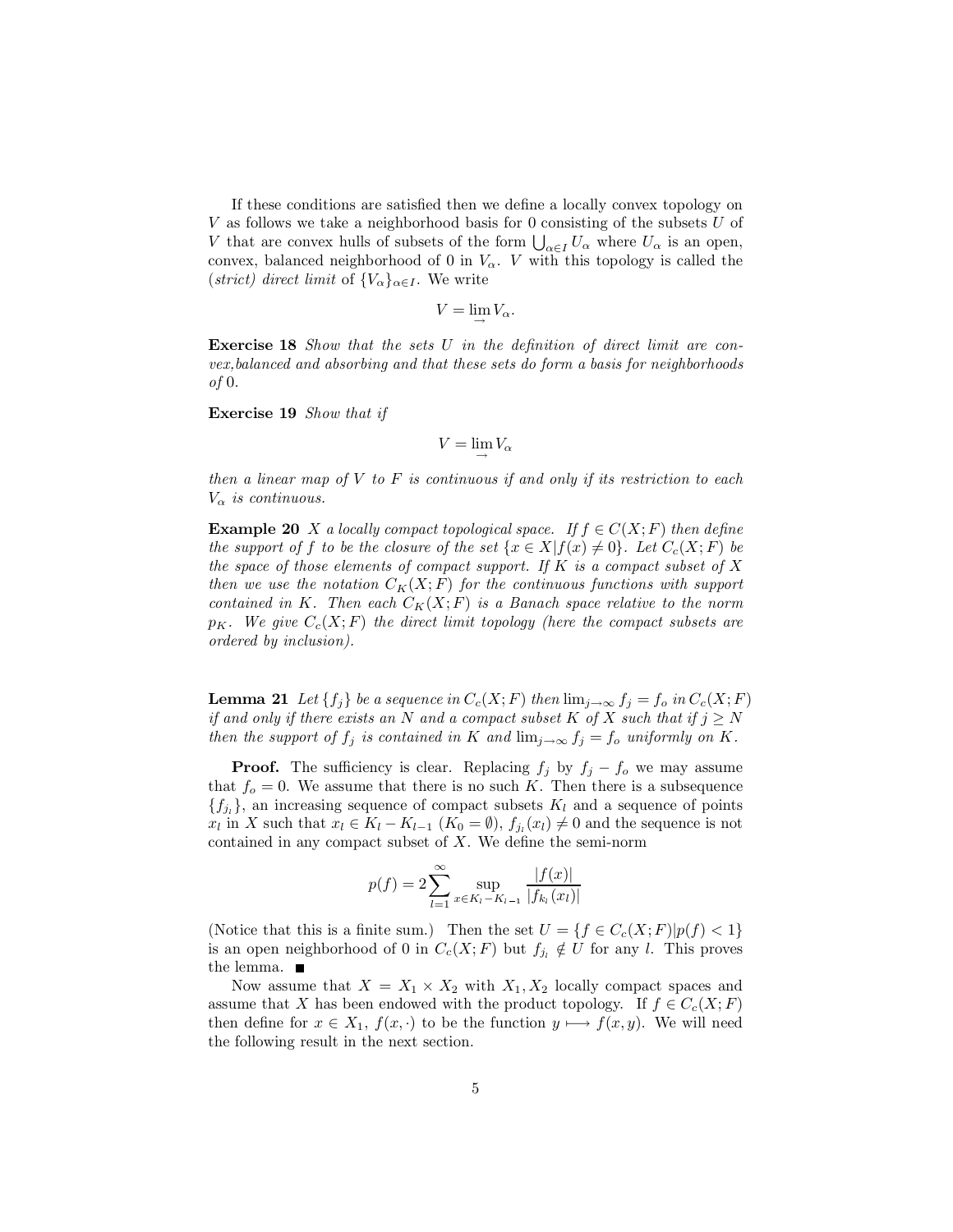**Lemma 22** The function  $x \mapsto f(x, \cdot)$  is a continuous map from  $X_1$  into  $C_c(X_1; F)$ .

**Exercise 23** Give a proof of this lemma. (Hint: Use the fact that a continuous function on a compact set is uniformly continuous.)

### 1.1.2 Measures

Let V be a topological vector space over F. Then we use the notation,  $V^*$ , for the usual (algebraic) dual space of V.  $\lambda \in V^*$  will be called a functional. We use the notation  $V'$  for the subspace of continuous elements of  $V^*$ .

If X is a locally compact topological space and if we endow  $V = C_c(X; \mathbb{C})$ with the locally convex topology given in Example 20 in the previous section then an element,  $\mu$ , of V' is called a *complex (Radon)* measure. If  $\mu \neq 0$  and if  $\mu(f)$  is real and non-negative for each f such that  $f(x)$  is real and non-negative for all  $x \in X$  then  $\mu$  is called a measure.

The simplest examples of measures are given as follows: Let  $x \in X$  then define  $\delta_x(f) = f(x)$ . Then  $\delta_x$  is continuous on each of the subspaces  $C_K(X;F)$ for  $K$  a compact subset of  $X$  and thus it defines a continuous functional on  $C_c(X;F)$ . Hence  $\delta_x$  is a measure on X called the *Dirac delta function supported*  $at x.$ 

**Lemma 24** Let  $\mu$  be a measure on the locally compact space X. If  $f \in C_c(X)$  $then$ 

$$
|\mu(f)| \leq \mu(|f|).
$$

Here  $|f|(x) = |f(x)|$ . The result follows from  $|f(x)| \pm f(x) \geq 0$  for all f. Thus  $\mu(|f| \pm f) \geq 0$ . Hence,  $\mu(|f|) \geq \pm \mu(f)$ .

**Example 25** Let  $X = \mathbb{R}$  and define

$$
\mu(f) = \int_{-\infty}^{\infty} f(x) dx.
$$

If the support of f is contained in the interval  $[a, b]$   $(a < b$  and both finite)

$$
|\mu(f)| \le \int_{-\infty}^{\infty} |f(x)| dx = \int_{a}^{b} |f(x)| dx \le
$$
  
(b - a)  $\max_{\substack{a \le x \le b}} |f(x)|$ .

The last formula defines a continuous semi-norm on  $C_c(\mathbb{R}, \mathbb{C})$ . Thus  $\mu$  is a measure on R. The usual Lebesque measure.

**Example 26** Let  $X$  and  $Y$  separable, locally compact topological spaces (i.e. they both have countable bases for their topologies). Let  $Z = X \times Y$  with the product topology. Let  $\mu$  and  $\nu$  be respectively measures on X and Y. We have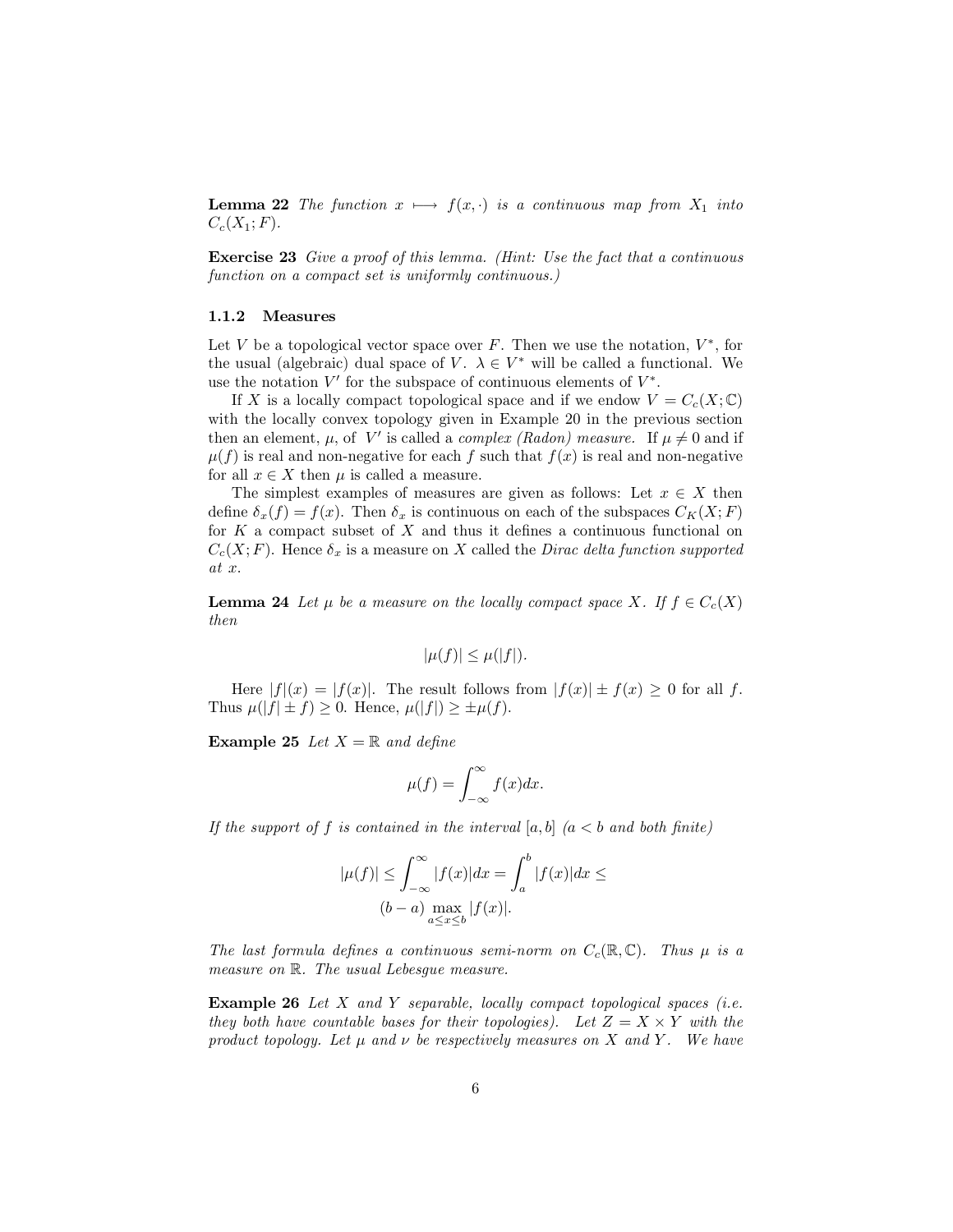seen that if  $f \in C_c(Z; \mathbb{C})$  then the map  $x \mapsto f(x, \cdot)$  is a continuous from  $X_1$  to  $C_c(X_2; \mathbb{C})$ . This implies that  $x \mapsto \nu(f(x, \cdot))$  is a continuous function on  $X_1$ . It is not hard to see that this function has compact support. Thus we can define

$$
(\mu \times \nu)(f) = \mu(x \mapsto \nu(f(x, \cdot))).
$$

**Exercise 27** Show that  $\mu \times \nu$  defines a measure on Z.

**Example 28** Let X be a locally compact topological space and let Y be an open subspace of X. We may thus look upon  $C_c(Y; \mathbb{C})$  as a topological subspace of  $C_c(X;\mathbb{C})$ . If  $\mu$  is a complex measure on X then we define  $\mu_{|Y} = \mu_{|C_c(Y;\mathbb{C})}$ .

Obviously the above method of construction of measures on product spaces extends to a product of arbitrary finite number of spaces. Thus we have the usual Lebesgue measure on  $\mathbb{R}^n$ . Obviously, this is not a good definition of Lebesgue measure since it seems to only allow integration of continuous functions of compact support. However, we will assume that the reader is aware of the actual Lebesgue integral and understands why it is determined by the corresponding functional.

If  $G$  is a topological group and if  $X$  is topological space then an action of  $G$ on  $X$  is a continuous mapping

$$
F: G \times X \to X
$$

with the following properties

- $F(1, x) = x$  for all  $x \in X$ .
- $F(q, F(h, x)) = F(qh, x)$  for all  $q, h \in G, x \in X$ .

Notice that the two conditions imply that the maps  $x \mapsto F(q, x)$  are homeomorphisms. We will denote this map by  $F_q(x)$  or more simply as  $g \cdot x$  (or even gx). If f is a function on X then we will use the notation  $L_q(f) = f \circ F_{q^{-1}}$ .

**Example 29**  $X = G$ .  $F(g, x) = gx$ . The second property is just the associative law. This action is called the left regular action. There is also the right regular action given by  $F(q, x) = xq^{-1}$ .

**Example 30**  $X = \mathbb{R}^n$  and G is a closed subgroup of  $GL(n, \mathbb{R})$  and  $F(g, x) =$ gx. That is the usual identification of a matrix with a linear map.

**Definition 31** Let X be a separable, locally compact space and let G be a separable locally compact group acting on X. Let  $\mu$  be a non-zero complex measure on X. Then  $\mu$  is said to be semi-invariant if for each  $g \in G$  there is a scalar  $c(g)$ such that  $\mu(L_g f) = c(g)\mu(f)$  for all  $f \in C_c(X, \mathbb{C})$ . It will be called invariant if  $c(g) \equiv 1.$ 

**Exercise 32** Show that, in the above context,  $c(gh) = c(g)c(h)$  for  $g, h \in G$ .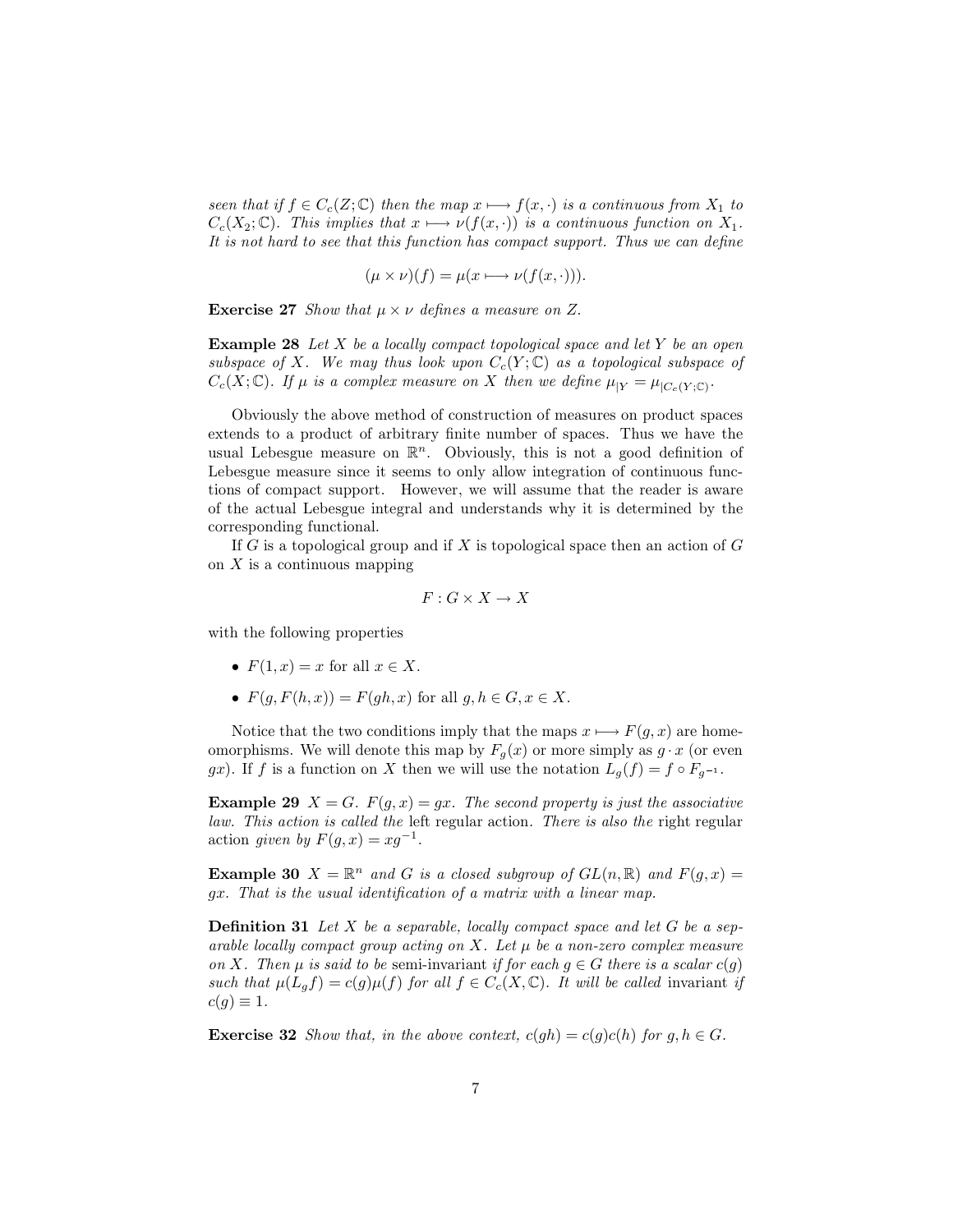**Lemma 33** Let G, X be as in the previous definition. If  $f \in C_c(X; \mathbb{C})$  then the map  $G \to C_c(X; \mathbb{C})$  given by  $g \mapsto L_g f$  is continuous.

This proved by observing that local compactness implies that if  $a \in G$  then there is an open neighborhood of a, U, such that the closure,  $\overline{U}$ , of U is compact. There is thus a compact subset of  $X$ ,  $K'$ , such that the support of all of the functions  $L_b f$ ,  $b \in U$  is contained in K'. Now use uniform continuity.

**Lemma 34** Let the notation be as in Definition 31. Then the function  $c$  is continuous on G.

This follows by observing that  $g \mapsto \mu(L_g f)$  is continuous and that if  $\mu(f) \neq$ 0 then  $c(g) = \frac{\mu(L_g f)}{\mu(f)}$ .

**Exercise 35** Show that if G or X is compact then  $c(g) = 1$  for all  $g \in G$ .

**Example 36** Let the notation be as in Example 30. If  $\mu$  is Lebesgue measure on  $\mathbb{R}^n$  then the change of variables theorem implies that it is semi-invariant under the action of  $GL(n,\mathbb{R})$  and  $c(g) = |\det(g)|$ .

**Example 37** In this example  $GL(n,\mathbb{R})$  acts on the  $n \times n$  matrices,  $M_n(\mathbb{R})$ , by left multiplication. We use the matrix entries as coordinates and thereby identify  $M_n(\mathbb{R})$  with  $\mathbb{R}^{n^2}$ . We take  $\mu$  to be Lebesgue measure. In this cas  $c(g)$  =  $|\det(g)|^n$ .

Although we will be mainly concerned with real groups in these lectures we will include a few related remarks for other fields. Let  $F$  be a field. Then an absolute value on F is a function,  $x \mapsto |x|$  with values in the non-negative real numbers and satisfying.

- $|x| > 0$  if  $x \neq 0$ .
- $|xy| = |x||y|$ .
- $|x+y| < |x| + |y|$ .

The last property of a norm allows us to define a metric on F by  $d(x, y) =$  $|x-y|$ . We will say that F is a local field if the metric is non-trivial (i.e.  $|x| \neq 1$ for some  $x \in F - \{0\}$  and if we endow F with the topology induced by the metric then the set  $U = \{x \in F | |x| \leq 1\}$  is compact. In Weil, A., Basic Number *Theory*, Second Edition, Springer, 1973 it is shown that these fields coincide (up to topological isomorphism) with the locally compact, non-discrete fields. Two absolute values are equivalent if they have the same sets  $U$ . In Weil's book it is shown there are two types up to equivalence which we will now describe. (The proof of this theorem by Weil uses some of the ideas below. However, we will just fix our attention on these examples and not worry about proving that they are the only ones.)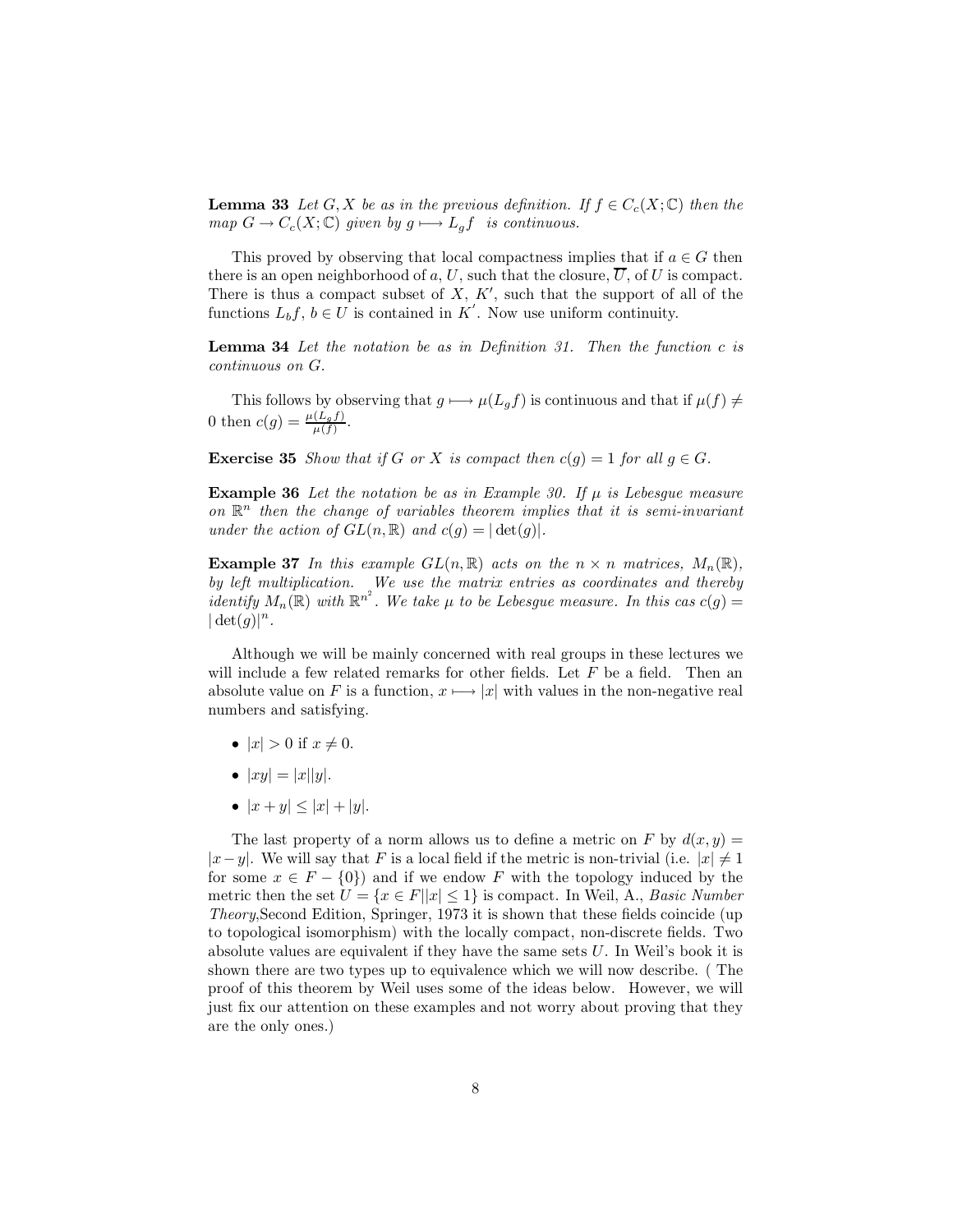1. F isomorphic with  $\mathbb R$  or  $\mathbb C$  and  $\vert \ldots \vert$  is the usual absolute value.

2. F is non-Archimedian. That is to say  $|x+y| \leq \max\{|x|, |y|\}$  for  $x, y \in F$ and the set  $\{\log |x||x \in F^{\times}\}\$ is a discrete subset of R.

In case 1. we fix Lebesgue measure on  $\mathbb R$  and we identify  $\mathbb C$  with  $\mathbb R^2$  and use Lebesgue measure. We will denote this measure by  $\mu(f) = \int f(x)dx$  in both cases. We note that both measures are semi-invariant relative to the action of  $GL(1,F) = F^{\times} = F - \{0\}$ . In the case of R,  $c(x) = |x|$  in the case of C,  $c(x) = |x|^2$ .

In case 2. we need the following theorem of Haar.

**Theorem 38** Let G be a locally compact, separable, topological group then there exists, up to positive scalar a unique measure  $\mu$  on G invariant under the left regular action.

With this in hand we can handle case 2. Let  $\mu$  be a choice of left invariant measure on  $F$  thought of as a topological group under addition. Then this measure (or at least a positive multiple of it) will be denoted

$$
\mu(f) = \int f(x)dx.
$$

We note that if  $a \in F^{\times}$  and we recall  $L_a f(x) = f(a^{-1}x)$  and (so as not to confuse the two group actions) we set  $t_y f(x) = f(x + y)$ . Then by definition  $\mu(t_y f) =$  $\mu(f)$ . We note that  $L_a(t_yf)(x) = t_yf(a^{-1}x) = f(a^{-1}x + y) = t_{ay}(L_af)(x)$ . Thus if we set  $\mu_a(f) = \mu(L_a f)$  then

$$
\mu_a(t_y f) = \mu(t_{ay}(L_a f)) = \mu(L_a f) = \mu_a(f).
$$

Thus  $\mu_a$  is translation invariant so Haar's theorem implies that there is a real valued function that takes positive values on  $F^{\times}$  such that  $\mu_a = c(a)\mu$ .

**Lemma 39** In case 2. there is a positive real number, r, such that  $c(a) = |a|^r$ .

**Proof.** Let  $\nu(x) = -\log|x|$  for  $x \in F^{\times}$ . The subgroup  $\nu(F^{\times})$  is discrete in additive group R. It is therefore infinite cyclic (since it is not just  $\{0\}$ ). Let  $\xi$ be a positive generator of this group. Fix  $\pi \in F$  such that  $\nu(\pi) = \xi$ . We note that  $\nu(\pi) = e^{-\xi} < 1$ . The condition 2, above implies that  $R = \{x \in F | |x| \le 1\}$ is a subring of F. This ring is compact and since the value set of  $\vert ... \vert$  is discrete we see that R is open. Also the set  $\mathfrak{p} = \{x \in F | |x| < 1\}$  is an ideal in R. Also observe that  $\pi \in \mathfrak{p}$ . We note that if  $x \in F^{\times}$  then  $|x| = |\pi|^{n}$  for some integer *n*. Thus if  $x \in \mathfrak{p}$ ,  $n \ge 1$  thus  $|\pi^{-1}x| \le 1$ . Hence  $\pi^{-1}x \in R$ . We have shown

1.  $\mathfrak{p} = \pi R$ .

2. If  $U = \{x \in F | |x| = 1\}$  then U is a compact open subgroup of  $F^{\times}$  and furthermore  $F^{\times} = U{\pi^n | n \in \mathbb{Z}}$ .

Finally, we are ready to prove the Lemma. Since  $U$  is a compact group and c is continuous and takes positive values we see that  $c(u) = 1$  for all  $u \in U$ . Now  $c(\pi^n) = c(\pi)^n$ . We observe that we  $c(\pi) < 1$ . Indeed, if not then we have

$$
\lim_{n \to \infty} c(\pi^n)
$$
 is either 1 or  $\infty$ .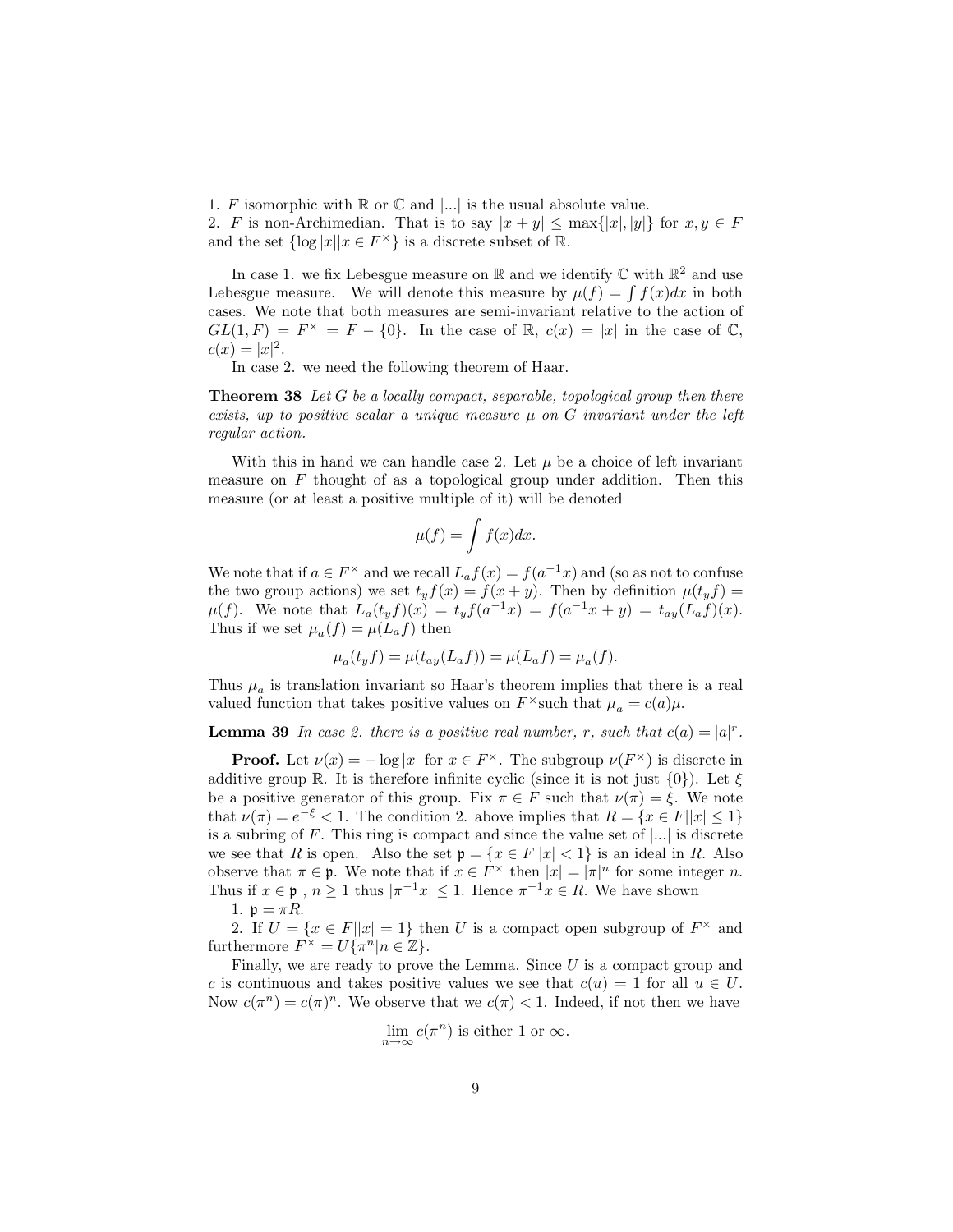So if f has support in K then  $L_{\pi^n}(f)$  has support in  $\pi^n K$ . As  $\lim_{n\to\infty} \pi^n = 0$ this would imply that  $0 = \lim_{n \to \infty} \mu(L_{\pi^n} f) = \lim_{n \to \infty} c(\pi^n) \mu(f)$  for all  $f \in$  $C_c(F; \mathbb{C})$ . But then  $\mu = 0$  which is a contradiction. Hence  $c(\pi) < 1$ . So if  $c(\pi) = e^{-r\xi} = |\pi|^r$  then  $r > 0$ . We have if  $x \in F^\times$  then  $x = \pi^n u$  with  $u \in U$ . Hence  $c(x) = c(\pi^n u) = c(\pi^n) = c(\pi)^n = |\pi|^{rn} = |x|^r$ .

We will replace |x| for a local field with  $c(x)$ . Thus in the case of  $\mathbb C$  it is not an absolute value. We will call it a norm in all cases. Notice that in the non-Archimedian case it is still an absolute value.

We now consider the action of  $GL(n, F)$  on  $F<sup>n</sup>$  by the usual action of matrices on vectors. On  $F<sup>n</sup>$  will use the product of the translation invariant measure on F discussed above. We denote this measure by  $\mu$ . We will write

$$
\mu(f) = \int_{F^n} f(x) dx.
$$

**Lemma 40** If F is a local field and  $g \in GL(n, F)$  then

$$
\int_{F^n} f(gx)dx = |\det(g)|^{-1} \int_{F^n} f(x)dx.
$$

**Proof.** We observe that  $GL(n, F)$  is generated by elementary matrices. That is matrices of the form

$$
D_i(a) = \begin{bmatrix} 1 & & & & \\ & \ddots & & & \\ & & a & & \\ & & & \ddots & \\ & & & & 1 \end{bmatrix}
$$

(with zeros off of the main diagonal, a nonzero  $a$  in the i-th diagonal position, all the rest of the diagonal entries 1) and  $T_{ij}(y)$  which is the linear transformation of  $F^n$  such that if  $T_{ij}(y)x = z$  then  $z_k = x_k$  for  $k \neq j$  and  $z_j = x_j + yx_i$ . The translation invariance of the measure and the previous lemma imply

$$
\int_{F^n} f(T_{ij}(y)x)dx = \int_{F^n} f(x)dx
$$

and

$$
\int_{F^n} f(D_i(a)x)dx = |a|^{-1} \int_{F^n} f(x)dx.
$$

Since  $\det(T_{ij}(y)) = 1$  and  $\det(D_i(a)) = a$  the lemma follows.  $\blacksquare$ 

We note that if we look upon  $GL(n, F)$  acting on  $M_n(F)$  (the  $n \times n$  matrices) by left multiplication then if we identify  $M_n(F)$  with the *n*-fold product of  $F^n$  with itself then the matrix of left multiplication by g is the  $n \times n$  block diagonal matrix with diagonal blocks equal to  $g$ . With the corresponding product measure on  $M_n(F)$  we now have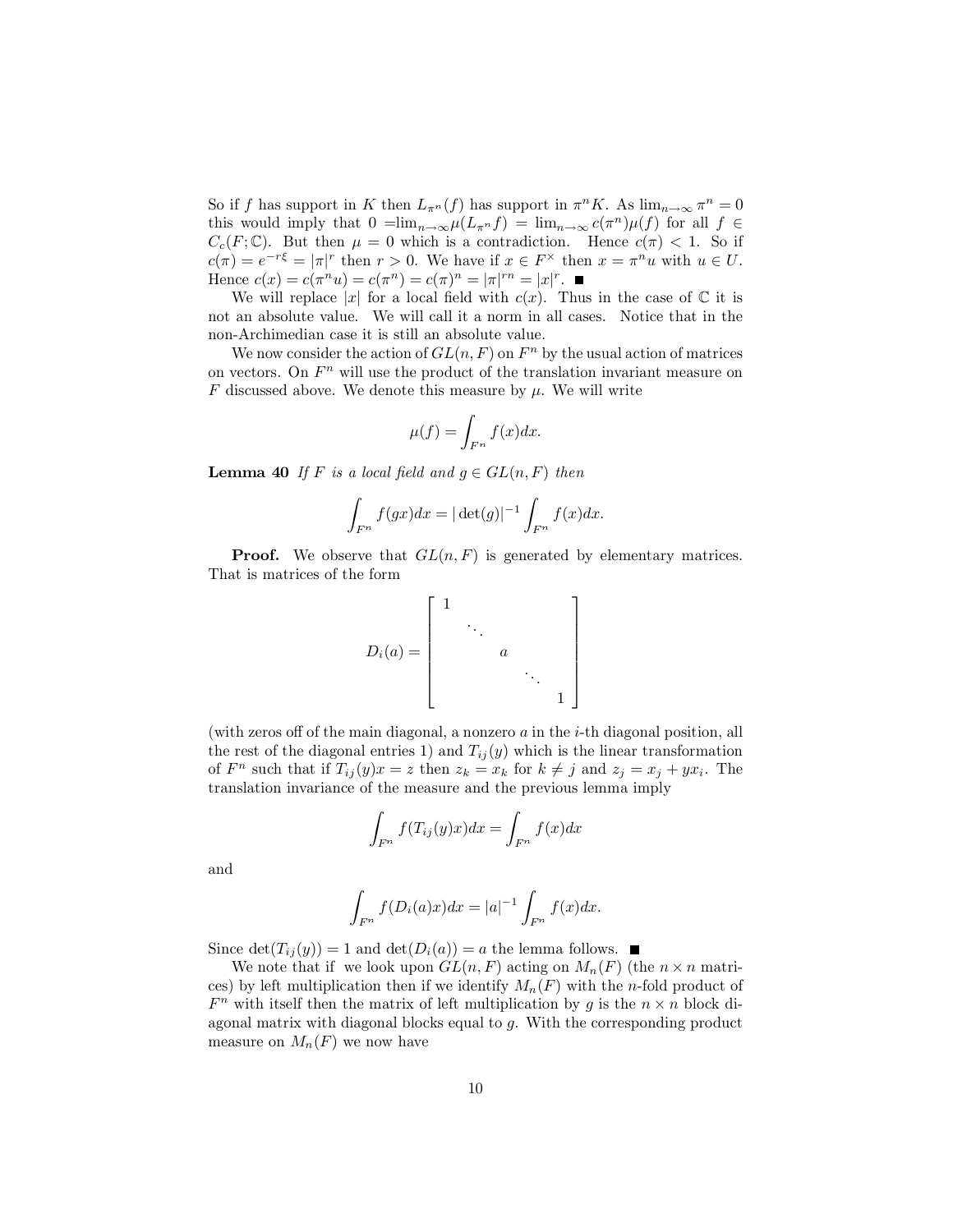Corollary 41 Notation as above

$$
\int_{M_n(F)} f(gx)dx = |\det(g)|^{-n} \int_{M_n(F)} f(x)dx.
$$

**Lemma 42** Let G be a locally compact, separable, topological group and let  $\mu$ be a semi-invariant measure under the left regular representation. If

$$
\mu(L_g f) = c(g)\mu(f)
$$

then the measure  $f \mapsto \mu(c^{-1}f)$  defines a Haar (left invariant) measure on G.

**Exercise 43** Prove this by the obvious calculation.

**Corollary 44** Haar measure on  $GL(n, F)$  is given by

$$
\int_{GL(n,F)} f(g) \frac{dg}{|\det(g)|^n}.
$$

Here  $\int_{GL(n,F)} f(g) dg$  means the restriction of the translation invariant measure on  $M_n(F)$  (see Example 28).

The following lemma is a special case of a much more general result but it will be sufficient for our purposes.

**Lemma 45** Let  $X$  be a locally compact, separable topological space and let  $G$ be a locally compact, separable group acting on  $X$ . We assume that the action is transitive  $(Gx_o = X$  for some, hence all,  $x_o \in X$ ). We also assume that if  $x_o \in X$  then

$$
G_{x_o} = \{ g \in G | gx_o = x_o \}
$$

is compact. Then up to positive multiple there is at most one G-invariant measure on  $X$ .

**Proof.** For this we need the following fact (which is not completely trivial). Let  $x_o \in X$  then X is homeomorphic with  $G/G_{x_o}$  under the map  $gG_{x_o} \longmapsto gx_o$ (for a proof see Helgason, S., Differential geometry, Lie groups, and symmetric spaces, Academic Press, New York, 1978). Set  $K = G_{x_o}$ . Fix a Haar measure on  $K$  which will be denoted with the usual integral notation. We define for  $f\in C_c(G; \mathbb{C}),$ 

$$
T(f)(gx_o) = \int_K f(gk)dk.
$$

We leave it to the reader to check that  $T: C_c(G; \mathbb{C}) \to C_c(X; \mathbb{C})$  is linear and continuous. Let  $\mu$  be a G-invariant measure on X then we define

$$
\nu(f) = \mu(T(f))
$$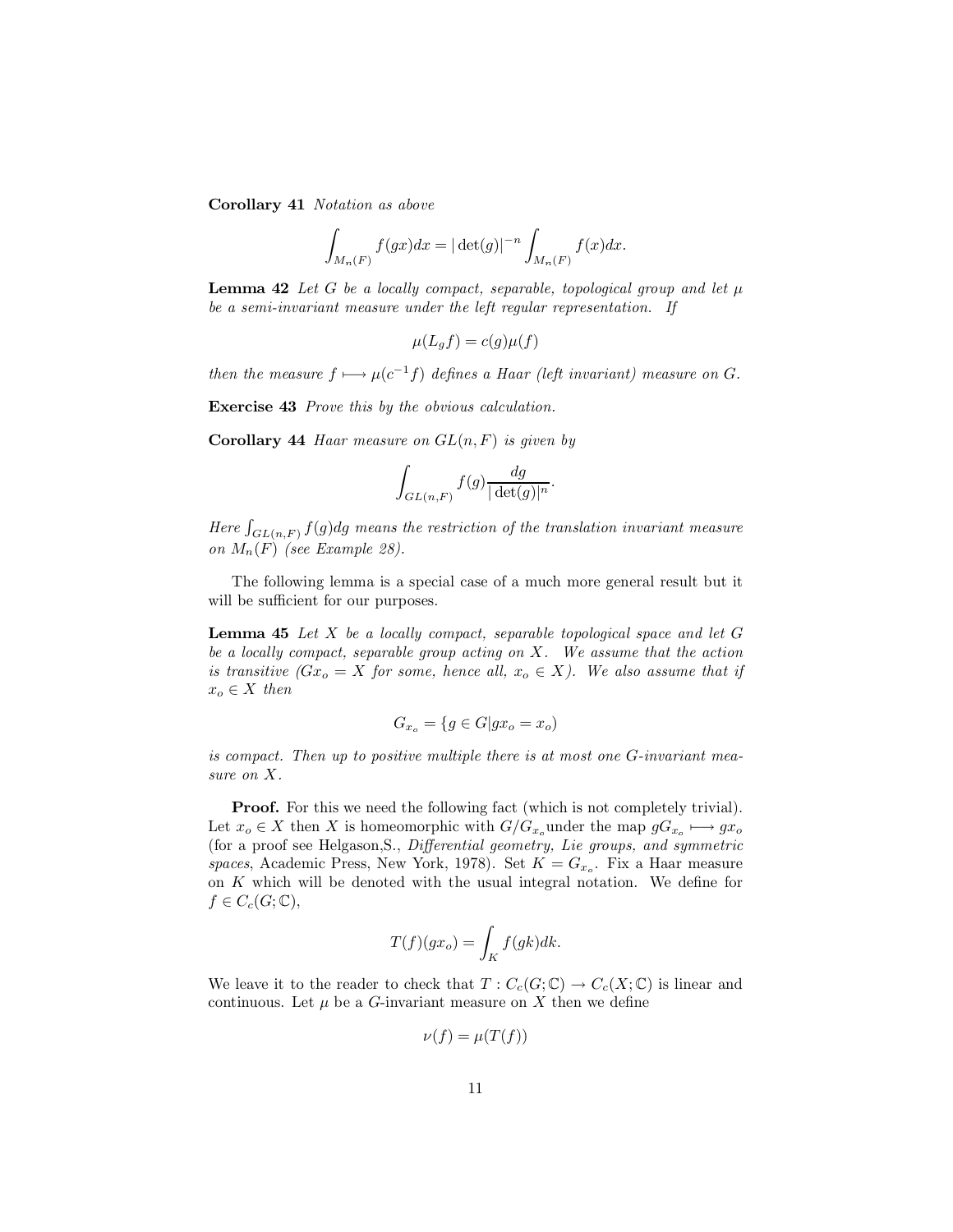for  $f \in C_c(G; \mathbb{C})$ . This is easily checked to be left invariant on G. We leave it to the reader to see that it is a measure on  $G$ . The lemma now follows from Haar's theorem.  $\blacksquare$ 

We conclude this section with a result that will be used often in the rest of these lectures. First we need a bit more notation. We note that if  $G$  is a group then we can define the right regular action of G on G by  $r_g x = xg^{-1}$ . We set  $R_q f(x) = f(xg)$ . We note that if  $\mu$  is a left invariant measure on G then the measure  $f \mapsto \mu(R_a f)$  is also a left invariant measure. Thus Haar's theorem implies that

$$
\mu \circ R_q = \delta(g)\mu.
$$

**Definition 46** The function  $\delta$  is called the modular function of G. It is con*tinuous by Lemma 34. If*  $\delta \equiv 1$  *then we say that G is unimodular.* 

**Exercise 47** Show that the measure  $f \mapsto \mu(\delta^{-1}f)$  is invariant under the right regular action. Such a measure will be called right invariant.

**Proposition 48** Let G be a locally compact, separable, unimodular topological group and suppose that  $A$  and  $B$  are two closed subgroups of  $G$  such that

$$
AB = \{ab|a \in A, b \in B\} = G
$$

and  $A \cap B$  is compact. Then if dg denotes invariant measure on G, da denotes left invariant measure on  $A$  and  $db$  right invariant measure on  $B$  then up to constants of normalization

$$
\int_G f(g) dg = \int_A \int_B f(ab) dadb.
$$

In other words if  $T: C_c(G) \to C_c(A \times B)$  is given by  $T(f)(a, b) = f(ab)$ , if  $\mu$  is left invariant on A,  $\nu$  is right invariant on B then  $(\mu \times \nu) \circ T$  is invariant on  $G$ .

**Proof.** Let  $A \times B$  act on G by  $(a, b) \cdot x = axb^{-1}$ . Then the stability group of 1 is  $\{(k,k)|k\in A\cap B\}$  which is compact. The measure  $(\mu \times \nu) \circ T$  and Haar measure are both invariant under this action of  $A \times B$ . Lemma 45 now implies the result.  $\blacksquare$ 

# Addendum

In this addendum we will discuss integration on locally compact, separable topological spaces in more detail. Fix such an  $X$ .

We say that an open covering U of X is locally finite if for each  $p \in X$  there is an open neighborhood, U, of p in X such that the set  $\{V \in \mathcal{U} | V \cap U \neq \emptyset\}$ is finite. A sequence  $\{\phi_i\}$  in  $C_c(X)$  is called a partition of unity if there is a locally finite open covering  $\mathcal{U} = \{U_j\}$  of X such that for each j, the support of  $\phi_i$  is contained in  $\{U_i\}$  and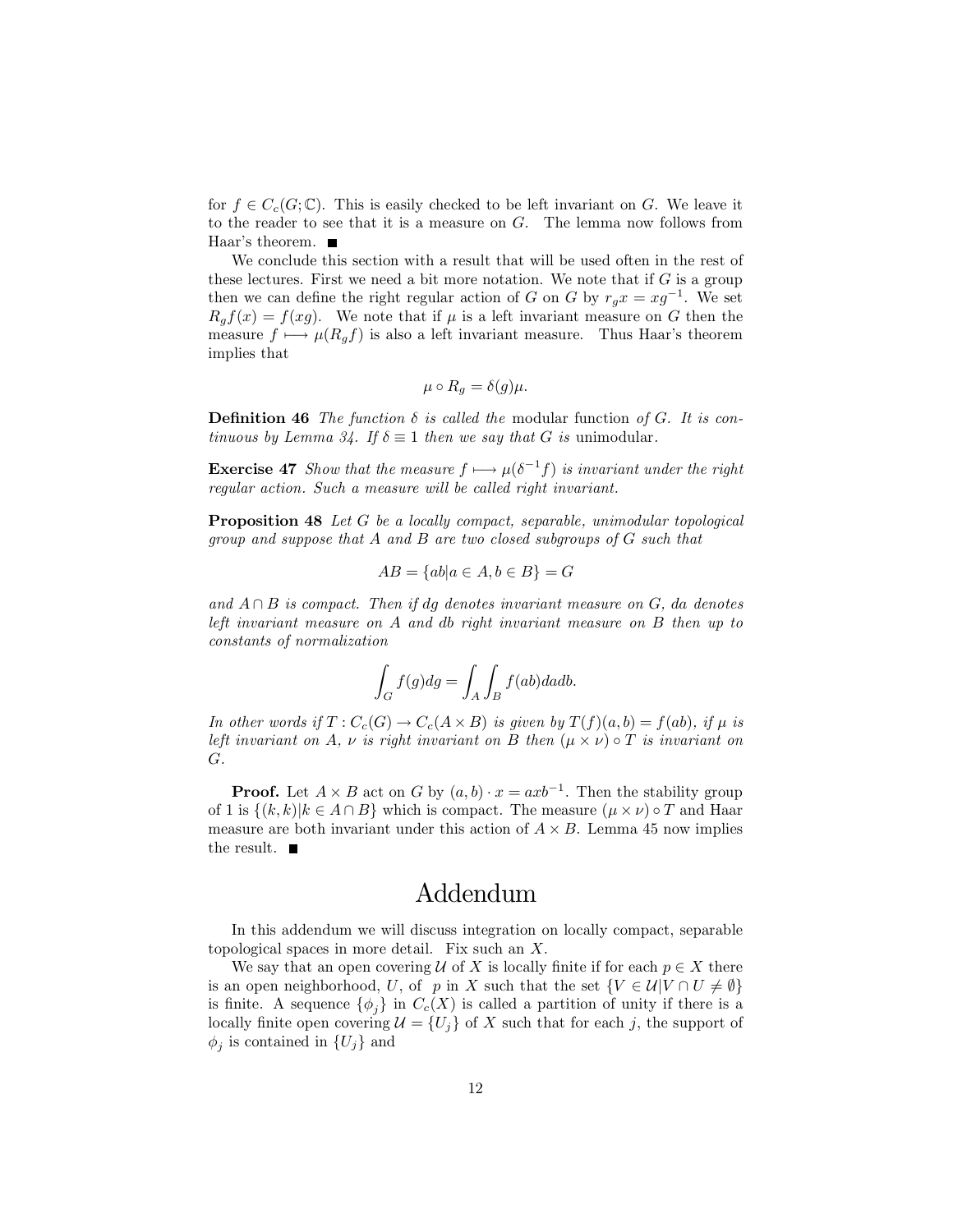- $\phi_i(x) \geq 0$  for all  $x \in X$ .
- $\sum_i \phi_i(x) = 1$  for all  $x \in X$ .

Notice that the local finiteness assumption implies that for each  $x \in X$  there is a neighborhood of  $x$  such that the sum in the second part of the definition is uniformly finite. We say that the partition of unity is subordinate to an open covering V of X if the U as above is a refinement of V.

**Theorem A.1** Let V be an open covering of X then there exists a partition of unity subordinate to  $V$ .

This is a classic theorem of Dieudonne. It is proved in the same way as the standard differential geometric result using Urysohn's lemma to construct "patch functions". We note that if  $\phi \in C_c(X)$  and  $f \in C(X)$  then  $\phi f \in C_c(X)$ .

**Lemma A.2** Let  $\mu$  be a measure on X. Let  $f \in C(X)$  then if for some partition of unity  $\{\phi_i\}$ 

$$
\sum_j \mu(\phi_j |f|) < \infty
$$

then this is so for every partition of unity. Furthermore, under the hypothesis of the above convergence the series

$$
\sum_j \mu(\phi_j f)
$$

converges absolutely and its value is independent of the choice of partition of  $unity.$ 

**Proof.** Let  $\{\psi_i\}$  be another partition of unity. Then we have for each j and for each  $g \in C(X)$ 

$$
\sum_i \psi_i \phi_j g = \phi_j g
$$

and the sum is finite. Thus we have (using both locally finite conditions)

$$
\sum_j \mu(\phi_j|f|) = \sum_j \sum_i \mu(\psi_i \phi_j|f|) = \sum_i \sum_j \mu(\psi_i \phi_j|f|) = \sum_i \mu(\psi_i|f|).
$$

Now  $|\mu(\phi_i f)| \leq \mu(|\phi_i f|) = \mu(\phi_i|f|)$ . Thus the sum in the second formula is absolutely convergent. The last assertion is now proved by the same interchange of orders of integration.  $\blacksquare$ 

We say that  $f \in C(G)$  is  $\mu\text{-}summable$  if

$$
\sum_j \mu(\phi_j |f|) < \infty
$$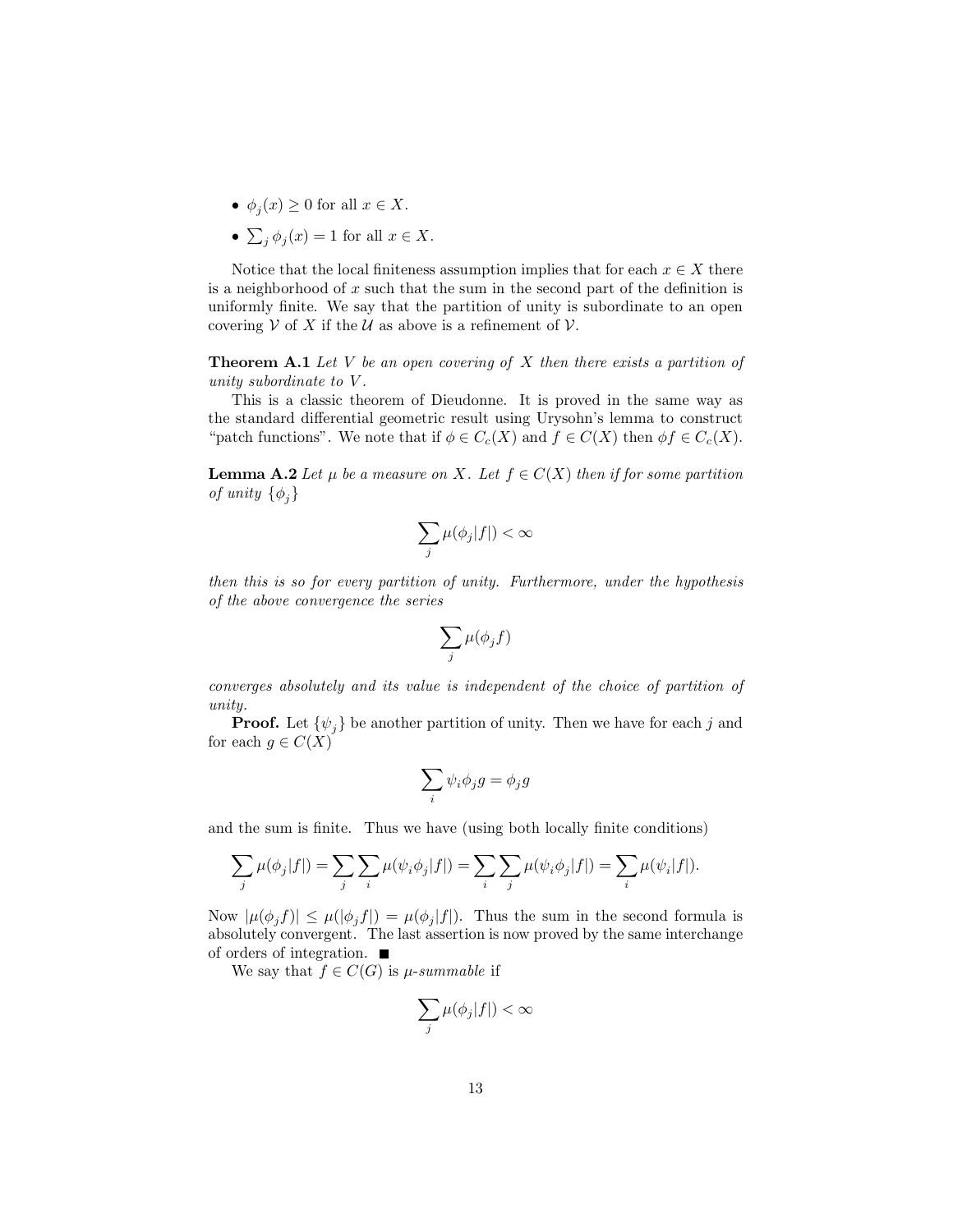for some, hence every, partition of unity for X. If f is summable and if  $\{\phi_i\}$  is a partition of unity for  $X$  then we set

$$
\mu(f) = \sum_j \mu(\phi_j f).
$$

The content of the previous result is that this expression is independent of the choice of partition of unity.

**Lemma A.3** If  $\phi \in C(X)$  is summable and if  $f \in C(X)$  satisfies  $|f(x)| \leq$  $|\phi(x)|$  for all  $x \in X$  then f is summable.

**Proof.** We have  $\mu(\phi_i|f|) \leq \mu(\phi_i|\phi|)$ . Thus

$$
\sum_{j} \mu(\phi_j|f|) \le \sum_{j} \mu(\phi_j|\phi|).
$$

A measure,  $\mu$ , on X is said to be normal if whenever  $\phi \in C_c(X)$  is such that  $\phi(x) \geq 0$  for all  $x \in X$  and  $\phi \neq 0$  then  $\mu(\phi) > 0$ .

**Lemma A.4** If G is a group acting transitively on X and if  $\mu$  is a G-invariant measure on  $X$  then  $\mu$  is normal.

**Proof.** Suppose that  $f \in C_c(X)$  and  $f(x) \geq 0$  for all  $x \in X$  and that  $f \neq 0$ . Assume that  $\mu(f) = 0$ . Then  $\mu(L_g f) = 0$  for all  $g \in G$ . Let  $U = \{x \in$  $X|f(x) > 0$ . Then U is open and non-empty. Let  $\{\phi_i\}$  be a partition of unity subordinate to the covering  $\{gU\}_{g\in G}$ . Then for each j there exists  $g_j \in G$  such that the support of  $\phi_j$  is contained in  $\{g_j U\}$ . Thus  $L_{g_j} f(x) > 0$  if x is in the support of  $\phi_j, K_j$ . Let  $c_j = \min_{k \in K_j} f(k)$ . Then  $c_j > 0$ . We have

$$
L_{g_j}f(x)\phi_j(x) \ge c_j\phi_j(x).
$$

Also

$$
L_{g_j}f(x)\phi_j(x) \le L_{g_j}f(x).
$$

Putting this together we have

$$
c_j \mu(\phi_j) \le \mu((L_{g_j} f)\phi_j) \le \mu(L_{g_j} f) = 0.
$$

Hence  $\mu(\phi_i) = 0$  for all j. If  $g \in C_c(X)$  and if  $C = \max_{x \in X} |g(x)|$ . Then

$$
|\mu(\phi_j g)| \le \mu(\phi_j|g|) \le C\mu(\phi_j) = 0.
$$

Thus  $\mu(\phi_j g) = 0$ . Thus  $0 = \sum_j \mu(\phi_j g) = \mu(g)$ . Since g is arbitrary we have a contradiction to the convention that  $\mu \neq 0$ .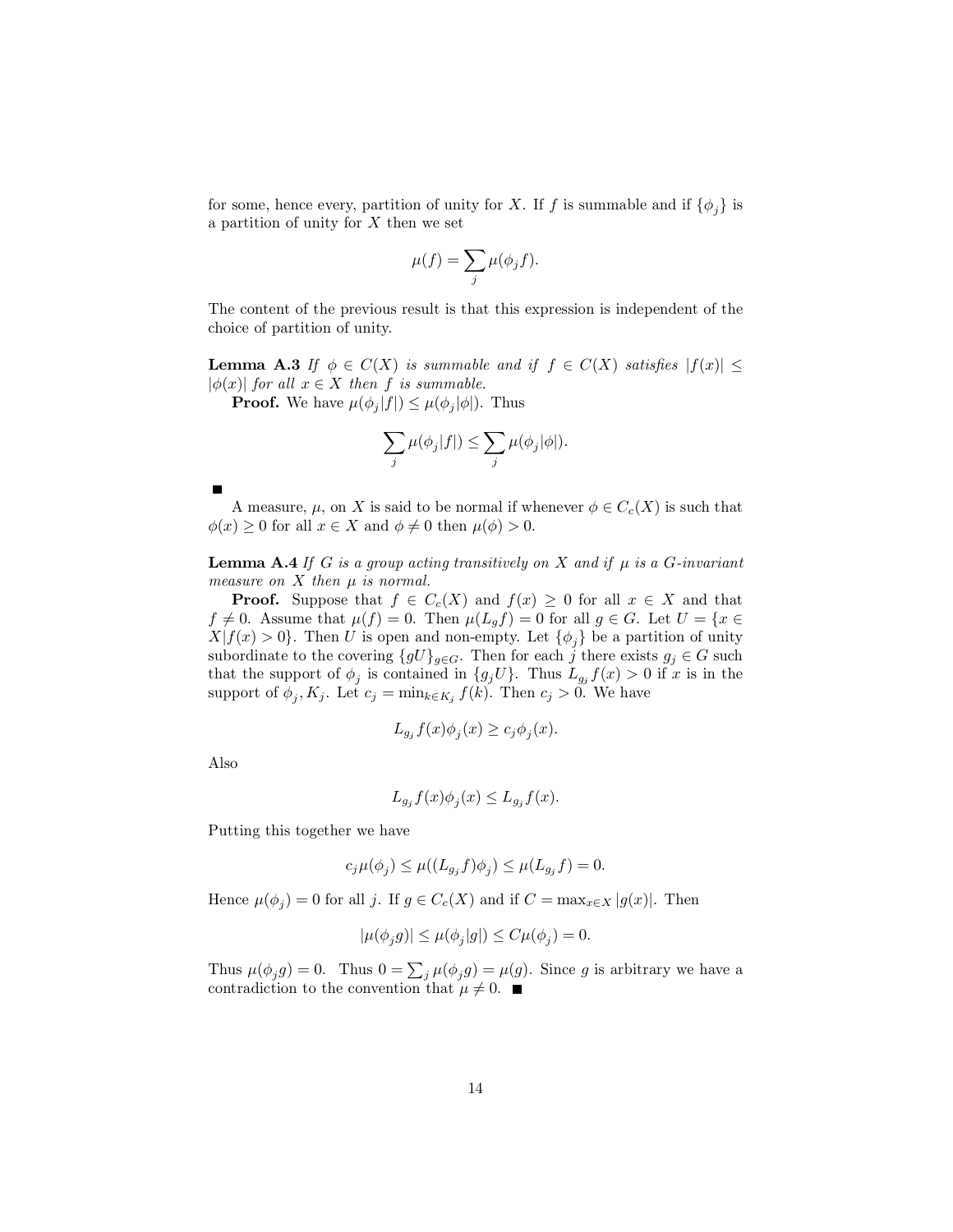#### Operator algebras 1.1.3

For the rest of these lectures  $|z| = (z\overline{z})^{\frac{1}{2}}$  for a complex number z.

Let V and W be vector spaces over  $\mathbb C$ . We will use the notation  $Hom_{\mathbb C}(V,W)$ for the space of all linear maps from V to W. If V and W are topological spaces then we denote by  $L(V, W)$  the subspace of continuous linear maps.

Let  $V, W$  be locally convex topological spaces with the topology of V given by the semi-norms in the set  $S$  and that of  $W$  given by the semi-norms in the set  $T$  both as in Example 11 We note

**Lemma 49** If p is a continuous semi-norm on V then there exists  $q \in S$  and  $A > 0$  such that  $p(v) \leq Aq(v)$  for all  $v \in V$ .

**Proof.** The sets  $U_{q,\varepsilon}$  for  $q \in \mathcal{S}$  and  $\varepsilon > 0$  form a basis of neighborhoods of 0 in V. Since p is continuous, the set  $U = \{v \in V | p(v) < 1\}$  is open in V. This implies that there exist  $q \in \mathcal{S}$  and  $\varepsilon > 0$  such that  $U_{q,\varepsilon} \subset U$ . Fix  $0 < \delta < \varepsilon$ . If  $v \in V$  and  $q(v) > 0$  then  $q(\frac{\delta}{q(v)}v) = \delta < \varepsilon$ . Thus  $p(\frac{\delta}{q(v)}v) < 1$ . So if  $q(v) > 0$ we have  $p(v) < (\frac{1}{\delta}) q(v)$ . If  $q(v) = 0$  then  $p(tv) < 1$  all  $t > 0$ . Thus  $p(v) = 0$ .<br>Take  $A = \frac{1}{\delta}$ .

**Corollary 50**  $T \in Hom_{\mathbb{C}}(V, W)$  is continuous if and only if for every  $p \in$ There exists  $q \in S$  and  $C > 0$  such that  $p(Tv) \leq Cq(v)$  for all  $v \in V$ .

This follows from the above lemma and Lemma 13.

**Definition 51** Let  $V$  and  $W$  be locally convex spaces as above. Then the strong (operator) topology on  $L(V, W)$  is the locally convex topology defined by the semi-norms  $q(Tv)$  for  $q \in \mathcal{T}$ ,  $v \in V$ .

If V, W are normed spaces with norms by  $\left|...\right|_V$  and  $\left|...\right|_W$  respectively then the condition for continuity is just that there exists  $A > 0$  such that  $|T(v)|_W \le$  $A|v|_V$ . This is the reason why a continuous linear map is called a *bounded linear* operator.

**Definition 52** In the context above, if  $T \in L(V, W)$  we define

$$
||T|| = \inf\{A > 0 | |T(v)|_W \le A|v|_V, for all v \in V\}.
$$

**Exercise 53** Show that this defines a norm on  $L(V, W)$  (called the operator norm). Furthermore, if  $S \in L(W, Z)$  with Z a normed space then  $||S \circ T|| \le$  $||S|| ||T||.$ 

We note that if  $V = W$  then  $L(V, V)$  is an algebra under addition and composition. This is an example of a normed algebra. We now give the general definition.

**Definition 54** A pair  $(R, \|\ldots\|)$  of an algebra R over  $\mathbb C$  and a norm  $\|\ldots\|$  on R is said to be a normed algebra if  $||ab|| \le ||a|| ||b||$  for all  $a, b \in R$ . It is called a Banach algebra if R is a Banach space with respect to  $\|\ldots\|$ .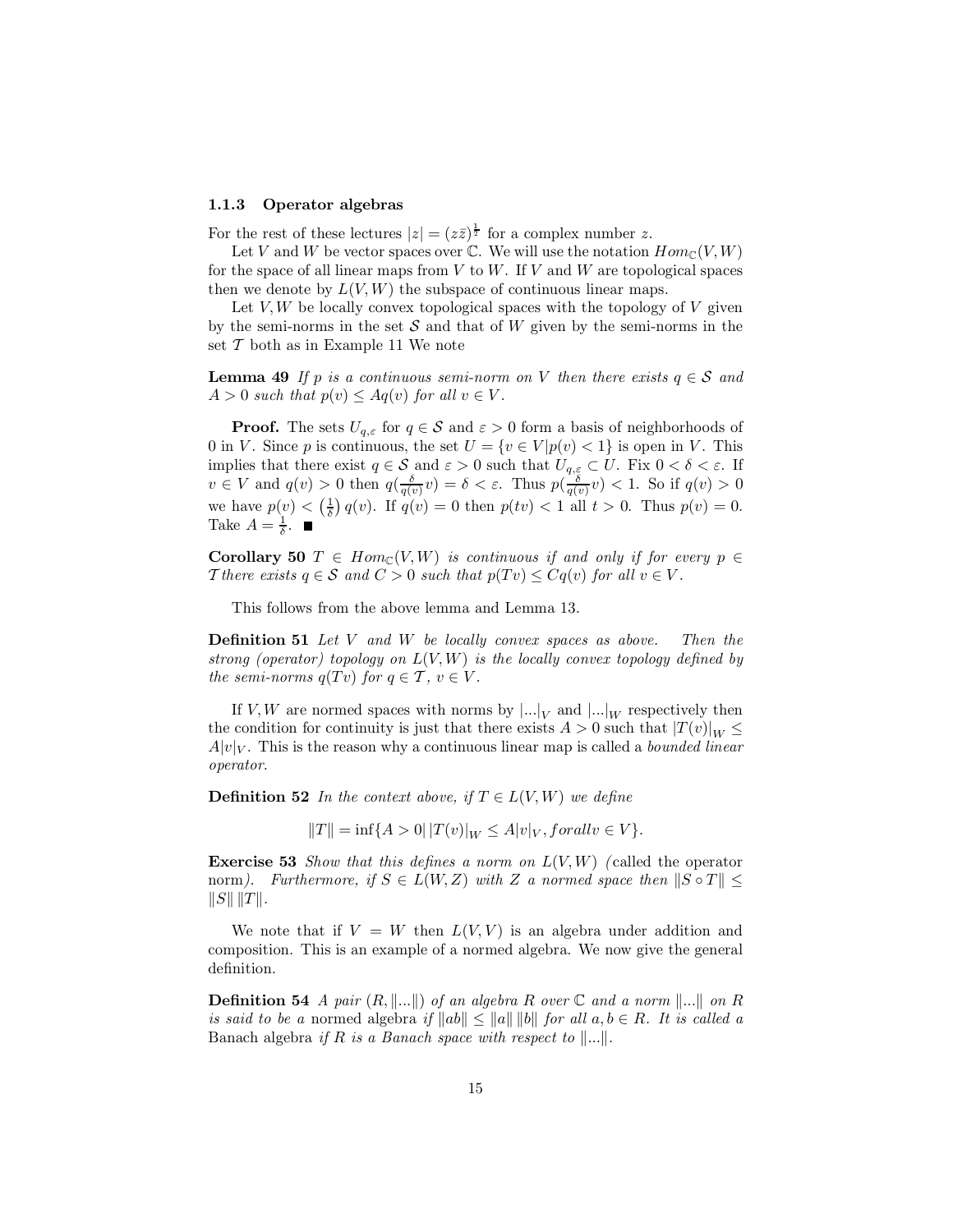**Example 55** Let X a compact topological space then  $C(X)$  is a Banach algebra with respect to the uniform norm  $p_X$  (see Example 14).

**Lemma 56** If V, W are Banach spaces then  $L(V, W)$  is a Banach space with respect to the operator norm. In particular,  $L(V, V)$  is a Banach algebra.

**Proof.** Suppose that  $\{T_i\}$  is a Cauchy sequence in  $L(V, W)$ . Then if  $v \in V$ we have

$$
|T_i v - T_j v|_W = |(T_i - T_j)v|_W \le ||T_i - T_j|| |v|_V.
$$

Thus  $\{T_i v\}$  is a Cauchy sequence in W. Since W is a Banach space the sequence has a limit. Which is easily seen to define a linear function of  $v$ . This we have  $S \in Hom_{\mathbb{C}}(V, W)$  such that

$$
\lim_{j \to \infty} T_j v = S v, v \in V.
$$

By its very definition

$$
\lim_{j \to \infty} |T_j v|_W = |Sv|_W, v \in V.
$$

Thus since  $||T_i|| - ||T_j||| \le ||T_i - T_j||$  we see that the  $||T_j||$  form a Cauchy sequence. Hence this set is bounded which implies that  $S$  is bounded and

$$
\lim_{j\to\infty}||T_j||=||S||.
$$

Finally, if  $\varepsilon > 0$  is given there exists N such that  $||T_i - T_j|| < \varepsilon$  for  $i, j \ge N$ . Also, if  $v \in V$  then there exists  $N_1 \geq N$  such that if  $j \geq N_1$  then  $||T_j v - Sv|| \leq$  $\varepsilon |v|_V$ . Thus if  $i \geq N$ 

$$
||(T_i - S)v|| = ||(T_i - T_j)v + (T_j - S)v|| \le ||T_i - T_j|| ||v||_V + ||(T_j - S)v||.
$$

Taking  $j \geq N_1$  we have the inequality

$$
|| (T_i - S)v|| \leq 2\varepsilon |v|_V.
$$

Hence  $||T_i - S|| \leq 2\varepsilon$  if  $i \geq N$ .

If  $(R, \dots)$  is a normed algebra then if we complete the underlying Banach space the continuity of the algebra structure implies that the complete Banach space has a structure of a Banach algebra. Which we will call the completion of that normed algebra  $R$ .

We now look at a second important example of a Banach algebra. Let  $H$ be a Hilbert space.

**Definition 57** An element  $T \in L(H, H)$  is said to be completely continuous (or compact) if whenever  $S \subset H$  is a bounded set then the closure of  $T(S)$  is compact. T is said to be of finite rank if  $\dim T(H) < \infty$ .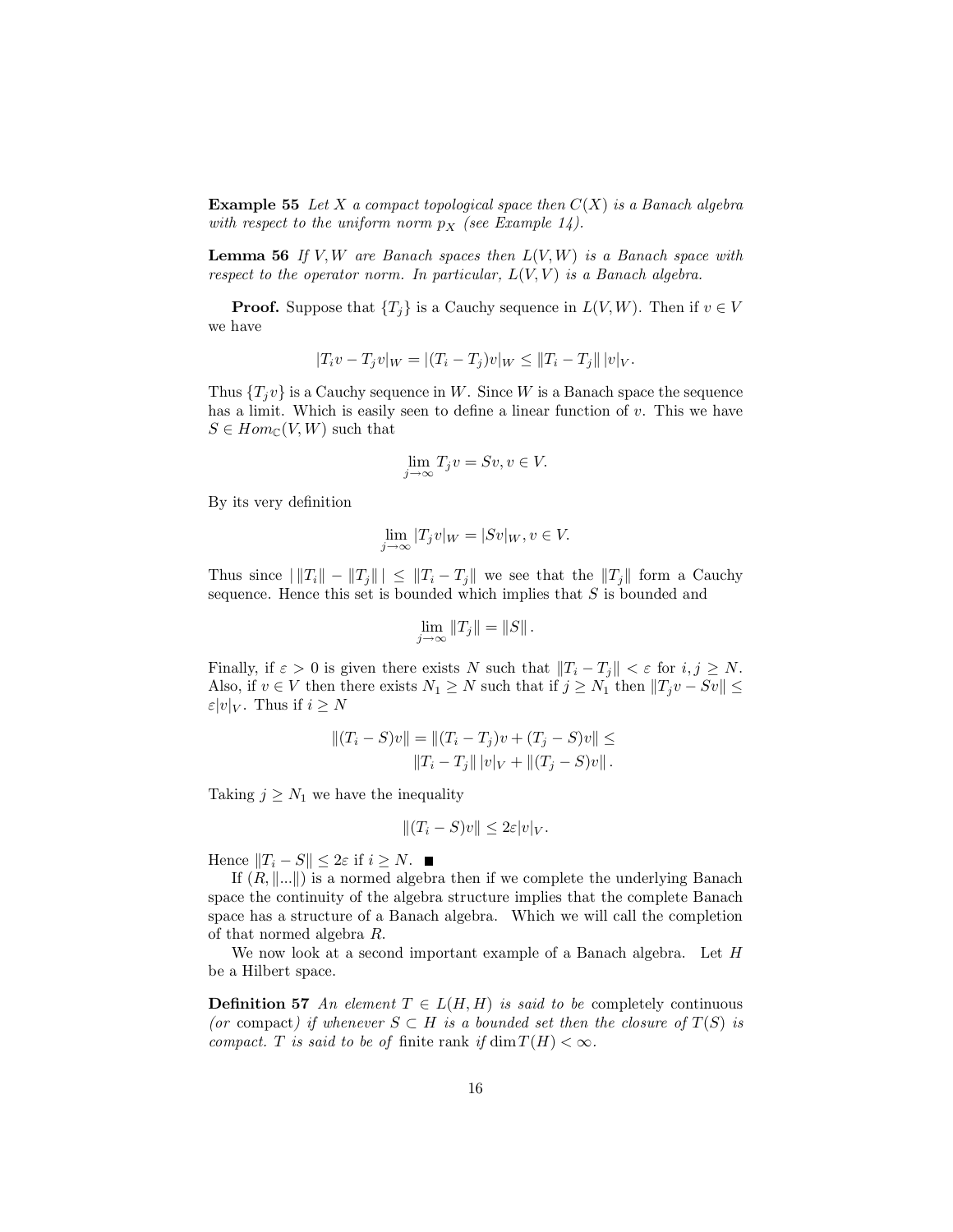Obviously finite rank implies completely continuous. The converse of this is also almost true.

**Lemma 58**  $T \in L(H, H)$  is completely continuous if and only if it is a limit in the norm topology of a sequence of operators of finite rank.

The proof uses the following lemma and in the course of the proof we will also develop a great deal of the Hilbert space theory that we will be using. We will use the notation  $CC(H)$  for the set of completely continuous operators on  $H.$ 

**Lemma 59**  $CC(H)$  is a closed ideal (right and left) in the Banach algebra  $L(H,H)$ .

**Proof.** It is clear that  $CC(H)$  is a subspace. Let  $T \in L(H, H)$  and  $S \in CC(H)$ . If U is a bounded subset of H then so is  $T(U)$ . Hence  $S(T(U))$ has compact closure. Let W be the closure of  $S(U)$ . Then  $T(S(U))$  is compact since T is continuous and it contains  $TS(U)$ . Hence,  $T(S(U))$  has compact closure. Thus  $CC(H)$  is an ideal. We now prove that it is closed. So assume that  $\{T_i\}$  is a sequence in  $CC(H)$  and that  $\lim_{j\to\infty} T_j = T \in L(H, H)$ . We prove that if  $\{u_n\}$  is an infinite bounded sequence in H then  $\{Tu_n\}$  contains a convergent subsequence. We choose  $\{u_{n_{1,j}}\}$  an infinite subsequence of  $\{u_n\}$ such that  $\{T_1u_{n_{1,i}}\}$  is convergent. We choose  $\{u_{n_{2,i}}\}$  an infinite subsequence of  ${u_{n_{1,j}}}$  such that  ${Tu_{n_{2,j}}}$  is convergent, etc. If we set  $v_i = u_{n_{i,i}}$  then  ${v_i}$  is an infinite subsequence of  $\{u_n\}$  such that  $\{T_j v_i\}$  converges (in i) for all j.

Let  $\varepsilon > 0$  be given and let N be such that if  $j \geq N$  then  $||T - T_j|| < \varepsilon$ . Let  $N_1$  be such that if  $n, m \ge N_1$  then  $||T_N(v_n - v_m)|| < \varepsilon$ . If  $n, m \ge N_1$  then

$$
||T(v_m - v_n)|| = ||(T - T_N)(u_m - u_n) + T_N(u_m - u_n|| \le ||T - T_N|| 2C + \varepsilon \le (2C + 1)\varepsilon.
$$

The result now follows.  $\blacksquare$ 

We will also use some aspects of Hilbert space theory that are completely standard and I will just quote many of them. For example all can be found in Yoshida's book.

So for the time being H is a Hilbert space with inner product  $\langle ..., ... \rangle$ . The most important single result is the Riesz representation theorem  $(p.82$  in Yoshida).

**Theorem 60** Let V be a closed subspace of H and set  $V^{\perp} = \{z \in H | \langle z, v \rangle = 0\}$ Yoshida).<br> **Theorem 60** Let V be a close<br>  $0, v \in V$ . Then  $H = V \bigoplus V^{\perp}$ .

This result implies

**Corollary 61** If  $\lambda \in H'$  then there exists a unique element  $f \in H$  such that  $\lambda(x) = \langle x, f \rangle$  for all  $x \in H$ .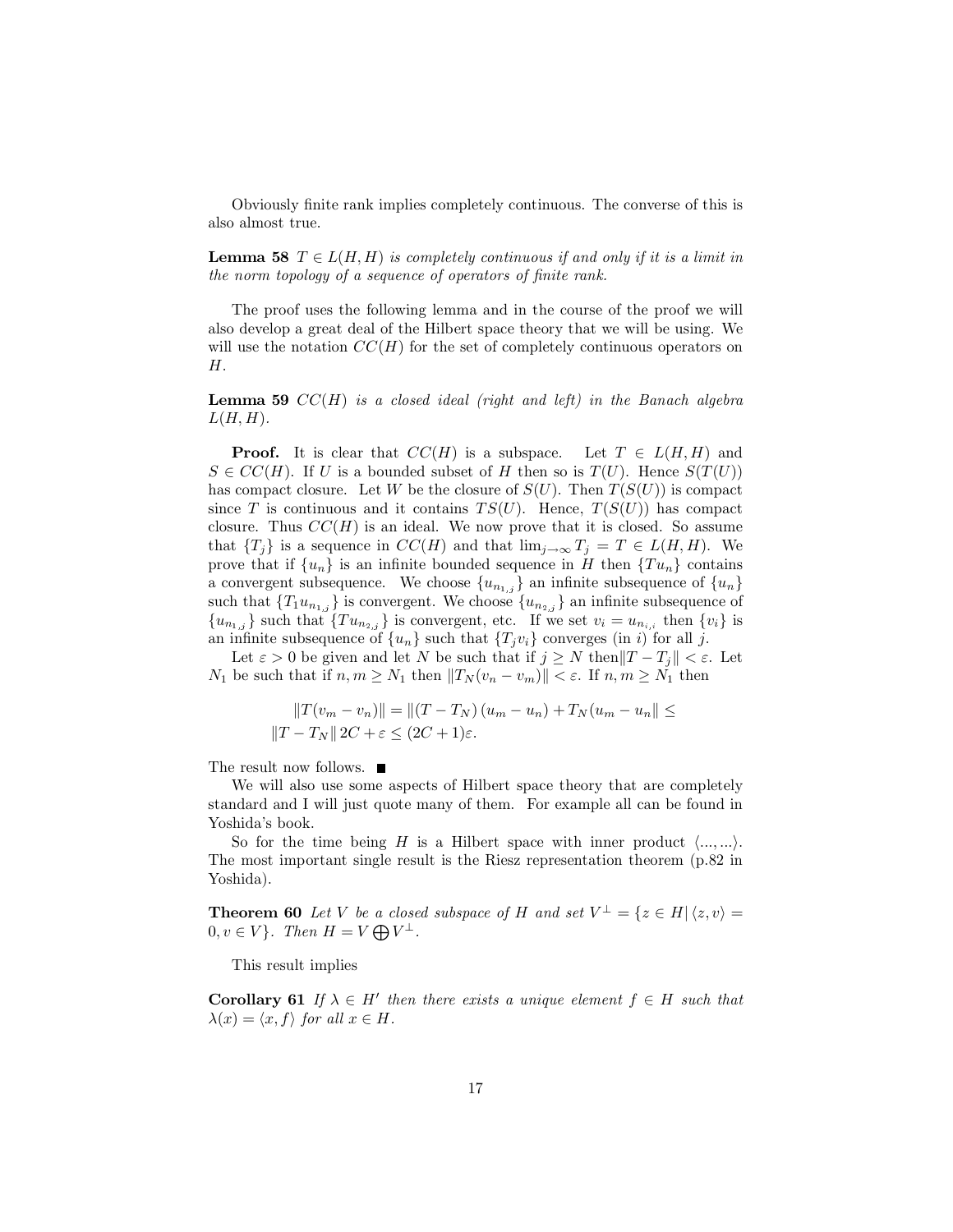We will do the easy argument that shows how the theorem does imply the corollary. We may assume that  $\lambda \neq 0$ . Set  $V = \text{ker }\lambda$  which is closed and codimension 1. Then  $V^{\perp}$  is one dimensional. Since  $\lambda \neq 0$  there is a unique element  $u \in V^{\perp}$  such that  $\lambda(u) = 1$ . Take  $f = \frac{u}{||u||^2}$ .

**Definition 62** If V is a closed subspace of H then we define  $P_V : H \to V \subset H$ by setting  $P_V(v) = v$  if  $v \in V$  and  $P_V(u) = 0$  if  $u \in V^{\perp}$  and extending by linearity.  $P_V$  is called the orthogonal projection onto V.

If  $T \in L(H, H)$  then we note that if  $w \in H$  the map  $v \mapsto \langle Tv, w \rangle$  defines an element of H'. Hence, there exists a unique element in H, denoted  $T^*(w)$ , such that

$$
\langle Tv, w \rangle = \langle v, T^*(w) \rangle.
$$

We note that it is clear that  $T^*$  defines a linear map of H to H. We also note that if  $T^*(v) \neq 0$  then

$$
||T^*v||^2 = \langle T^*v, T^*v \rangle = \langle TT^*v, v \rangle \le ||T|| ||T^*v|| ||v||.
$$

So if we divide  $||T^*v||$  from both sides we have  $||T^*v|| \le ||T|| \, ||v||$ . This  $T^*$ is bounded and has norm at most ||T||. Noting that  $(T^*)^* = T$  we see that  $||T^*|| = ||T||.$ 

## **Definition 63** The operator  $T^*$  will be called the adjoint of  $T$ .

**Lemma 64** Let  $T \in CC(H)$  be such that  $T = T^*$ . Then there exists an orthonormal basis,  $\{v_n\}$ , of  $\ker T^{\perp}$  and  $\lambda_j \in \mathbb{R}$  such that  $Tv_n = \lambda_n v_n$  and the dimension of  $T^{\perp}$  is infinite then  $\lim_{n \to \infty} \lambda_n = 0$ .

This result is completely standard. The simplest proof of it that we know is in N.Wallach, Real Reductive GroupsI, Academic Press, 1988, p.326, 8, A.1.2. We can now complete the proof of Lemma 58. If  $T \in CC(H)$  then  $T =$  $\frac{T+T^*}{2} + i \frac{T-T^*}{2}$ . Each term is self adjoint and compact. We may therefore assume that  $T = T^*$ . Let  $v_i$  be as in Lemma 64. If there are only a finite number then  $T$  has finite rank. So assume that the number is infinite. Let for each m,  $V_m$  be the span of  $v_1, ..., v_m$ . Let  $P_m$  be the orthogonal projection onto  $V_m$ . Then  $||P_mT - T|| = \sup\{|\lambda_n||n > m\} \to 0$  as  $m \to \infty$ . The necessity is a consequence of Lemma 59.

The upshot of all of this is that  $CC(H)$  is an example of a Banach algebra.

We now come to our third main example of a Banach algebra. Let  $G$  be a locally compact separable (i.e countable basis for the topology) group and let  $\mu$  be a choice of left invariant measure. if  $f, g \in C_c(G)$  then we define  $\check{g}(u) = g(u^{-1})$  and

$$
f * g(x) = \mu(fL_x \check{g}).
$$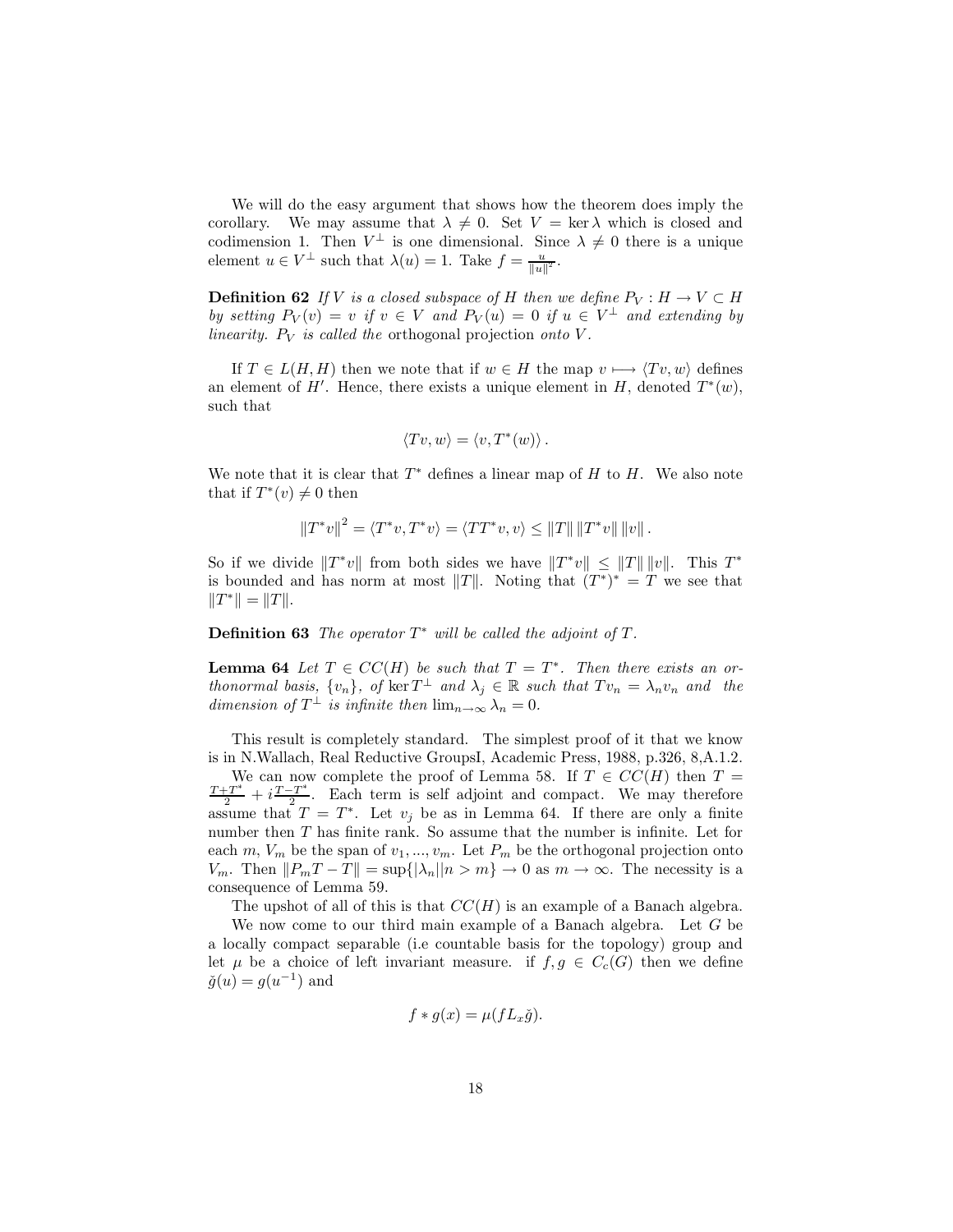In integral notation this says

$$
f * g(x) = \int_G f(u)g(u^{-1}x)du.
$$

Let  $A, B$  denote the supports of  $f$  and  $g$  respectively. Then the above expression is 0 if  $x \notin AB$ . Also one sees from the first formula that  $f * g$  is continuous and hence it is an element of  $C_c(G)$ . This element is called the *convolution* of f and g. We observe that this bilinear operation is an algebra structure. Indeed,

$$
f_1 * (f_2 * f_3)(x) = \int_G f_1(g_1)(f_2 * f_3)(g_1^{-1}x)dg_1
$$
  
= 
$$
\int_G f_1(g_1)(\int_G f_2(g_2)f_3(g_2^{-1}g_1^{-1}x)dg_2)dg_1
$$
  
= 
$$
\int_G \int_G f_1(g_1)f_2(g_2)f_3((g_1g_2)^{-1}x)dg_2dg_1
$$
  
= 
$$
\int_G \int_G f_1(g_1)f_2(g_1^{-1}g_2)f_3(g_2^{-1}x)dg_2dg_1
$$

by the left invariance of the integral in  $g_2$ . The last expression can be written

$$
\int_G \left( \int_G f_1(g_1) f_2(g_1^{-1} g_2) dg_1 \right) f_3(g_2^{-1} x) dg_2 = (f_1 * f_2) * f_3(x).
$$

We have therefore endowed  $C_c(G)$  with the structure of an algebra.

**Exercise 65** Show that convolution defines a continuous map of  $C_c(G) \times C_c(G)$ to itself. Thus  $C_c(G)$  is a topological algebra under convolution.

**Exercise 66** Show that if  $f, g \in C_c(G)$  then  $\int_G (f*g)(x)dx = \int_G f(x)dx \int_G g(x)dx$ .

If  $f \in C_c(G)$  then we set  $||f||_1 = \mu(|f|)$ . This is the usual  $L^1$ -norm.

**Lemma 67**  $C_c(G)$  endowed with the  $L^1$ -norm is a normed algebra under convolution.

Proof. We have

$$
||f_1 * f_2||_1 = \int_G |f_1 * f_2(x)| dx = \int_G |\int_G f_1(g) f_2(g^{-1}x) dg| dx
$$
  
\n
$$
\leq \int_G \int_G |f_1(g) f_2(g^{-1}x)| dg dx = \int_G |f_1(g)| (\int_G |f_2(g^{-1}x)| dx) dg
$$
  
\n
$$
= \int_G |f_1(g)| \int_G |f_2(x)| dx dg = ||f_1||_1 ||f_2||_1.
$$

This implies that under convolution  $C_c(G)$  is a normed algebra relative to the  $L^1$ -norm. We denote the corresponding competed algebra by  $L^1(G)$ . One can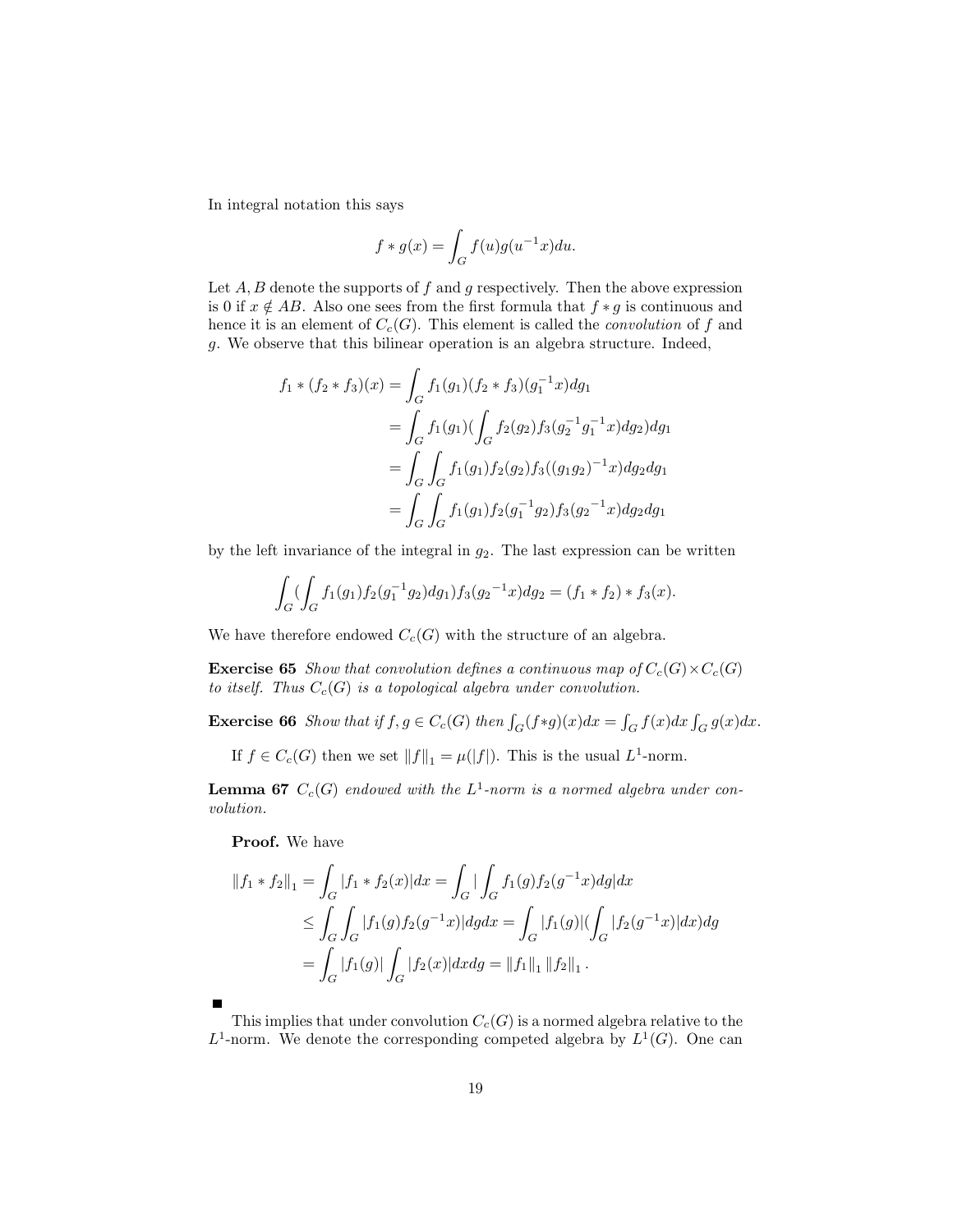show that elements of  $L^1(G)$  are represented by functions on G (not necessarily continuous, nor of compact support).

If  $f_1, f_2 \in C_c(G)$  then we define

$$
\langle f_1, f_2 \rangle = \mu(f_1 \overline{f_2}) = \int_G f_1(g) \overline{f_2(g)} dg
$$

Then this defines a Hermitian inner product on  $C_c(G)$  and thereby endows it with the structure of a pre-Hilbert space. The Hilbert space completion of  $C_c(G)$ will be denoted  $L^2(G)$ . As is customary, we write  $||f||_2 = \langle f, f \rangle^{\frac{1}{2}}$ .

**Definition 68** If  $(H, \langle ..., ... \rangle)$  is a Hilbert space then an element, T, of  $Hom_{\mathbb{C}}(H, H)$ is said to be unitary if it is surjective and  $\langle Tf_1, Tf_2 \rangle = \langle f_1, f_2 \rangle$  for all  $f_1, f_2$  in Н.

We note that if T is unitary on H and if  $\|\ldots\|$  is the corresponding norm on H then  $||Tv|| = ||v||$  for all  $v \in H$ . In particular, T is bounded and injective. Since it is surjective it is bijective. The inverse is given by  $T^*$ .

**Lemma 69** If  $g \in G$  then  $L_g$  defines a unitary operator on  $L^2(G)$ . Furthermore, the map  $G \to L(L^2(G), L^2(G)), g \mapsto L_g$  is continuous if we endow  $L(L^2(G), L^2(G))$  with the strong topology.

We will use some more general concepts to prove this result.

**Definition 70** Let  $G$  be a locally compact topological group. Then a representation of G is a pair  $(\pi, V)$  of a locally convex space V and a homomorphism,  $\pi$  of G into the continuous invertible operators on V such that the map  $\pi: G \to L(V, V)$  is continuous in the strong, operator topology. If V is a Banach (resp. Hilbert, rep. Fréchet) space then  $(\pi, V)$  is called a Banach (respect Hilbert, Fréchet) representation. If V is a Hilbert space and  $\pi(q)$  is a unitary operator for each  $q \in G$  then  $(\pi, V)$  is called a unitary representation.

Thus the content of the above lemma is that if we set  $\pi(g) = L_g$  then  $(\pi, L^2(G))$  is a unitary representation called the left regular representation. Notice that in the Banach case we do not use the norm topology on  $L(V, V)$ .

**Remark 71** If we replace left invariant measure with right invariant measure then  $R_q$  defines a unitary representation of G on the corresponding  $L^2(G)$ .

We will be mainly dealing with Hilbert representations in these lectures. When we need more general spaces it will be because we have imposed stronger conditions than continuity on our representations. We need a general method of checking the strong continuity. For this we will use the principle of uniform boundedness.

**Theorem 72** Let V, W be Banach spaces and let U be a subset of  $L(V, W)$ . Suppose that for each  $v \in V$  there exists  $C_v < \infty$  such that  $||Tv|| \leq C_v ||v||$  for all  $T \in \mathcal{U}$ . Then there exists  $C < \infty$  such that  $||T|| \leq C$  for all  $T \in \mathcal{U}$ .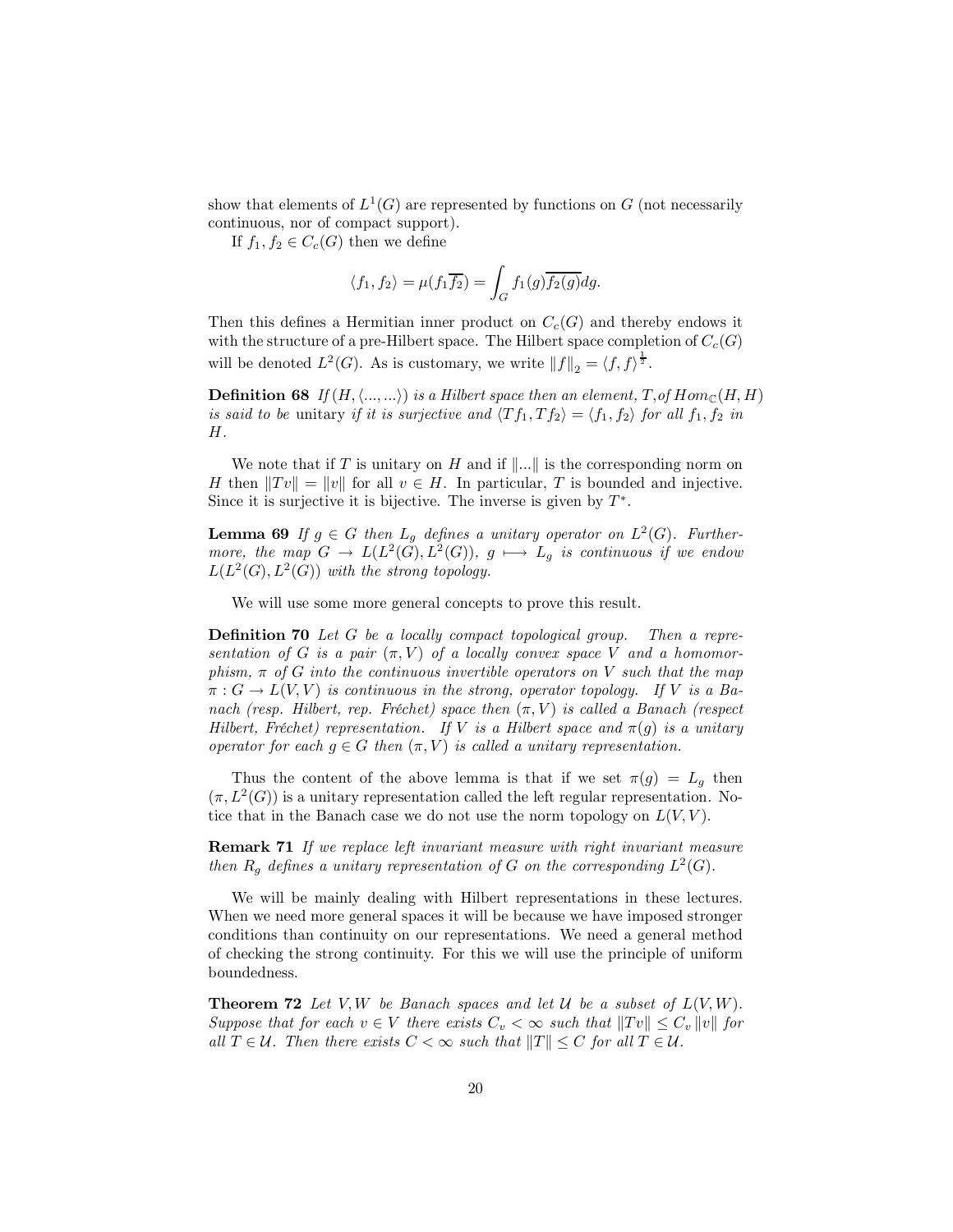This surprising theorem is a consequence of the Baire category theorem. A proof can be found in Yoshida (cited at the beginning of 1.1.1).

**Lemma 73** Let H be a Hilbert space, let G a locally compact, separable topological group and let  $\pi$  be a homomorphism of G into bounded, invertible operators on H. Then  $\pi$  defines a representation of G (that is, it is continuous in the strong topology) if and only if the following two conditions are satisfied

1. There is a dense subspace,  $V \subset H$  such that if  $v \in V, w \in H$  the function  $c_{v,w}(g) = \langle \pi(g)v, w \rangle$  is continuous.

2. If K is a compact subset of G then there exists a positive constant  $C_K$ such that  $\|\pi(g)\| \leq C_K$  for all  $k \in K$ .

**Proof.** If  $(\pi, H)$  is a representation then condition 1. is clearly satisfied. The strong continuity implies that the functions

$$
g \longmapsto \|\pi(g)v\|
$$

are continuous on  $G$ . Condition 2 now follows from the principle of uniform boundedness. We now consider the converse. So we assume the two conditions. We observe that they imply

1'.  $c_{v,w}$  is continuous for all  $v, w \in H$ .

This is proved by a "3 $\varepsilon$  argument". Let  $v \in H$ ,  $g \in G$ ,  $\{v_j\}$  a sequence in V such that  $\lim v_j = v$ ,  $\{g_n\}$  a sequence in G such that  $\lim g_n = g$ . Then there exists a compact subset  $K$  of  $G$  containing  $g$  and each of the  $g_n$ . We must show that  $\lim_{n\to\infty} c_{v,w}(g_n) = c_{v,w}(g)$ . We note that Condition 2 implies that  $\|\pi(k)\| \leq C_K < \infty$  for all  $k \in K$ . Set  $C = C_K$ . We have

$$
|c_{v,w}(g_n) - c_{v,w}(g)| = |c_{v,w}(g_n) - c_{v_j,w}(g_n) + c_{v_j,w}(g_n) - c_{v_j,w}(g) + c_{v_j,w}(g) - c_{v,w}(g)|
$$
  
\n
$$
\leq |c_{v,w}(g_n) - c_{v_j,w}(g_n)| + |c_{v_j,w}(g_n) - c_{v_j,w}(g)| + |c_{v_j,w}(g) - c_{v,w}(g)|
$$
  
\n
$$
= |\langle \pi(g_n)(v - v_j), w \rangle| + |c_{v_j,w}(g_n) - c_{v_j,w}(g)| + |\langle \pi(g)(v_j - v), w \rangle|
$$
  
\n
$$
\leq 2C ||v - v_j|| ||w|| + |c_{v_j,w}(g_n) - c_{v_j,w}(g)|.
$$

Now let  $\varepsilon > 0$  be given then there exists N such that if  $j \geq N$  then  $||v - v_j|| < \varepsilon$ . Fix one such j. There exists  $N_1$  such that if  $n \geq N_1$  then  $|c_{v_i,w}(g_n) - c_{v_i,w}(g)|$  $\varepsilon$ . Putting all of this together we have that if  $n \geq N_1$  then  $|c_{v,w}(g_n) - c_{v,w}(g)|$  $(2C+!)$  $\varepsilon$ . This proves 1'.

We will now begin the proof of the lemma. Ideas in this proof will be used in the next section. Let  $H_o$  be the subspace of all  $v \in H$  such that the map  $g \mapsto \pi(g)v$  is continuous from G to H. Then using an argument as in the proof of 1'. one can show that condition 2. implies that  $H_o$  is closed. Also, it is not hard to see that if we can show that  $H_o = H$  then the result is proved.

If  $f \in C_c(G)$  then we set

$$
\mu_f(v, w) = \int_G f(g) \langle \pi(g)v, w \rangle \, dg.
$$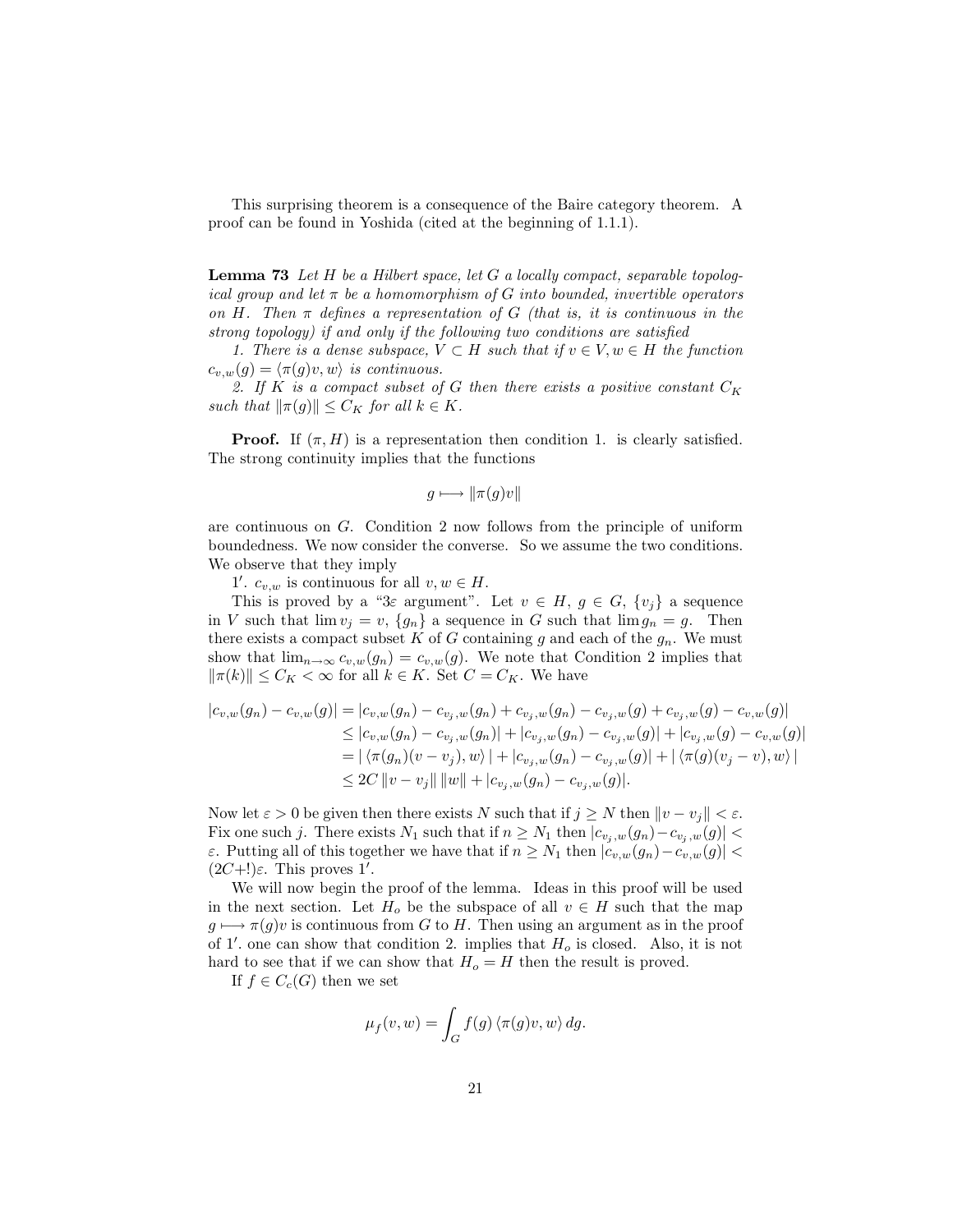If the support of f is contained in the compact set K and if  $\phi \in C_c(G)$  is such that  $\phi(k) = 1$  for all  $k \in K$  (such a  $\phi$  exists by Urysohn's theorem) then we have

$$
|\mu_f(v, w)| \leq C_K ||\phi||_1 p_K(f) ||v|| ||w||.
$$

Thus the Riesz representation theorem implies that for each  $v \in H$  there exists an element  $T_f(v) \in H$  such that  $\langle T_f(v), w \rangle = \mu_f(v, w)$ . It is easy to see that  $T_f$  is a linear map of H to H. The estimate above now shows that  $||T_f(v)|| \leq C_K ||\phi||_1 p_K(f) ||v||$ . Thus the map  $f \mapsto T_f$  of the completion of  $C_c(G)$  into  $L(H, H)$  is strongly continuous. We note that

$$
T_{L_g f} = \pi(g) T_f.
$$

Hence  $T_f(H) \in H_o$  for all  $f \in C_c(G)$ . Now, since G is separable and locally compact we can find a sequence of open subsets  $U_j \subset G$  such that  $\overline{U_j}$  is compact,  $U_j \supset \overline{U}_{j+1}$  and  $\bigcap_j U_j = \{1\}$ . Urysohn's lemma implies that there exists  $\phi_j \in C_c(G)$  such that the support of  $\phi_j$  is contained in  $U_j$ ,  $\phi_j(x) \ge 0$  for all  $x \in G$ and  $\phi_j(x) = 1$  for all  $x \in \overline{U}_{j+1}$ . Set  $u_j(x) = \frac{\phi_j(x)}{\|\phi_j\|}$ . Then if  $v, w \in H$ 

$$
\lim_{j\to\infty}\left\langle T_{u_j}(v),w\right\rangle=\left\langle v,w\right\rangle.
$$

Before we prove this we will show how it completes the proof.

We need to show that  $H_o^{\perp} = 0$ . But if  $w \in H_o^{\perp}$  then  $\langle T_{u_j}(w), w \rangle = 0$  for all j. Hence the limit formula implies that  $\langle w, w \rangle = 0$ .

To prove the limit formula we note that

$$
\langle T_{u_j}(v), w \rangle - \langle v, w \rangle = \int_G u_j(g)(c_{v,w}(g) - c_{vw}(1))dg.
$$

Let  $\varepsilon > 0$  be given then there exists N such that if  $j \geq N$  then

$$
|c_{v,w}(g) - c_{vw}(1)| < \varepsilon \text{ for } g \in U_j.
$$

Thus if  $j \geq N$  then

$$
\int_G u_j(g)(c_{v,w}(g) - c_{vw}(1))dg \leq \varepsilon \int_G u_j(g)dg = \varepsilon.
$$

This completes the proof.  $\blacksquare$ 

**Definition 74** If  $(\pi, H)$  is a Hilbert representation of G then the operator  $T_f$ as defined in the above proof will be denoted  $\pi(f)$ .

**Definition 75** If G is a locally compact separable topological group then a sequence  $\{u_j\}$  of non-negative functions in  $C_c(G)$  such that  $||u_j||_1 = 1$  for all j and there exist open subsets  $U_j$  of  $G$  such that  $\overline{U_j}$  is compact,  $U_j \supset \overline{U}_{j+1}$  and  $\cap_j U_j = \{1\}$  and the support of  $u_j$  is contained in  $U_j$  then  $\{u_j\}$  will be called a delta sequence *or* approximate identity *on*  $G$ .

Exercise 76 Prove Lemma 69.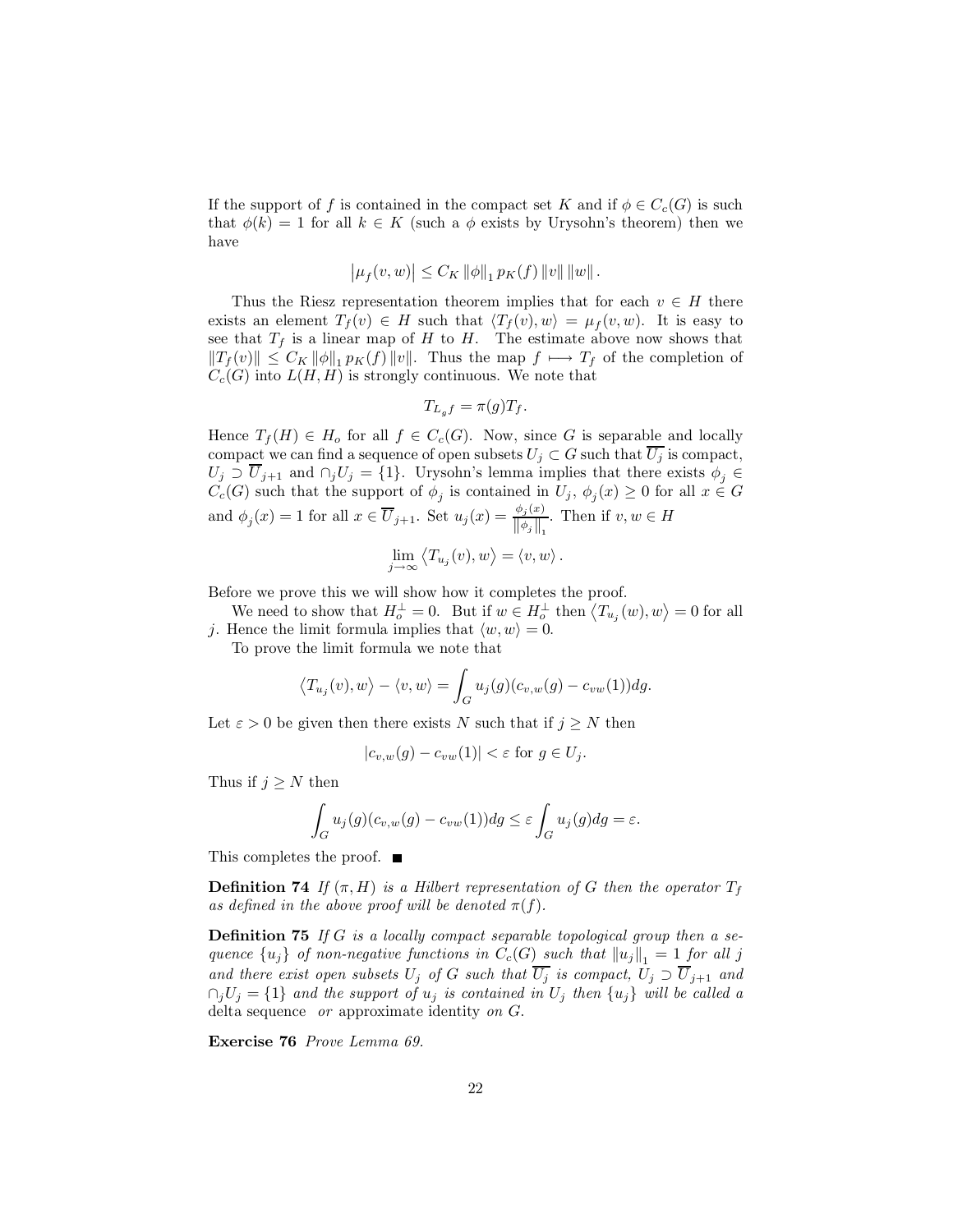# 1.2 Basic representation theory

### 1.2.1 Schur's lemma.

Throughout this section  $G$  will denote a locally compact, separable topological group.

Perhaps Schur's lemma (in its many guises) the most fundamental single result of representation theory. In this section we will give several variants of this result. The first is the most standard and is a direct consequence of the spectral theorem. We first need some definitions.

**Definition 77** Let  $(\pi, V)$  be a representation of G on a locally convex space V. A subspace W of V is said to be invariant if  $\pi(g)W \subset W$ . The representation is said to be irreducible if the only closed, invariant subspaces are  $\{0\}$  and V.

**Definition 78** If  $(\pi_i, V_i)$ ,  $i = 1, 2$  are respectively representations of G on locally convex spaces  $V_1, V_2$  then a continuous map  $T: V_1 \rightarrow V_2$  will be called a G-homomorphism or G-intertwining operator if  $T \circ \pi(g) = \pi(g) \circ T$  for all  $g \in G$ . We will use the notation  $L_G(V_1, V_2)$  for the space of all G-homomorphisms from  $V_1$  to  $V_2$ . The representations are said to be equivalent if there exists an element then is bijective with continuous inverse in  $L(V_1, V_2)$ .

**Remark 79** In the literature the notation  $Hom_G(V_1, V_2)$  is often used for what we are calling  $L_G(V_1, V_2)$ .

Here is the first version of Schur's Lemma which is a direct consequence of the spectral theorem.

**Proposition 80** Let  $(\pi, H)$  be a unitary representation of G. Then it is irreducible if and only if  $L_G(H, H) = \mathbb{C}I$ .

**Proof.** Suppose  $L_G(H, H) = \mathbb{C}I$ . Let V be a closed invariant subspace of H. Let P denote the orthogonal projection of H onto V. If  $v \in H$  then  $v = v_1 + v_2$  with  $v_1 \in V$  and  $v_2 \in V^{\perp}$ . If  $w \in V^{\perp}$  and if  $v \in V$  then for each **Proof.** Suppose  $L_G(H, H) =$ <br>of H. Let P denote the orthogon<br> $v = v_1 + v_2$  with  $v_1 \in V$  and  $v_2 \in$ <br> $g \in G$  we have  $0 = \langle \pi(g)v, w \rangle = \langle$  $v, \pi(q^{-1})w$  by the assumption of unitarity. But then  $V^{\perp}$  is an invariant space. Thus  $\pi(g)v_1 \in V$  and  $\pi(g)v_2 \in V^{\perp}$ . Hence  $P_{\pi}(g)v = \pi(g)v_1 = \pi(g)Pv$ . Thus  $P \in L_G(H, H)$ . Thus  $P = zI, z \in \mathbb{C}$ . Since P is a projection  $z = 0$  or I. Thus  $V = \{0\}$  or  $V = H$ .

We now prove the converse. We first note that if  $T \in L_G(H, H)$  then so is  $T^*$ . Since  $T = \frac{T+T^*}{2} + i \frac{T-T^*}{2i}$  we must only show that if T is a self adjoint intertwining operator then T is a multiple of the identity. So we assume  $T \in L_G(H, H)$ and  $T^* = T$ . To such an operator there is an associated family of spectral projections,  $P_S$ , for  $S \subset \mathbb{R}$  a Borel set. (See Reed, M. and Simon, B., Functional Analysis I, Academic Press, 1972., p. 234.) The uniqueness of the spectral resolution and the fact that  $\pi(g)T\pi(g)^{-1} = T$  implies that  $\pi(g)P_S\pi(g)^{-1} = P_S$  for all S. Then  $T = pI$  if and only if  $P_{\{p\}} = I$ . If the real interval  $[a, b]$  contains the spectrum of T then  $P_{[a,b]} = I$ . Let  $J_1 = [a, b]$ . If we bisect  $J_1$ , then  $J_1 = A \cup B$ and one of  $P_A$  or  $P_B$  is non-zero. Thus  $P_A = I$  or  $P_B = I$ . Let  $J_2$  be one of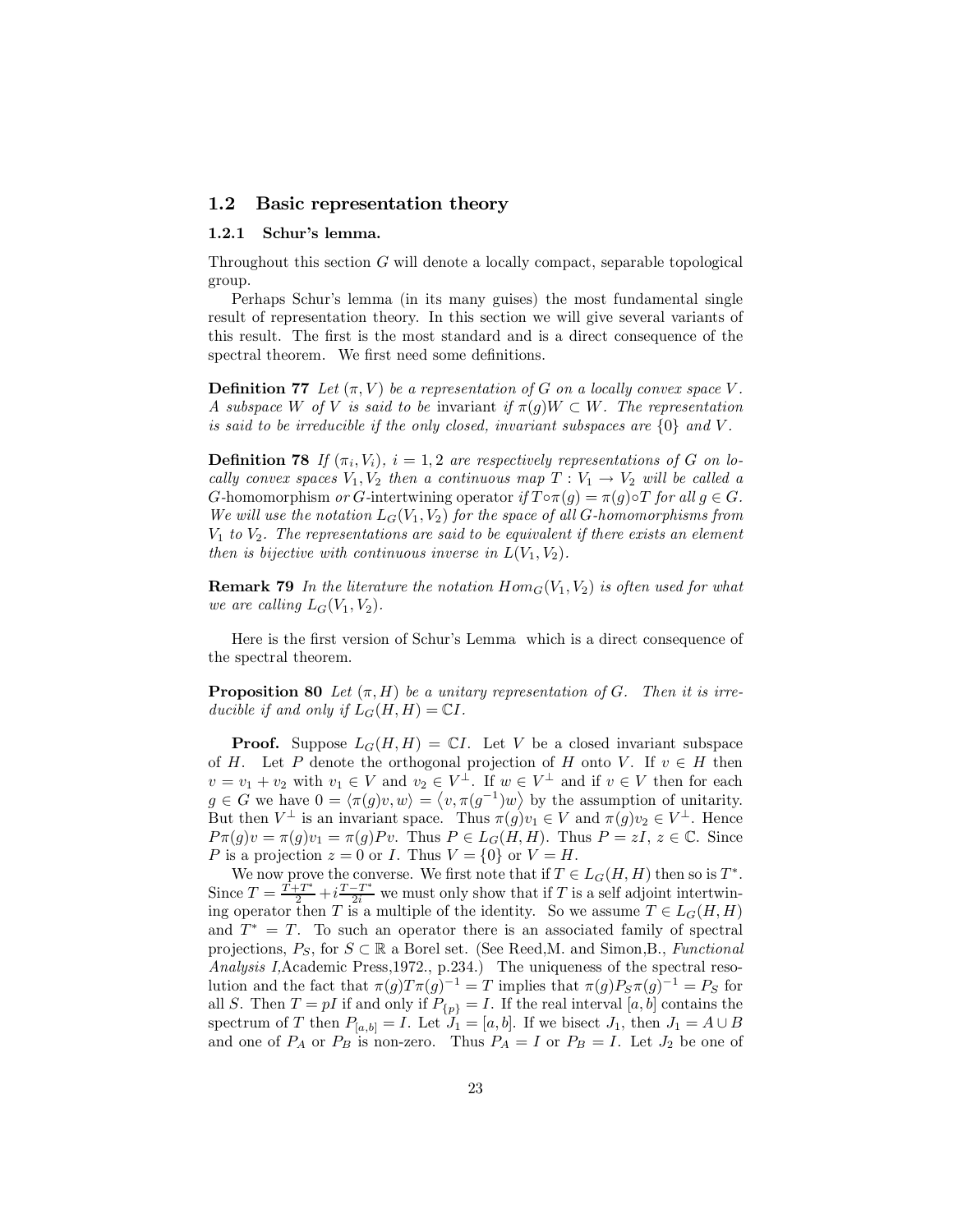A, B such that  $P_{J_2} = I$ . We can bisect again and get  $J_3$  one of the halves such that  $P_{J_2} = I$ . We this have a nested sequence of intervals  $J_1 \supset J_2 \supset J_3 \supset ...$ such that  $J_i$  has length  $2^{-i}(b-a)$  and  $P_{J_i} = I$ . We note that  $\bigcap_i J_i = \{p\}$  for some  $p \in \mathbb{R}$ . The definition of spectral projections implies that the limit of the  $P_{J_i}$  in the strong operator topology is  $P_{\{p\}}$ . Thus  $P_{\{p\}} = I$ . Hence  $T = pI$ .

We will rephrase this result in the context of operator algebras. Let  $A \subset$  $L(H, H)$  be a subalgebra. Then it is called a \*algebra if whenever  $T \in A$ ,  $T^* \in A$ . We say that A is an *irreducible subalgebra* if whenever  $V \subset H$  is a closed subspace invariant under all the elements of A,  $V = \{0\}$  or  $V = H$ .

**Definition 81** If A is a subset of  $L(H, H)$  then we denote by A' the set  $\{T \in$  $L(H, H)|Ta = aT, a \in A$ . A' is called the commutant of A.

The above is a standard notation. It unfortunately conflicts with our notation for dual space. It will be able to keep track of this ambiguity through the context of its usage.

We will now restate Schur's lemma.

**Corollary 82** (to the proof) $A^*$  algebra  $A \subset L(H, H)$  is irreducible if and only if  $A' = \mathbb{C}I$ .

**Proof.** We note that if  $V \subset H$  is a closed subspace invariant under every element of A then so is  $V^{\perp}$ . Thus as above  $P_V \in A'$ . Thus if  $A' = \mathbb{C}I$ . Then A is irreducible (as above). To prove the converse, we note that if  $T \in A'$  then so is  $T^*$ . If  $a \in A$  is such that  $a^* = a$  then the element

$$
e^{ia} = \sum_{n=0}^{\infty} \frac{(ia)^n}{n!}
$$

defines a unitary operator on  $H$ . Since

$$
\frac{d}{dt}_{|t=0}e^{ita}Te^{-ita} = i(aT - Ta).
$$

We see that  $T \in A'$  if and only if  $e^{ia}Te^{-ia} = T$  for all  $a \in A$  such that  $a = a^*$ . We can now argue in exactly the same way as we did in the proof of the previous proposition to prove that  $A' = \mathbb{C}I$ .

We now come to the Von Neumann density theorem.

**Theorem 83** Let  $A \subset L(H,H)$  be a \*subalgebra containing I. Let  $T \in (A')'$ and let  $\{x_n\}_{n=1}^{\infty}$  be a sequence in H such that  $\sum_{n=1}^{\infty} ||x_n||^2 < \infty$ . Then given  $\varepsilon > 0$  there exists  $a \in A$  such that  $\sum_{n=1}^{\infty} ||(T-a)x_n||^2 < \varepsilon$ .

**Proof.** Let V be a Hilbert space and let B be a \*subalgebra of  $L(V, V)$ containing  $I$ . Then

(1) If  $v \in V$  then  $(B')'v \subset \overline{Bv}$ .

Indeed,  $\overline{Bv}^{\perp}$  is B invariant since B is invariant under \*. This implies that if P is the orthogonal projection of V onto  $\overline{Bv}$  then  $P \in B'$ . Thus if  $T \in (B')'$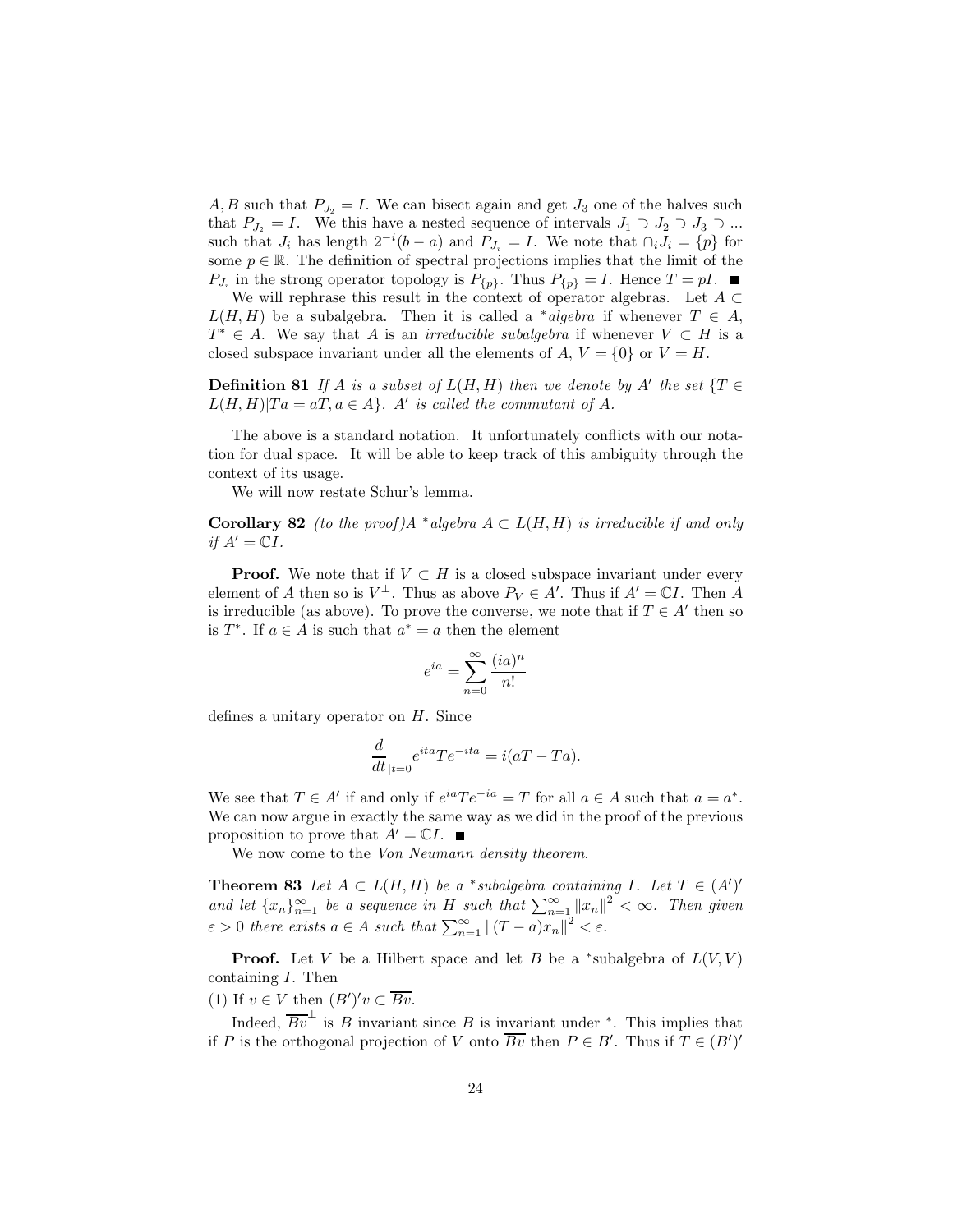then  $TP = PT$ . Hence  $T(\overline{Bv}) \subset \overline{Bv}$ . We therefore see that  $(B')'(\overline{Bv}) \subset \overline{Bv}$ . This proves the result since  $v \in \overline{Bv}$ .

We will apply this result to the Hilbert space  ${\cal V}$  that consists of all sequences  ${x_n}$  with  $\sum_{n=1}^{\infty} ||x_n||^2 < \infty$  and inner product  $\langle {x_n} \rangle, {y_n} \rangle = \sum_n \langle x_n, y_n \rangle$ . Let <br>*B* be the algebra of operators  $\sigma(a)$ ,  $a \in A$  given by  $\sigma(a){x_n} = {ax_n}$ . Let  $P_m\{x_n\}=x_m$  and let  $Q_mx=\{\delta_{n,m}x\}_{n=1}^\infty$ . Then  $P_m^*=Q_m$ .

Suppose that  $T \in B'$  and  $a \in A$ . Then

$$
P_mT\sigma(a)\{x_n\} = P_m\sigma(a)T\{x_n\} = aP_mT\{x_n\}.
$$

Also

$$
TQ_{m}ax = T\sigma(a)Q_{m}x = \sigma(a)TQ_{m}x.
$$

This implies

(2) If  $T \in B'$  then  $P_n T Q_m \in A'$  for all  $n, m \ge 1$ .

This implies that if  $S \in (A')'$  then the operator  $\{x_n\} \mapsto \{Sx_n\}$  is in  $(B')'.$ Hence if  $T \in (A')'$  then

$$
\{Tx_n\} \in \overline{B\{x_n\}}.
$$

This implies that given  $\varepsilon > 0$  there exists  $a \in A$  such that  $\sum_{n=1}^{\infty} ||(T-a)x_n||^2 <$  $\epsilon$ 

The following result is also referred to as the Von Neumann density theorem in the literature.

**Corollary 84** Let A be a \*subalgebra of  $L(H, H)$  then if I is in the closure of A with respect to the strong operator topology then the algebra  $(A')'$  is the closure of  $A$  in the strong operator topology.

**Proof.** Let  $C = A + \mathbb{C}I$ . Then the above result implies that  $(C')'$  is contained in the closure of  $C$  in the strong topology. Now the closure of  $C$  is the same as the closure of A by our hypothesis. Also it is clear that  $A' = C'$ . Thus  $(A')'$  is contain in the closure of A. Since the reverse inclusion is clear, the result follows.  $\blacksquare$ 

This result yields an analog of Burnside's theorem.

**Corollary 85** Let A be a \*subalgebra of  $L(H, H)$  containing the identity in its closure in the strong operator topology and acting irreducibly on  $H$  then the closure of A in the strong topology is  $L(H, H)$ .

**Proof.**  $A' = \mathbb{C}I$ .

At this point we can introduce an important class of algebras for abstract representation theory.

**Definition 86** A \*subalgebra of  $L(H, H)$  is called a Von Neumann algebra of it is closed in the strong operator topology and contains the identity.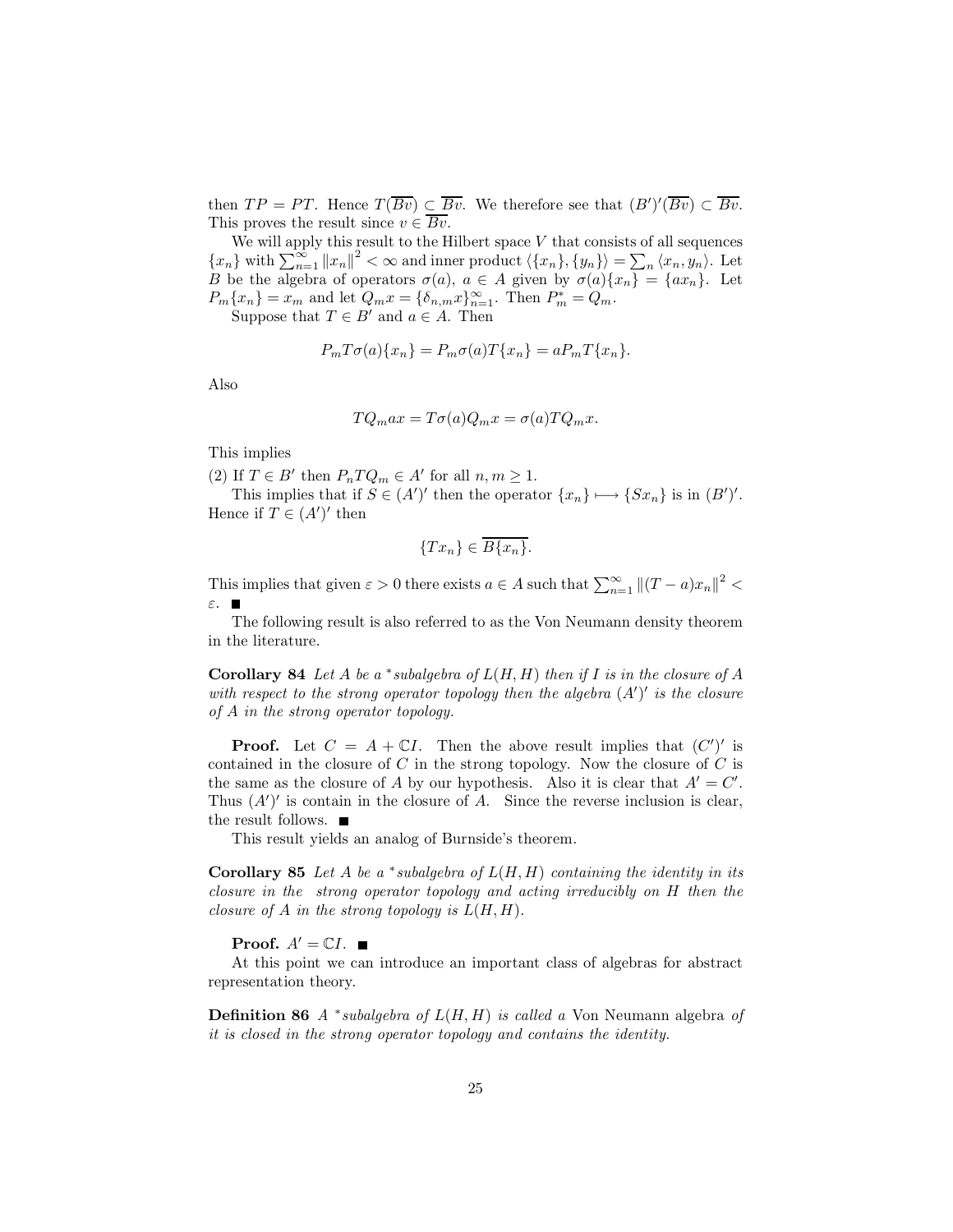The above results imply

**Proposition 87** A \*subalgebra, A, of  $L(H, H)$  is a Von Neumann algebra if and only if  $(A')' = A$ .

We will use this result to give a useful variant of Schur's lemma.

**Proposition 88** Let  $(\pi, H)$  be an irreducible unitary representation of G. Let D be a dense subspace of H such that  $\pi(g)D \subset D$  for all  $g \in G$  and let T be a linear map of D to H such that  $T\pi(g)v = \pi(g)Tv$  for all  $g \in G, v \in D$ . Assume that there exists a dense subspace  $D'$  in H and a linear map S from  $D'$  to H such that

$$
\langle Tv,w\rangle=\langle v,Sw\rangle
$$

for all  $v \in D$ ,  $w \in D'$ . Then  $T = \lambda I$  for some  $\lambda \in \mathbb{C}$ .

**Remark 89** Notice that there is no topology assumed on  $D$  or  $D'$  and  $T, S$  are general subject to the assumptions in the proposition.

**Proof.** Assume that  $v \in D$  and v and Tv are linearly independent. Then there exists  $B \in L(H, H)$  with  $Bv = v$ ,  $BTv = v$ . Let A be the subalgebra of  $L(H, H)$  spanned by  $\{\pi(g) | g \in G\}$ . Then A satisfies the hypothesis of Theorem 83. Schur's lemma implies that  $(A')' = L(H, H)$ . Hence there exists a sequence  $a_j \in A$  such that

$$
\lim_{j \to \infty} a_j v = v, \lim_{j \to \infty} a_j Tv = v.
$$

On the other hand  $a_i D \subset D$  and  $Ta_i = a_i T$ . Thus if  $w \in D'$  then

$$
\langle v, w \rangle = \lim_{j \to \infty} \langle a_j T v, w \rangle = \lim_{j \to \infty} \langle T a_j v, w \rangle = \lim_{j \to \infty} \langle a_j v, Sw \rangle = \langle v, Sw \rangle = \langle Tv, w \rangle
$$

Since  $D'$  is dense this yields the absurd conclusion that of  $v, Tv$  are linearly independent then  $Tv = v$ . Thus  $v, Tv$  are linearly dependent for all  $v \in D$ . This implies that T is a scalar multiple of the identity.  $\blacksquare$ 

**Exercise 90** Show that if V is a vector space and T is a linear operator on V (no topology) and if for every  $v \in V$ , v and Tv are linearly dependent then T is a multiple of the identity.

We will now give the main application of the preceding generalization of Schur's lemma. This application involves the development of the machinery of  $C^{\infty}$  vectors for representations of Lie groups. We will be assuming the standard, basic Lie group theory.

Let  $G$  be an *n*-dimensional Lie group with a finite number of connected components. Then  $G$  is a locally compact, separable topological group. Let  $Lie(G)$  denote, as usual, the Lie algebra of G. Let  $\omega$  be a differential form of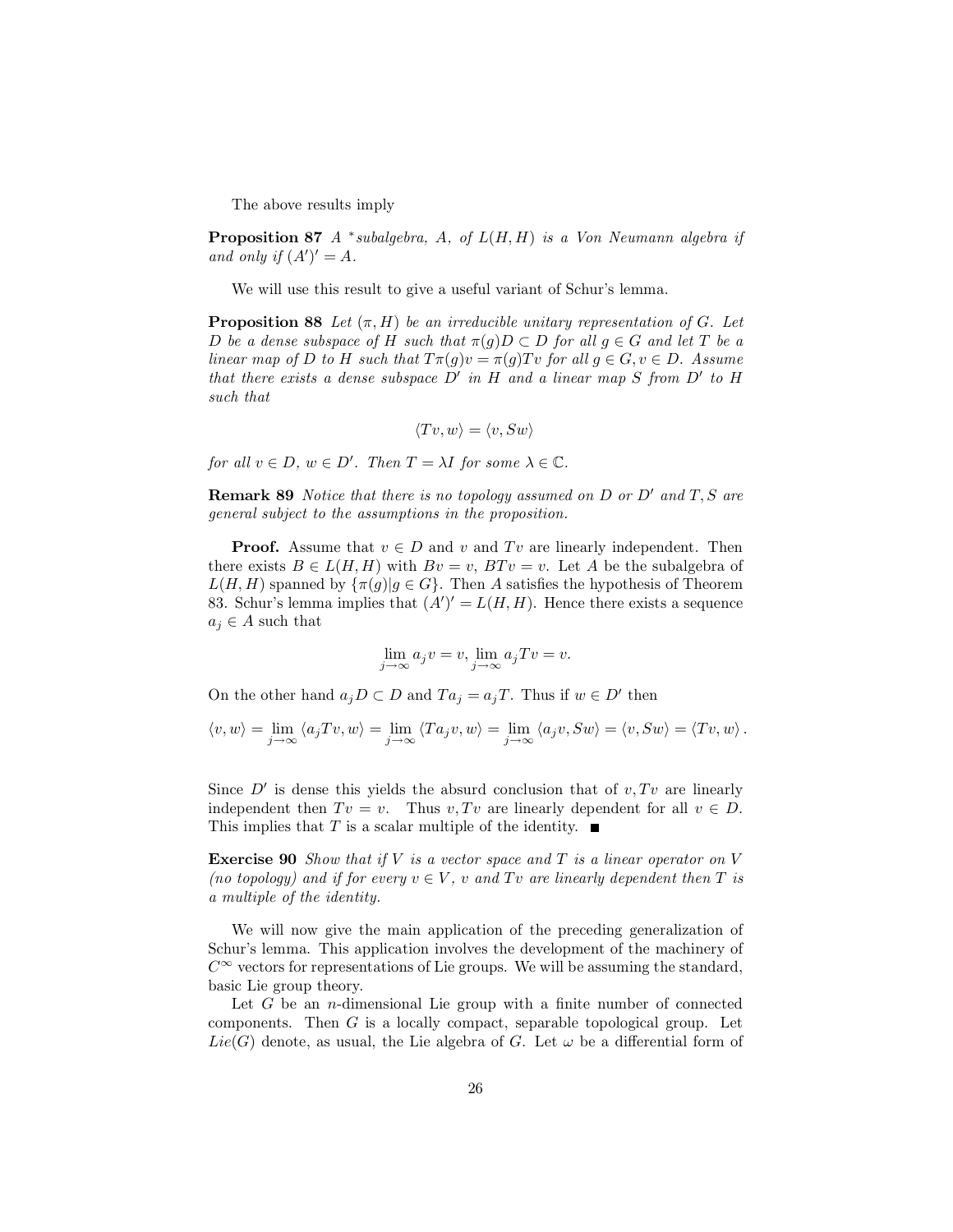degree *n* on *G* such that  $L_g^*\omega = \omega$  for all  $g \in G$ . Here we recall that  $\omega$  is an assignment  $x \mapsto \omega_x$  with  $\omega_x \in \bigwedge^n T(G)_x^*$   $(T(G)_x)$  the tangent space at x such that if  $X_1, ..., X_n$  are vector fields on G then the map

$$
x \longmapsto \omega_x((X_1)_x, ..., (X_n)_x)
$$

is of class  $C^{\infty}$ . The condition  $L_q^*\omega = \omega$  means that

$$
\omega_{gx}((dL_g)_x(X_1)_x, ..., (dL_g)_x(X_n)_x) = \omega_x((X_1)_x, ..., (X_n)_x)
$$

for all  $x \in G$  (here d, as usual, stands for differential) The standard way of constructing such an  $\omega$  is to choose a basis  $X_1, ..., X_n$  looked upon as left invariant vector fields  $((dL_g)_x X_x = X_{gx})$  and choosing  $\eta \in \bigwedge^n Lie(G)^*$  such that  $\eta(X_1, ..., X_n) = 1$  then we identify  $Lie(G)$  with  $T(G)_1$ . We set for  $Y_1, ..., Y_n$ vector fields on  $G$ 

$$
\omega_x((Y_1)_x, ..., (Y_n)_x) = \eta((dL_x)^{-1}(Y_1)_x, ..., (dL_x)^{-1}(Y_n)_x).
$$

We fix an orientation on G (we can choose the one corresponding to  $\omega$  as above). Then if  $f \in C_c(G)$  we can integrate f with respect to  $\omega$  defining

$$
\mu(f) = \int_G f\omega.
$$

This defines a Haar measure on G. The point here is that the  $C^{\infty}$  structure has been taken into account.

**Definition 91** Let  $(\pi, V)$  be a representation of G on a locally convex topological space. Then a vector  $v \in V$  is said to be a  $C^{\infty}$ -vector if the map  $g \mapsto \pi(g)v$ is a  $C^{\infty}$  map of G into V.

The following observation is due to Gårding.

**Lemma 92** Let  $(\pi, H)$  be a Hilbert representation of G. If  $f \in C_c^{\infty}(G)$  (=  $C^{\infty}(G) \cap C_c(G)$  and if  $v \in H$  then  $\pi(f)v$  is a  $C^{\infty}$  vector.

**Proof.** Let U be a relatively compact subset of G containing 1. Let  $L^1(U)$ denote the subspace of all  $L^1$ -functions on G that are limits of elements of  $C_c(G)$ with support in  $U$ . Let  $V$  be an open subset of  $U$  such that it is invariant under inverse and such that  $VV \subset U$ . Then we have

1. If  $f \in C_c^{\infty}(V)$  then the map of V to  $L^1(U)$  given by  $x \mapsto F(x) = L(x)f$  is of class  $C^{\infty}$ . Indeed, if  $X \in Lie(G)$  then we set  $L(X)f(g) = \frac{d}{dt}|_{t=0} f(\exp(-tX)g)$ for  $g \in G$ . Taylor's theorem with remainder implies that there exists  $\epsilon > 0$  and a function, E, of t, g for  $|t| \leq \epsilon$  such that  $|E(t,g)| \leq \phi(g)$  with  $\phi \in C_c(G)$  for  $|t| \leq \varepsilon$  and

$$
f(\exp(-tX)g) = f(g) + tL(X)f(g) + t^{2}E(t,g)
$$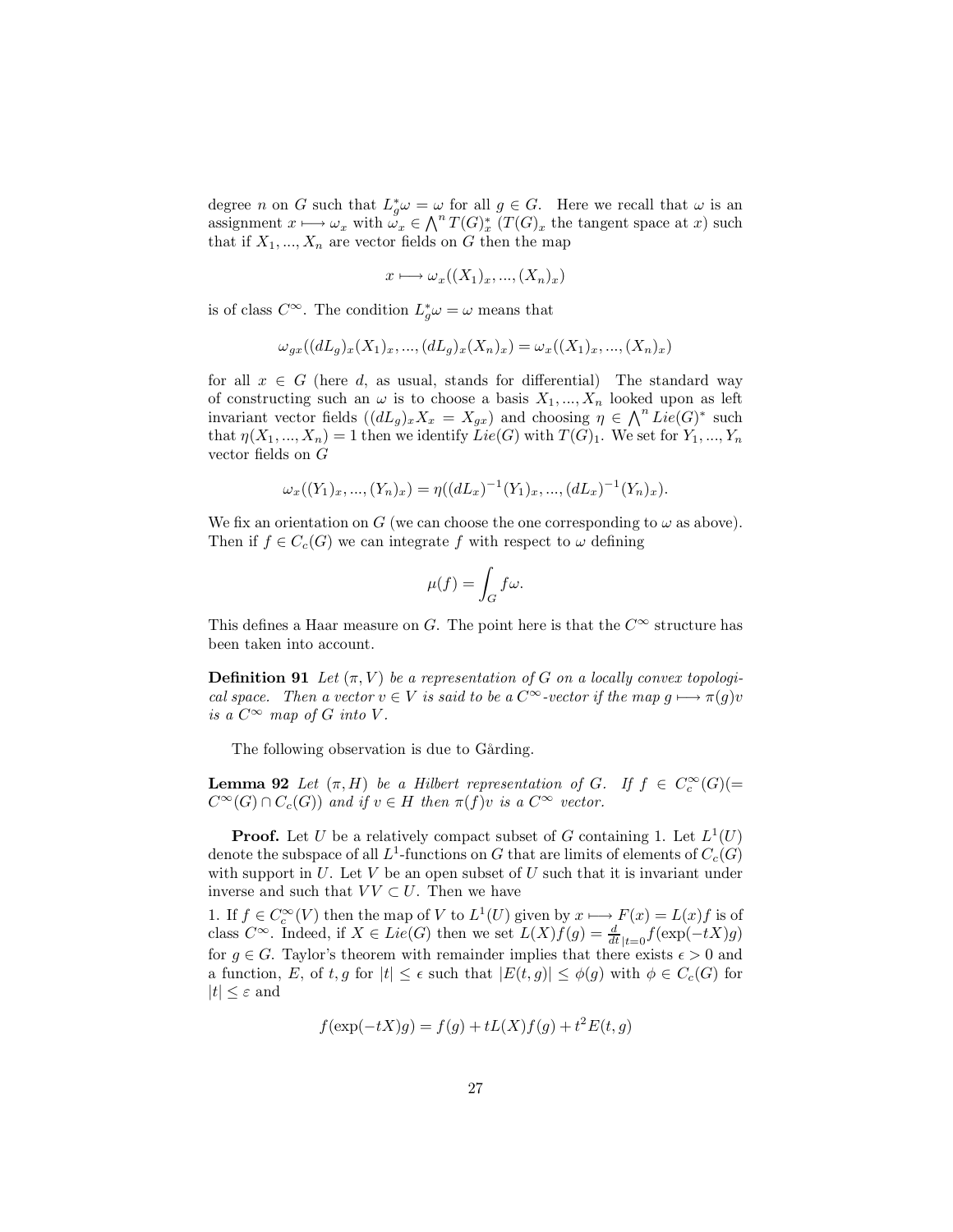for  $|t| \leq \epsilon$  and  $g \in V$ . This implies that

$$
||L(x)L(X)f - (1/t)(L(x \exp(tX))f - L(x)f)||_1 =
$$
  

$$
||L(X)f - (1/t)(L(x \exp(tX))f - L(x)f)||_1 \le |t|C
$$

for  $|t| \leq \epsilon$  for  $C > 0$  and appropriate constant. Hence the function F is of class  $C<sup>1</sup>$ . This argument can be iterated to prove the result. We have seen (at least implicitly) that the map  $f \mapsto \pi(f)$  is continuous from  $L^1(U)$  to H. Thus, since linear continuous maps are smooth, we see that if  $v \in H$  then the map from V to H given by  $x \mapsto \pi(L(x)f)v$  is of class  $C^{\infty}$ . Now  $\pi(L(x)f)v = \pi(x)\pi(f)v$ . The lemma now follows using a partition of unity argument.  $\blacksquare$ 

We denote by  $V^{\infty}$  the space of all  $C^{\infty}$  vectors in V. Now arguing as in the proof of Lemma 73 we have

**Theorem 93** Let  $(\pi, H)$  be a Hilbert representation of G. Then the space of  $C^{\infty}$  vectors in H is dense.

**Proof.** There exists a Delta sequence  $\{u_j\}$  in G with each  $u_j \in C_c^{\infty}(G)$ . We have shown

$$
\lim_{j \to \infty} \langle \pi(u_j)v, w \rangle = \langle v, w \rangle
$$

for all  $v, w \in H$ . Now suppose that  $w \in (H^{\infty})^{\perp}$  then since  $\pi(u_i)w \in H^{\infty}$  for all  $j$  we have

$$
0 = \lim_{j \to \infty} \langle \pi(u_j)w, w \rangle = \langle w, w \rangle.
$$

If  $(\pi, H)$  is a Hilbert representation of G and if  $v \in H^{\infty}$  then we define for  $X \in Lie(G)$ 

$$
d\pi(X)v = \frac{d}{dt}\pi(\exp tX)v_{|t=0}
$$

We have

- $d\pi(X)H^{\infty} \subset H^{\infty}$  for all  $X \in Lie(G), \pi(q)H^{\infty} \subset H^{\infty}$  for  $q \in G$ .
- $d\pi(aX + bY) = ad\pi(X) + bd\pi(Y), a, b \in \mathbb{R}, X, Y \in Lie(G).$
- $d\pi([X,Y]) = d\pi(X)d\pi(Y) d\pi(Y)d\pi(X)$ , for all  $X, Y \in Lie(G)$ .
- If  $q \in G$ ,  $X \in Lie(G)$  then  $\pi(q)\pi(X)v = \pi(Ad(q)X)\pi(q)v$ .

We will simplify notation and write  $\pi(X)$  for  $d\pi(X)$ . The first assertion is clear from the definition of  $C^{\infty}$ . The second follows from

$$
\exp(tX)\exp(tY) = \exp(t(X+Y) + O(t^2)).
$$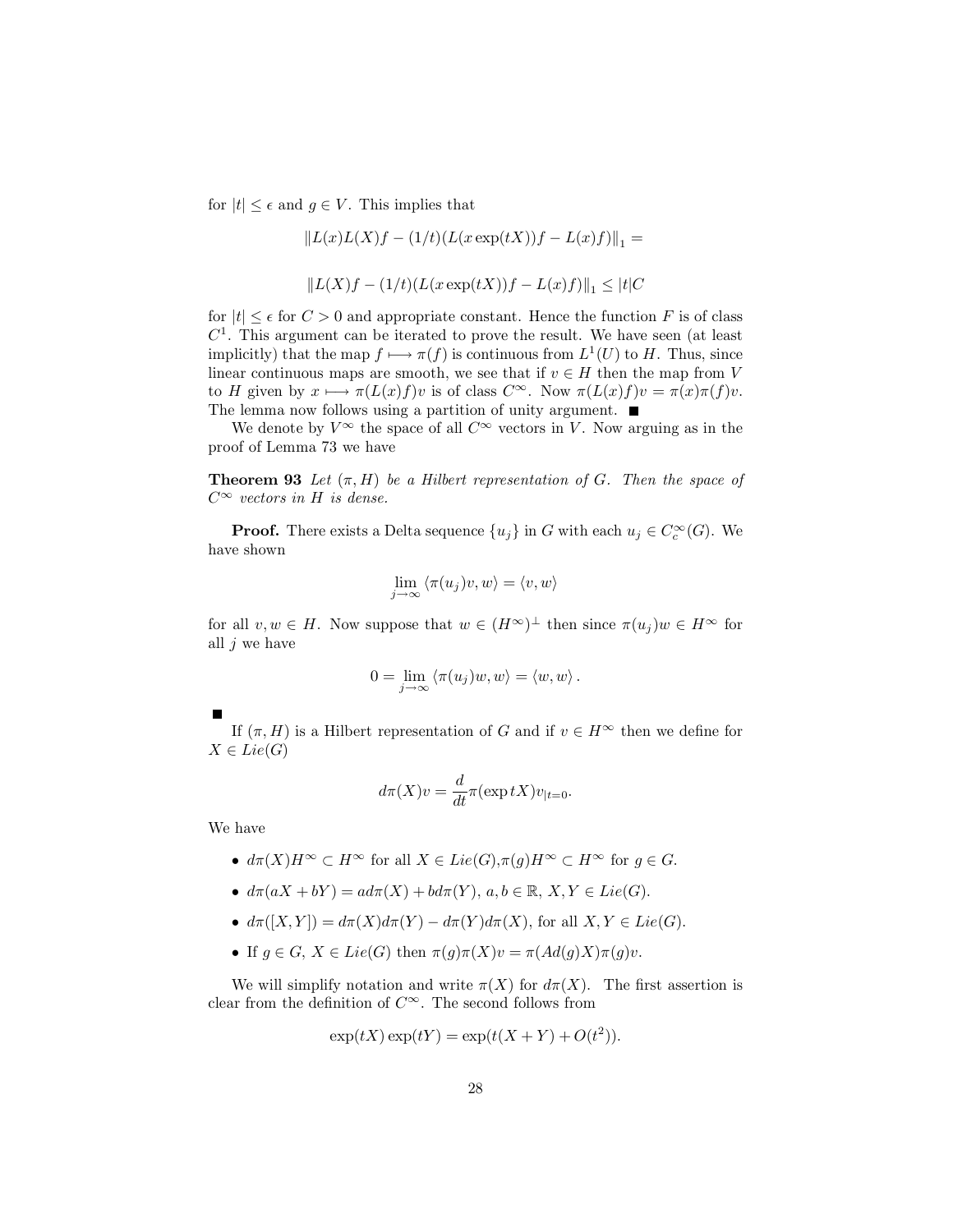The third follows from

$$
\exp(tX)\exp(Y)\exp(-tX) = \exp(Y + t[X, Y] + O(t^2)).
$$

The fourth follows from

$$
\exp(tAd(g)X) = g(\exp tX)g^{-1}.
$$

The three bullet items imply that  $(\pi, H^{\infty})$  defines a representation of  $Lie(G)$ . The fourth is a compatibility condition that will play a role later. We will also consider this to be a representation of the complexification of  $Lie(G)$ , that is  $Lie(G)_{\mathbb{C}}$ . Set  $\mathfrak{g}_{\mathbb{C}} = Lie(G_{\mathbb{C}})$ . Then  $(\pi, H^{\infty})$  extends to a representation of the universal enveloping algebra,  $U(\mathfrak{g}_{\mathbb{C}})$ . We define  $Z_G(\mathfrak{g}_{\mathbb{C}})$  to be the subalgebra if  $U(\mathfrak{g}_{\mathbb{C}})$  consisting of those z such that  $Ad(g)z = z$  for all  $g \in G$ . We define an involution denoted  $*$  on  $U(\mathfrak{g}_{\mathbb{C}})$  by the following rules

- $(z1)^* = \bar{z}1$ .
- $X^* = -X$  for  $X \in Lie(G)$ .
- $(xy)^* = y^*x^*$  for  $x, y \in U(\mathfrak{g}_{\mathbb{C}}).$

We note that the anti-homomorphism  $x \mapsto x^*$  exist by the universal problem solved by the universal enveloping algebra and also the naturality implies that if  $g \in G$  then  $(Ad(g)x)^* = Ad(g)(x^*)$ .

**Lemma 94** If  $(\pi, H)$  is a unitary representation of G and if  $v, w \in H^{\infty}$  and  $x \in U(\mathfrak{g}_{\mathbb{C}})$  then

$$
\langle \pi(x)v, w \rangle = \langle v, \pi(x^*)w \rangle.
$$

**Proof.** We note that if  $X \in Lie(G)$  and  $v, w \in H$  then

$$
\langle \pi(\exp tX)v, w \rangle = \langle v, \pi(\exp(-tX))w \rangle
$$

for all  $t \in \mathbb{R}$ . If  $v, w \in H^{\infty}$  then both sides of the equation are differentiable in t. Taking the derivative at  $t = 0$  yields

$$
\langle \pi(X)v, w \rangle = \langle v, \pi(-X)w \rangle = \langle \pi(x)v, w \rangle = \langle v, \pi(X^*)w \rangle.
$$

Now use the fact the  $Lie(G)$  generates  $U(\mathfrak{g}_{\mathbb{C}})$  over  $\mathbb{C}. \blacksquare$ 

We now come to the promised application of our generalized Schur's lemma.

**Theorem 95** Let  $(\pi, H)$  be an irreducible unitary representation of G then there exists an algebra homomorphism  $\eta_{\pi}$  :  $Z_G(\mathfrak{g}_{\mathbb{C}}) \to \mathbb{C}$  such that  $\pi(z)v =$  $\eta_{\pi}(z)v$  for all  $v \in H^{\infty}$ .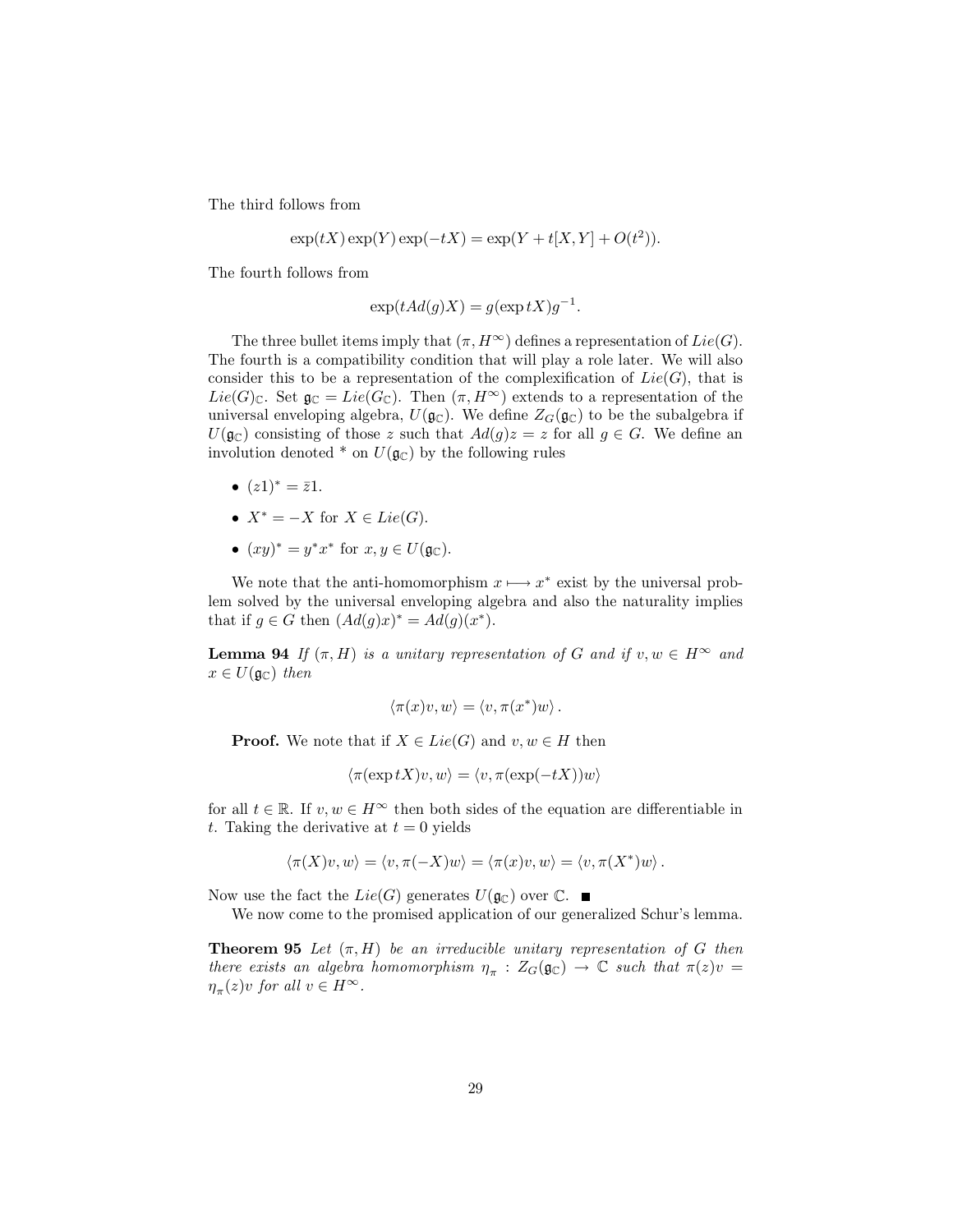**Proof.** In Proposition 88 take  $D = D'$  to be  $H^{\infty}$ . If  $z \in Z_G(\mathfrak{g}_{\mathbb{C}})$  then take  $T = \pi(z)$ . We note that if  $v \in H^{\infty}$  then

$$
\pi(g)T\pi(g)^{-1}v = \pi(g)\pi(z)\pi(g)^{-1}v
$$

$$
= \pi(Ad(g)z)v = \pi(z)v = Tv.
$$

Also take  $S = \pi(z^*)$ . Then the previous lemma implies that the hypotheses of Proposition 88 are satisfied. Thus  $\pi(z)$  acts as a scalar on  $H^{\infty}$ . Denote this scalar by  $\eta_{\pi}(z)$ .

**Definition 96** The homomorphism  $\eta_{\pi}$  is called the infinitesimal character of  $(\pi,H).$ 

If  $(\pi, H)$  is a Hilbert representation of G and if  $x \in U(\mathfrak{g}_{\mathbb{C}})$  then we denote by  $p_x$  the semi-norm on  $H^{\infty}$  defined by  $p_x(v) = ||\pi(x)v||$ . We give  $H^{\infty}$  the corresponding locally convex topology. Notice that if  $\{x_i\}$  is a basis of  $U(\mathfrak{g}_{\mathbb{C}})$ then the semi-norms  $\{p_{x_i}\}\$  suffice to define the topology. The following result uses basic calculus in its proof. We will just refer to Real Reductive Groups I, Academic Press, 1988, Lemma 1.6.2 since the result will not be used in a serious way here.

**Lemma 97** The space  $H^{\infty}$  is a Fréchet space with respect to the locally convex topology given above. Furthermore,  $(\pi, H^{\infty})$ , is a smooth Fréchet representation (*i.e.* if  $v \in H^{\infty}$  then the map  $g \mapsto \pi(g)v$  defines a  $C^{\infty}$  map from G to  $H^{\infty}$ .

#### Square integrable representations. 1.2.2

Throughout this section we will assume that  $G$  is unimodular.

**Definition 98** Let  $G$  be a locally compact, separable topological group. Then an irreducible unitary representation,  $(\pi, H)$ , of G is said to be square integrable if there exists a non-zero  $v \in H$  such that the matrix coefficient  $c_{v,v}$  is square integrable (recall  $c_{v,w}(g) = \langle \pi(g)v, w \rangle$ ).

We will now spend a substantial part of this section giving an important family of examples of square integrable representations. We will be using some results from later lectures. Let  $D = \{z \in \mathbb{C} \mid |z| < 1\}$ . We use ordinary Lebesgue measure on D thinking of  $z = x + iy$  as  $(x, y) \in \mathbb{R}^2$ . We write  $dz = dx + idy$  and  $d\overline{z} = dx - idy$  then  $dx \wedge dy = \frac{1}{2i} d\overline{z} \wedge dz$ . Let G be the group  $SU(1,1)$ . That is if  $g \in G$  then

$$
g = \left[\begin{array}{cc} a & b \\ \overline{b} & \overline{a} \end{array}\right], |a|^2 - |b|^2 = 1.
$$
 (1)

Here the entries  $a, b \in \mathbb{C}$  but the group is a real Lie group. We define an action of  $G$  on  $D$  by

$$
g \cdot z = \frac{az + b}{\overline{b}z + \overline{a}}
$$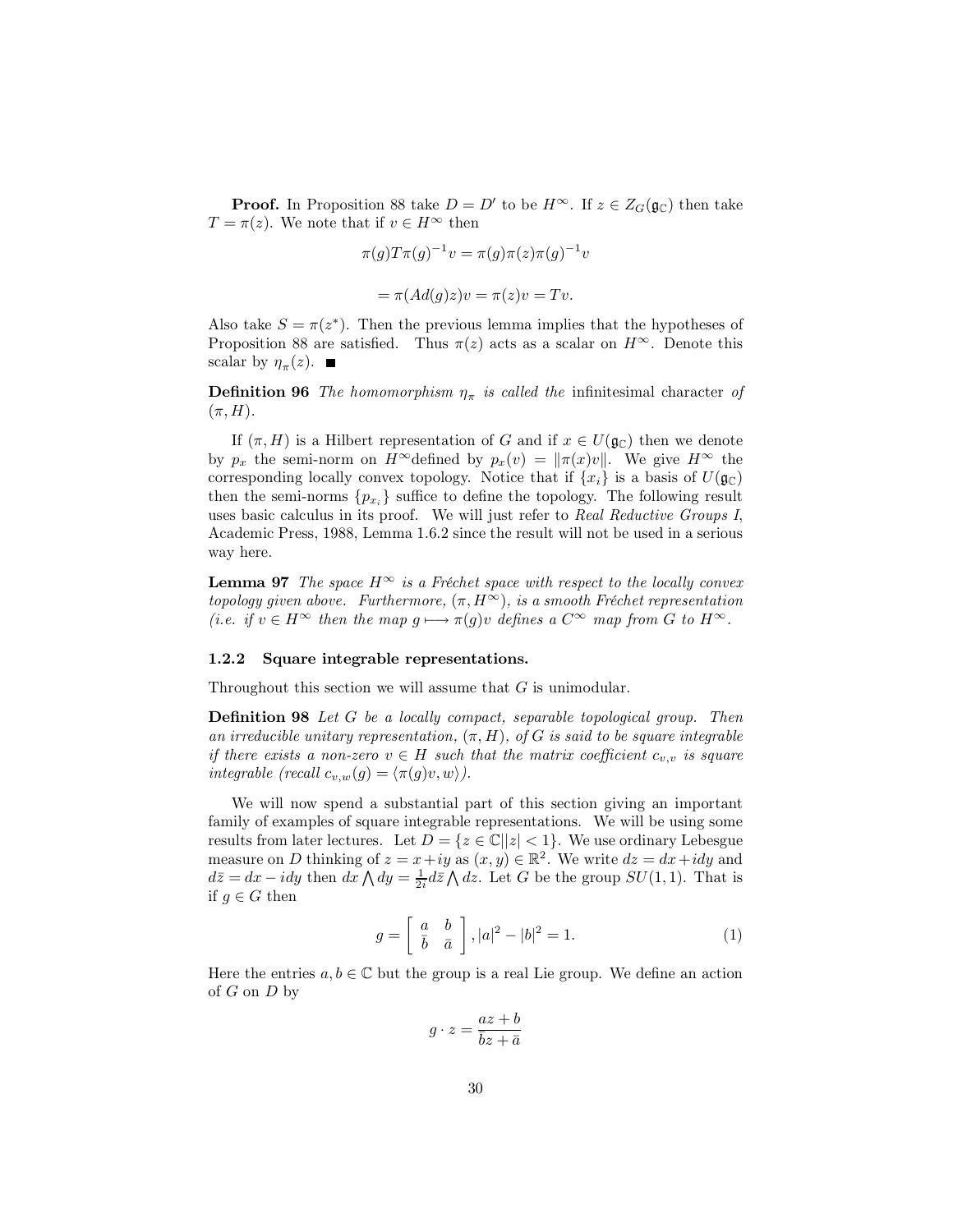where  $g$  is given as in (1). We will use the following formulas.

$$
1 - \left| \frac{az + b}{\bar{b}z + \bar{a}} \right|^2 = \frac{1 - |z|^2}{|\bar{b}z + \bar{a}|^2}.
$$
 (2)

$$
d(g \cdot z) = \frac{dz}{(\bar{b}z + \bar{a})^2}.
$$
\n(3)

Using  $(2),(3)$  we have

$$
\int_D \phi(g \cdot z) \frac{d\overline{z} dz}{(1-|z|^2)^2} = \int_D \phi(g \cdot z) \frac{d(\overline{g \cdot z}) d(g \cdot z)}{(1-|g \cdot z|^2)^2} = \int_D \phi(z) \frac{d\overline{z} dz}{(1-|z|^2)^2}.
$$

Thus

$$
\mu(\phi) = \frac{1}{2i} \int_D \phi(z) \frac{d\bar{z}dz}{(1 - |z|^2)^2}
$$
(4)

% defines a  $G\text{-}\mathrm{invariant}$  measure on  $D.$  Let  $H^k$  be the space of all holomorphic functions  $f:D\to\mathbb{C}$  such that

$$
\frac{1}{2i} \int_D |f(z)|^2 (1-|z|^2)^k \frac{d\bar{z} dz}{(1-|z|^2)^2} < \infty.
$$

If  $f_1, f_2 \in H^k$  then we set

$$
\langle f_1, f_2 \rangle_k = \frac{1}{2i} \int_D f_1(z) \overline{f_2(z)} (1 - |z|^2)^k \frac{d\bar{z} dz}{(1 - |z|^2)^2}.
$$
 (5)

We define for  $f \in H^k$ , and g as in (1)

$$
\pi_k(g)f(z) = (-\bar{b}z + a)^{-k} f(g^{-1} \cdot z). \tag{6}
$$

Then using formulas (2), (3) as we did in the proof of the invariance of  $\mu$ . We find that

$$
\langle \pi_k(g) f_1, \pi_k(g) f_2 \rangle = \langle f_1, f_2 \rangle, f_1, f_2 \in H^k, g \in G.
$$

**Proposition 99** If  $k \ge 2$  then  $H^k$  is a Hilbert space and if  $k \in \mathbb{Z}$ ,  $k \ge 2, (\pi_k, H^k)$  is a square integrable representation of G.

**Proof.** We first show that the space  $H^k$  is complete. For this we observe that if  $z_o \in D$  and if  $r = \frac{1-|z_o|}{2}$  then the set  $\overline{D}_r = \{z \in \mathbb{C} | |z - z_o| \le r\} \subset D$ . Then if  $k \ge 2$  we have

$$
(1-|z|^2)^{k-2} \ge (1-\frac{1}{4}(1+|z_o|)^2)^{k-2} \text{for all } z \in \overline{D}_r.
$$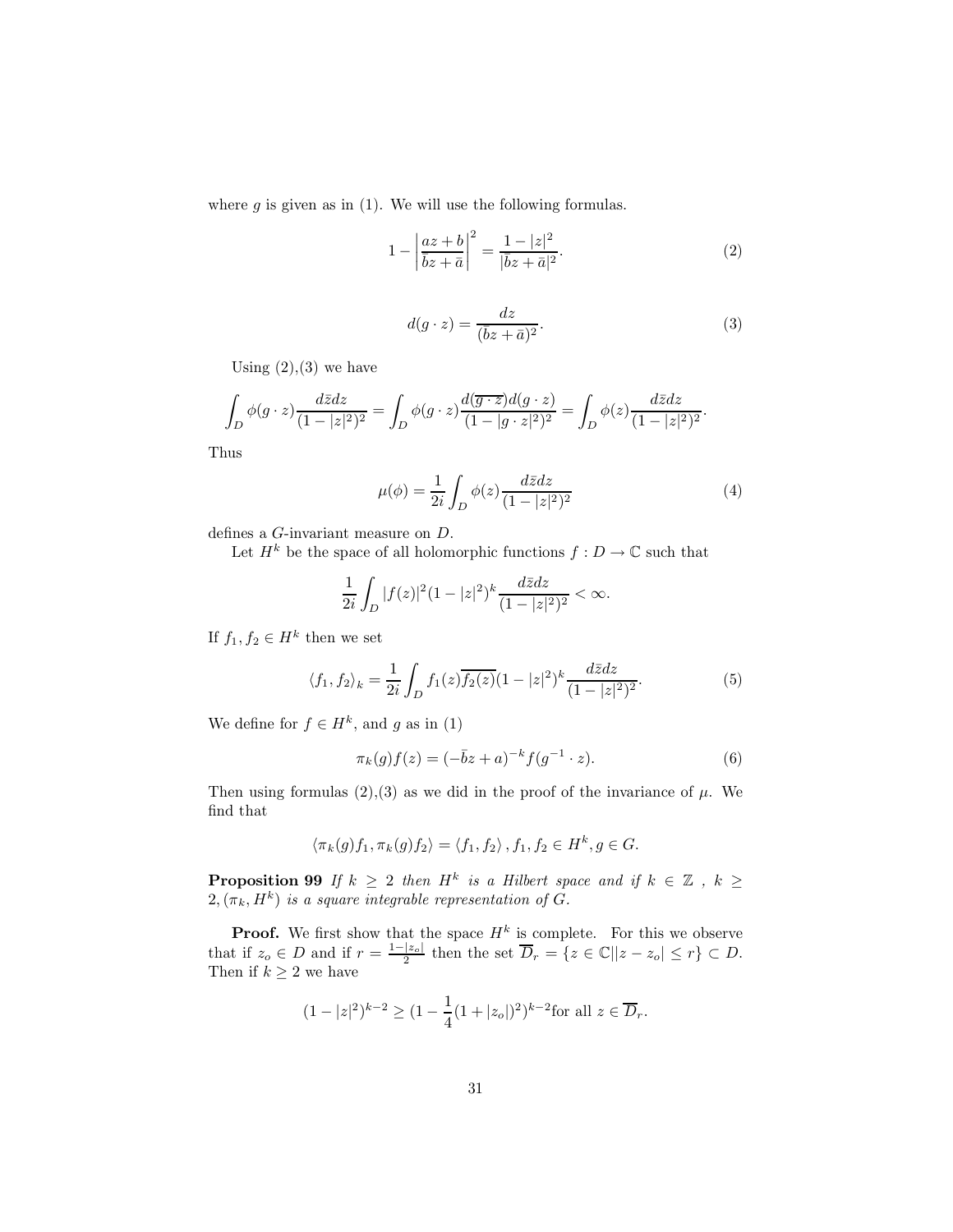Thus we see that

$$
\langle f,f\rangle_k\geq \frac{(1-\frac{1}{4}(1+|z_o|)^2)^{k-2}}{2i}\int_{\overline{D}_r}|f(z)|^2d\bar{z}dz.
$$

On  $\overline{D}_r$  the holomorphic function f is given as a series

function *f* is given as a  

$$
f(z) = \sum_{n=0}^{\infty} a_n (z - z_o)^n.
$$

Then

$$
\frac{1}{2i} \int_{\overline{D}_r} |f(z)|^2 d\bar{z} dz = \int_0^r \int_0^{2\pi} \sum_{n,m \ge 0} a_n \overline{a_m} s^n s^m e^{i(n-m)\theta} d\theta s ds =
$$
  

$$
2\pi \sum_{n\ge 0} |a_n|^2 \int_0^r s^{2n+1} dr = 2\pi \sum_{n\ge 0} |a_n|^2 \frac{r^{2n+2}}{2n+2} \ge 2\pi |a_0|^2 r^2.
$$

We therefore see that

$$
\langle f, f \rangle_k \ge (1 - \frac{1}{4}(1 + |z_o|)^2)^{k-2} 2\pi |f(z_o)|^2.
$$

This implies the completeness, since if  $\{f_j\}$  is Cauchy in  $H_k$  then it is Cauchy relative to the topology of uniform convergence on compacta. This implies that there is a continuous function on D, f, such that  $\lim_{j\to\infty} f_j(z) = f(z)$  uniformly on compacta of  $D$ . But then  $f$  is holomorphic on  $D$  and it is easy to check that it is in  $H^k$ .

Notice that the function  $f(z) \equiv 1$  is in  $H^k$  if  $k \geq 2$ . We calculate the matrix coefficient  $(g \text{ as in } (1))$ 

$$
\langle \pi_k(g)1, 1 \rangle = \frac{1}{2i} \int_D (-\bar{b}z + a)^{-k} (1 - |z|^2)^{k-2} d\bar{z} dz =
$$
  

$$
\int_0^1 \int_0^{2\pi} (-\bar{b}r e^{i\theta} + a)^{-k} (1 - r^2)^{k-2} d\theta r dr = a^{-k} \int_0^1 r (1 - r^2)^{k-2} \int_0^{2\pi} (-\frac{\bar{b}}{a} r e^{i\theta} + 1)^{-k} d\theta dr.
$$

We observe that since  $|a|^2 - |b|^2 = 1$ ,  $|\frac{\overline{b}}{a}| \leq 1$ . Thus if  $0 \leq r < 1$  then the function

$$
\phi(z) = (-\frac{\bar{b}}{a}rz + 1)^{-k}
$$

is holomorphic in z for  $|z| < \frac{1}{r}$ . This implies that

$$
\int_0^{2\pi} \phi(e^{i\theta}) d\theta = 2\pi \phi(1) = 2\pi.
$$

We therefore see that

$$
\langle \pi_k(g)1, 1 \rangle_k = a^{-k} 2\pi \int_0^1 r(1 - r^2)^{k-2} dr = c_k a^{-k}.
$$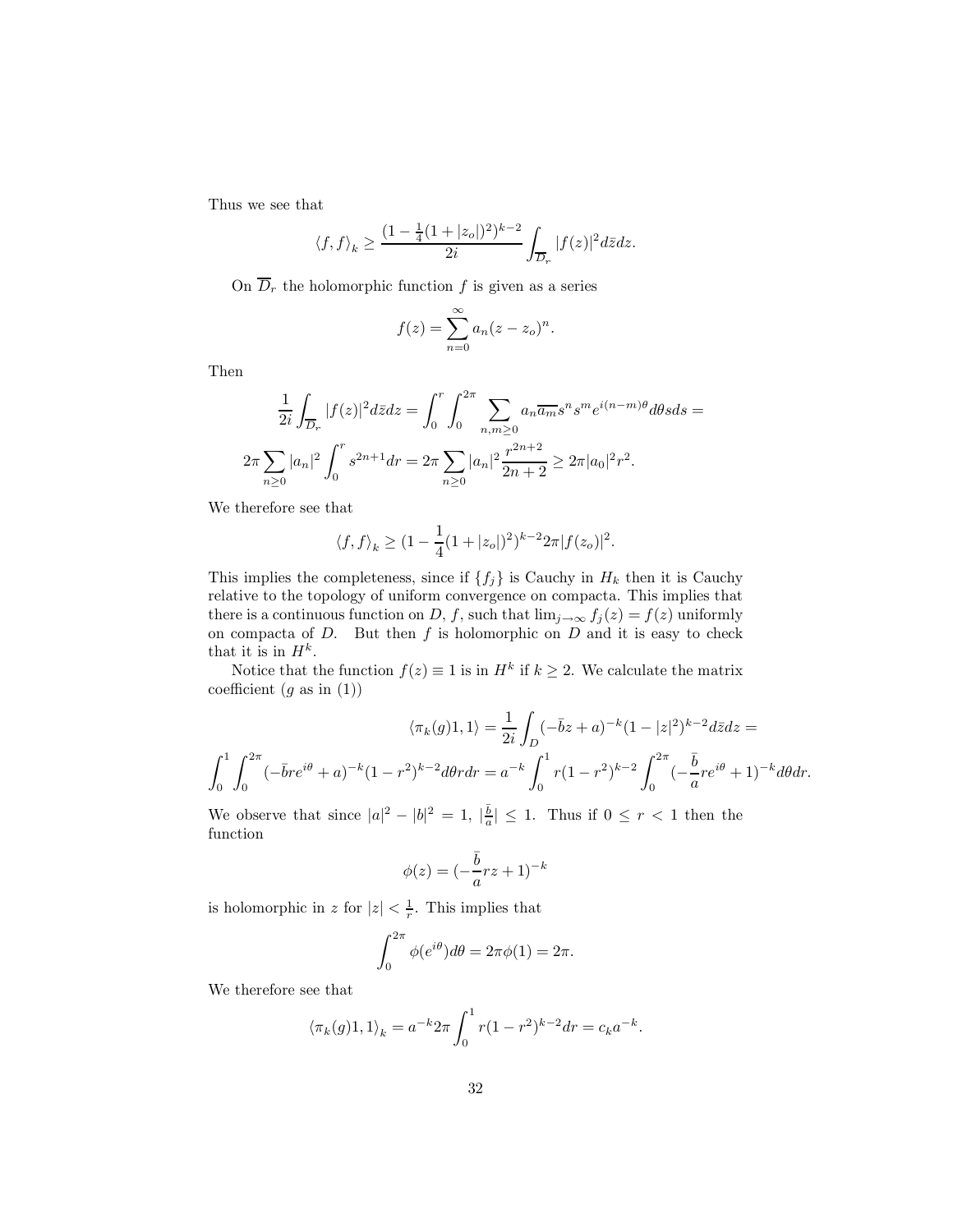Notice that this is a continuous function of g. Let  $f(g) = a^{-k}$  we will show that

$$
\int_G |f(g)|^2 dg < \infty
$$

For this we need a formula for the Haar integral analogous to the formula for polar coordinates. Set

$$
K = \{k(\theta)|k(\theta) = \begin{bmatrix} e^{i\theta} & 0\\ 0 & e^{-i\theta} \end{bmatrix}, \theta \in \mathbb{R}\}
$$

and

$$
A^+ = \{a_t | a_t = \begin{bmatrix} \cosh t & \sinh t \\ \sinh t & \cosh t \end{bmatrix}, t \in \mathbb{R}, t \ge 0\}.
$$

Then  $G = KA^+K$  (exercise we will see it in general later). Furthermore, if  $\phi$ is summable on  $G$  then up to constants of normalization

$$
\int_G \phi(g) dg = \int_0^{2\pi} \int_0^{\infty} \int_0^{2\pi} \phi(k(\theta_1) a_t k(\theta_2)) \sinh(2t) d\theta_1 dt d\theta_2
$$

This can be proved by observing that  $K = \{g \in G | g \cdot 0 = 0\}$ . Thus if  $f \in C_c(G)$ then

$$
\bar{f}(gK) = \int_0^{2\pi} f(gk(\theta))d\theta
$$

Defines a function on  $D = G \cdot 0$ . If we write out the invariant measure given in formula (4) above in polar coordinates and consider the change of variables  $r \mapsto \tanh t, t > 0$  the formula follows. Now

$$
f(k(\theta_1)a_t k(\theta_2)) = (e^{i\theta_1} \cosh t e^{i\theta_2})^{-k}.
$$

Thus

$$
\int_G |f(g)|^2 dg = (2\pi)^2 \int_0^\infty (\cosh t)^{-2k} \sinh(2t) dt = 4\pi^2 \int_0^\infty (\cosh t)^{-2k} \cosh(t) \sinh(t) dt = \frac{2\pi^2}{k-1}.
$$

This shows that  $c_{1,1}$  is square integrable. The exercise below proves that  $\pi_k$  is a representation. We will prove the irreducibility later.  $\blacksquare$ 

For later reference we note that  $c_k = \langle 1, 1 \rangle_k$  thus we have (up to normalization of measures)

$$
\int_G |\left\langle \pi(g)1, 1 \right\rangle_k|^2 dg = \frac{2\pi^2}{k-1} \left\langle 1, 1 \right\rangle_k^2. \tag{7}
$$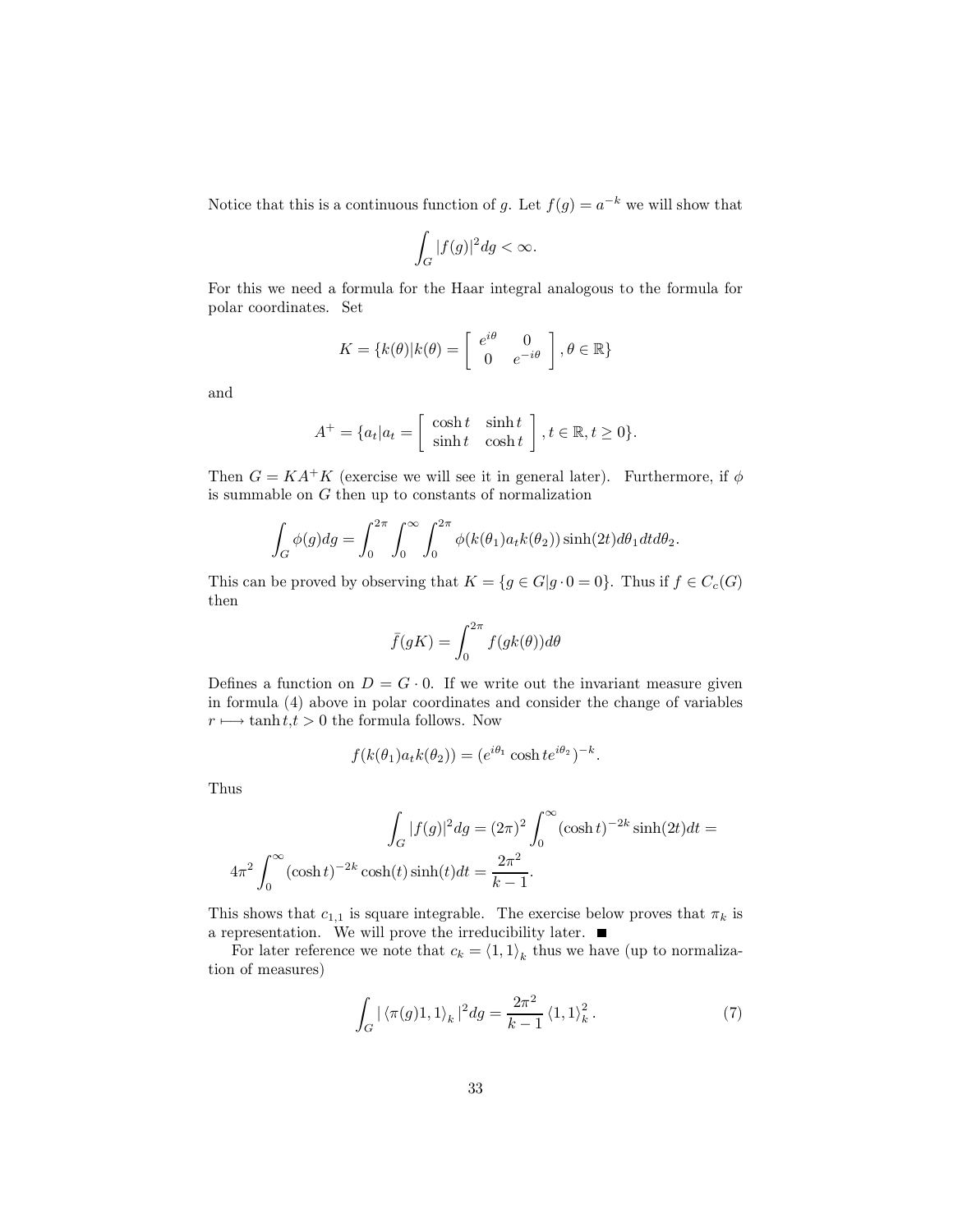**Exercise 100** Calculate  $\langle \pi_k(g) z^l, z^m \rangle$  for  $l, m = 0, 1, 2, ...$  as above and show that it is a continuous function of  $g$ . Show that the span of the functions  $1, z, z<sup>2</sup>, ...$  is dense in  $H<sup>k</sup>$  for  $k \geq 2$ . Now use an appropriate extension of Lemma  $73$  (allowing the element w in 2. to be taken from a dense subspace) to show that  $(\pi_k, H^k)$  is a representation for  $k \geq 2$ .

**Exercise 101** Give the details of the proof of the integration formula for Haar measure on  $G$  as sketched in the above proof.

We will now prove two basic results about square integrable representations. We will consider  $L^2(G)$  as a unitary representation under the *right* regular action.

**Proposition 102** Let  $(\pi, H)$  be a square integrable representation of G. Then every matrix entry  $(c_{v,w}, v, w \in H)$  is square integrable. Furthermore, there exists an element  $T \in L_G(H, L^2(G))$  with closed range consisting of continuous functions that is a unitary bijection onto its range. The map  $T$  can be implemented as follows: fix  $v_o$  in H a unit vector then  $T(w) = c_{w, v_o}$ .

**Proof.** Fix  $v_o$  a unit vector in H such that  $c_{v_o,v_o}$  is in  $L^2(G)$ . Let D denote the space of all  $v \in H$  such that  $c_{v,v_0} \in L^2(G)$ . We note that

$$
c_{\pi(g)v,w} = R_g c_{v,w}.
$$

Thus D is an invariant non-zero subspace. Since  $v_o \in D$  the irreducibility implies that  $D$  is a dense subspace. On  $D$  we put the pre-Hilbert space structure

$$
(v,w)=\left\langle v,w\right\rangle +\left\langle c_{v,v_o},c_{w,v_o}\right\rangle .
$$

The last inner product is the  $L^2$ -inner product the first one on the right hand side is the inner product on  $H$ .

We now come to the key point.

 $(*)$  D is complete with respect to  $(...,...).$ 

Indeed, if  $\{v_i\}$  is a Cauchy sequence in D then it is Cauchy in H and  ${c_{v_i,v_o}}$  is Cauchy in  $L^2(G)$ . Since H is complete there exists  $v \in H$  such that  $\lim_{j\to\infty} v_j = v.$  Since  $L^2(G)$  is complete by definition there exists  $f \in L^2(G)$ such that  $\lim_{j\to\infty} c_{v_j,v_o} = f$  in  $L^2$ . We note that

$$
|c_{v_j,v_o}(g) - c_{v,v_o}(g)| \le ||v_j - v||, g \in G.
$$

Let U be an open subset of G such that  $\overline{U}$  is compact and let  $\phi \in C_c(G)$ be such that  $\phi(x) > 0$  for all  $x \in G$  and  $\phi(x) = 1$  if  $x \in U$ . We note that the operator of multiplication by  $\phi$  on  $C_c(G)$  extends to a bounded operator  $T_{\phi}: L^2(G) \to L^2(G)$ . Now we have  $\lim_{j\to\infty} \phi c_{v_j,v_o} = \phi c_{v,v_o}$  in  $L^2(G)$  by the above uniform convergence. We also have

$$
\lim_{j \to \infty} \phi c_{v_j, v_o} = T_{\phi} f
$$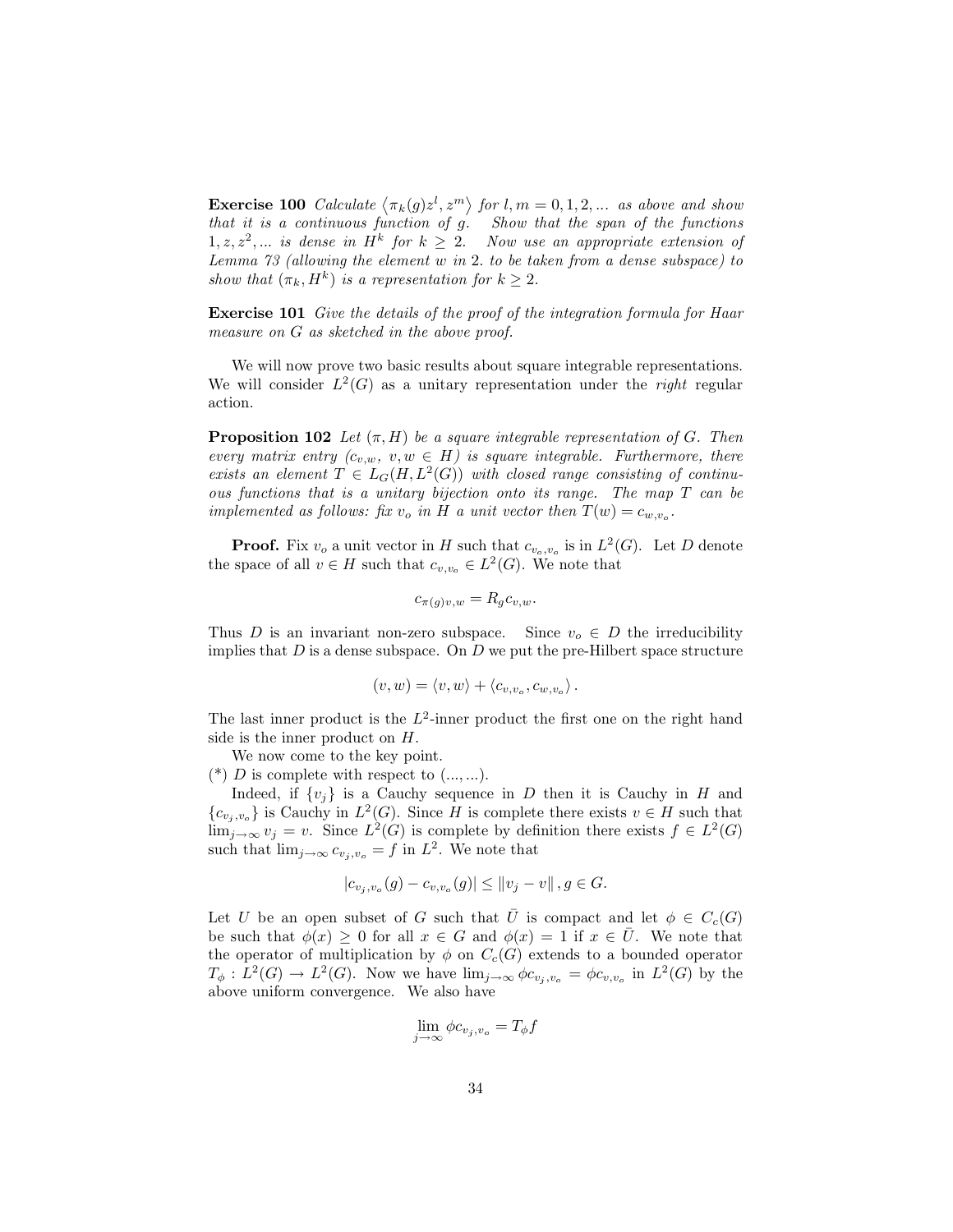in  $L^2(G)$ . Hence we have  $\phi c_{v,v_o} = T_{\phi} f$ . This implies that f is represented by the continuous function  $c_{v,v_0}$ . But then  $v \in D$ .

We note that if  $g \in G$  and  $v, w \in D$  then

 $(\pi(q)v, \pi(q)w) = (v, w).$ 

Thus the operators  $\pi(g)_{|D}$  define unitary operators  $\rho(g)$  on D with respect to (..., ...). Let  $S(v) = v$  for  $v \in D$  but looked upon as a map of the Hilbert space  $D$  into  $H$ . Then

$$
\langle S(v), S(v) \rangle \le (v, v)
$$

for all  $v \in D$ . This implies that S extends to a bounded operator from the Hilbert space completion, D, into H. Furthermore,  $S \circ \rho(g) = \pi(g) \circ S$ . Let  $S^*: H \to D$  denote the adjoint operator. Then  $S^* \circ \pi(q) = \rho(q) \circ S^*$  for all  $g \in G$ . We therefore see that  $SS^* \in L_G(H, H)$ . Schur's lemma implies that  $SS^* = \lambda I$  and it is clear that  $\lambda$  is real and  $\lambda > 0$ . Now if  $v \in H$  then  $S^*(v) \in D$ so  $\lambda v = S(S^*v) = S^*v$ . But then  $v \in D$ . Hence  $D = H$ . We also note that this implies that

$$
(v, v) \le \frac{1}{\lambda^2} \langle v, v \rangle
$$

for all  $v \in H$ . Thus  $||c_{v,v_o}||_2^2 \le \frac{1-\lambda^2}{\lambda^2} ||v||^2$ . Define  $T(v) = c_{v,v_o}$ . To complete the proof we note that all we used about  $v_o$  in the proof above was that the set  $\{w \in H | c_{v,v_o} \in L^2(G)\}\$ is non-zero. By the above this is true for every  $v \in H$ since  $v_o$  is in the corresponding set.  $\blacksquare$ 

The next theorem is a general form of the Schur orthogonality relations.

**Theorem 103** Let  $(\pi, H)$  and  $(\rho, V)$  be square integrable representations of G. If  $\pi$  and  $\rho$  are inequivalent then their matrix coefficients are orthogonal. There exists a positive real number  $d(\pi)$  (which depends only on  $\pi$  and the normalization of Haar measure) such that if  $v_1, v_2, w_1, w_2 \in H$  then

$$
\int_G \langle \pi(g)v_1, w_1 \rangle \overline{\langle \pi(g)v_2, w_2 \rangle} dg = \frac{1}{d(\pi)} \langle v_1, v_2 \rangle \langle w_2, w_1 \rangle.
$$

**Proof.** Assume that  $h_o \in H$  and  $v_o \in V$  are unit vectors and that there exists  $h \in H$ ,  $v \in V$  such that

$$
\int_G \langle \pi(g)h, h_o \rangle \overline{\langle \rho(g)v, v_o \rangle} dg \neq 0.
$$

Let  $T: H \to L^2(G)$  and  $S: V \to L^2(G)$  be as in the proof of the preceding proposition. That is  $T(x) = c_{x,h_o}$  and  $S(y) = c_{y,v_o}$ . Then we showed that T and  $S$  respectively define injective intertwining operators from  $H$  and  $V$  into  $L^2(H)$  with closed range. Consider

$$
(x, y) = \langle T(x), S(y) \rangle.
$$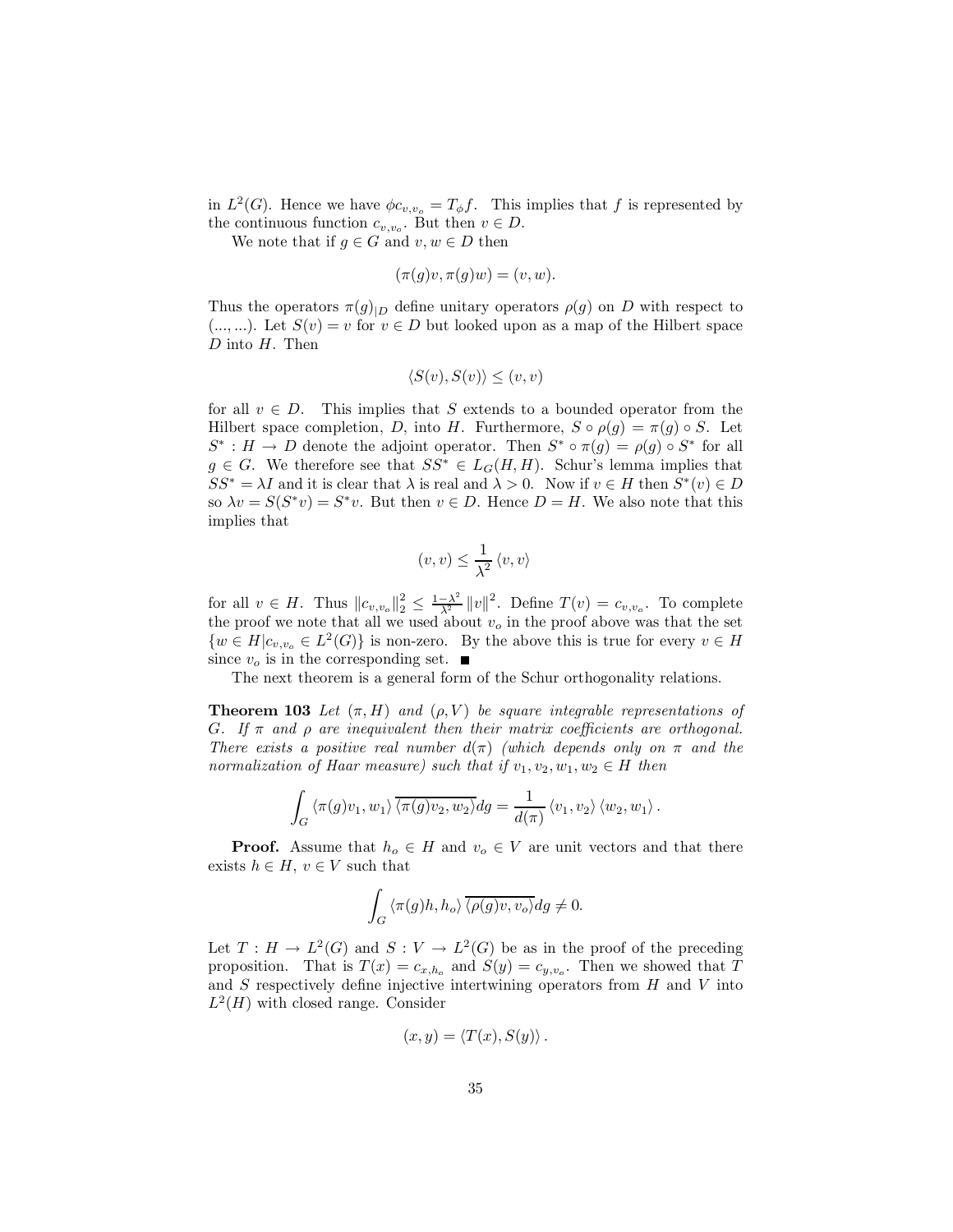Then  $(h, v) \neq 0$  and  $(\pi(g)x, \rho(g)y) = (x, y)$ . Finally the pairing is continuous in x, y. Thus the Riesz representation theorem, for H, implies that  $(x, y)$  =  $\langle x, A(y) \rangle$  with  $A: V \to H$  a bounded operator. It is easy to see that  $A \in$  $L_G(V, H)$ . Since  $A \neq 0$ . We see that ker  $A = 0$ . We also see that Im A is dense in H. We also observe that  $A^*A \in L_G(V, V)$  and  $AA^* \in L_G(H, H)$ . Thus each is a scalar by Schur's lemma. We conclude that there is a scalar  $s > 0$  such that sA is a unitary bijection. We therefore conclude that  $\pi$  and  $\rho$  are unitarily equivalent.

To prove the last part we see that

$$
\int_G \langle \pi(g)v_1, w_1 \rangle \overline{\langle \pi(g)v_2, w_2 \rangle} dg = a(w_2, w_1) \langle v_1, v_2 \rangle
$$

and

$$
\int_G \langle \pi(g)v_1, w_1 \rangle \overline{\langle \pi(g)v_2, w_2 \rangle} dg = b(v_1, v_2) \langle w_2, w_1 \rangle
$$

for  $v_1, v_2, w_1, w_2$ . This implies that  $a(w_2, w_1)$  is a positive multiple of  $\langle w_2, w_1 \rangle$ . We call the multiple  $\frac{1}{d(\pi)}$ .

**Definition 104** We call the number  $d(\pi)$  the formal degree of  $\pi$ .

**Example 105** If  $(\pi_k, H^k)$  is as above for  $SU(1,1)$  then  $d(\pi_k) = \frac{k-1}{2\pi^2}$ .

#### 1.2.3 Representations of compact groups

Unless otherwise specified, throughout this section  $G$  will denote a compact, separable topological group. The following result is Weyl's "unitarian trick".

**Lemma 106** Let  $(\pi, H)$  be a Hilbert representation of G. Then there exists an inner product,  $(...,...)$  on H that induces the same topology on H and such that relative to that inner product the representation is unitary.

**Proof.** We note that since G is compact there exists  $C < \infty$  such that

$$
\|\pi(g)\| \le C
$$

for all  $g \in G$  (see Lemma 73). We set for  $v, w \in H$ 

$$
(v, w) = \int_G \langle \pi(g)v, \pi(g)w \rangle \, dg.
$$

Then the fact that  $G$  is unimodular implies that

$$
(\pi(g)v, \pi(g)w) = (v, w), g \in G, v, w \in H.
$$

We also note that  $(v, v) > 0$  if  $v \neq 0$ . Since  $\pi(g)\pi(g^{-1}) = I$  we have

$$
1 \leq \|\pi(g)\| \left\|\pi(g)^{-1}\right\| \leq C \left\|\pi(g)\right\|.
$$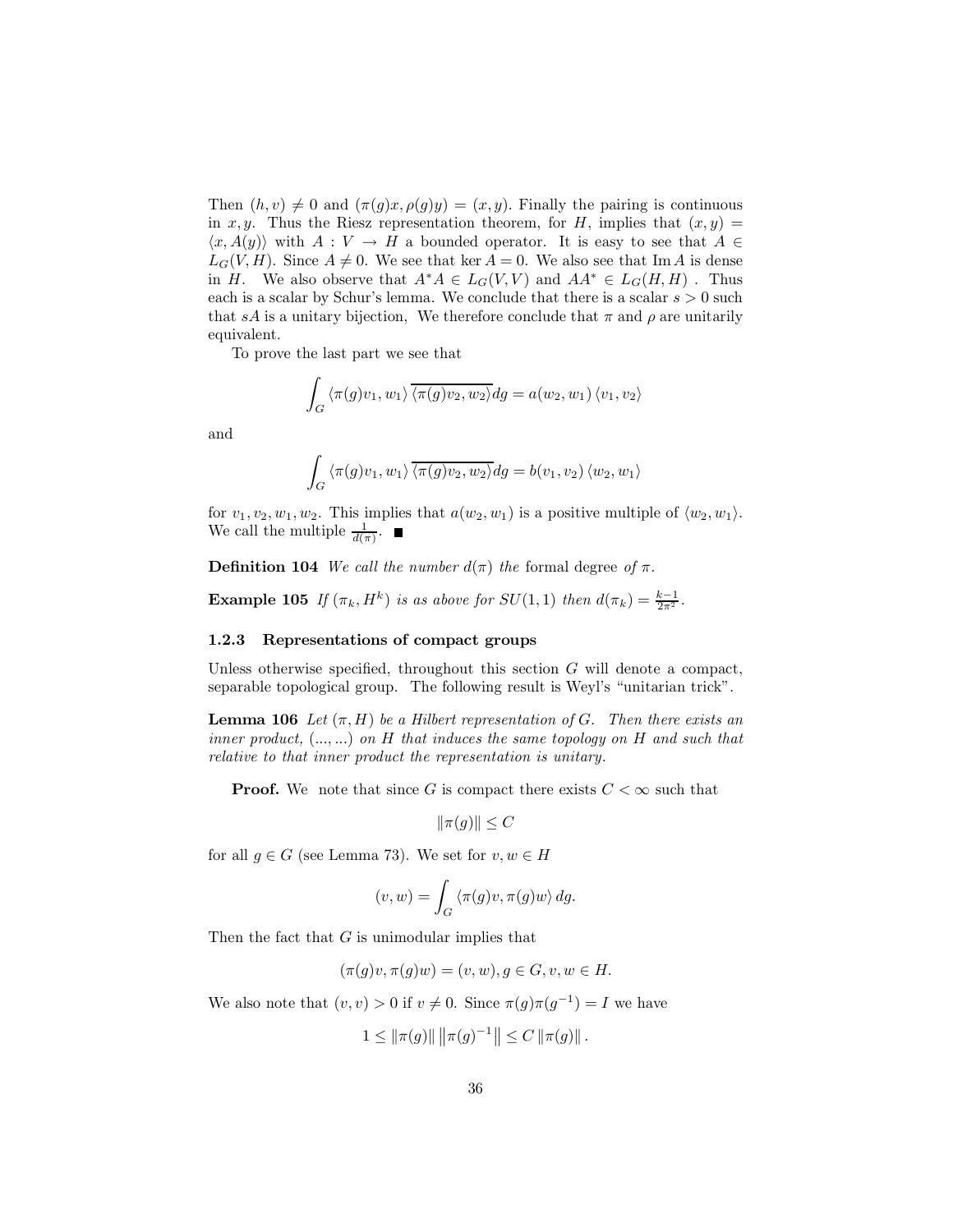Hence

$$
C^{-1} \le \|\pi(g)\| \le C.
$$

This implies that

$$
C^{-1} \langle v, v \rangle \le (v, v) \le C \langle v, v \rangle.
$$

Clearly, an irreducible unitary representation of  $G$  is square integrable. We have

**Theorem 107** Let  $(\pi, H)$  be an irreducible Hilbert representation of G. Then  $\dim H < \infty$ . If  $(\pi, H)$  is unitary and we normalize the Haar measure,  $\mu$ , on G such that  $\mu(1) = 1$  then  $d(\pi) = \dim H$  (recall  $d(\pi)$  is the formal degree).

**Proof.** We may assume that  $(\pi, H)$  is unitary. Then it is square integrable. There is therefore an injective intertwining operator  $T: H \to L^2(G)$  with closed image contained in  $C(G)$ . We look upon  $C(G)$  as a Banach space under the sup-norm,  $p_G(f) = \max_{x \in G} |f(x)|$ . Let V denote the closure of  $T(H)$  in  $C(G)$ . Then if we normalize the Haar measure as in the statement of the theorem it is clear that

$$
||f||_2 \leq p_G(f).
$$

Thus the map  $f \mapsto f$  of  $T(H)$  to  $T(H)$  extends to a continuous linear map of V to  $T(H)$  (since  $T(H)$  is closed in  $L^2(G)$ ). The closed graph theorem (Yoshida, p. 79, Theorem 1) implies that this map is continuous. Hence there exists  $C < \infty$ such that if  $f \in T(H)$  then

$$
p_G(f) \le C \left\|f\right\|_2.
$$

We will show that this implies that  $T(H)$ , hence H, is finite dimensional. Let  $f_1, ..., f_d$  be orthonormal in  $T(H)$  then if  $\lambda_i \in \mathbb{C}$  we have

$$
\left|\sum_{i}\lambda_{i}f_{i}(x)\right| \leq p_{G}(\sum_{i}\lambda_{i}f_{i}) \leq C\left\|\sum_{i}\lambda_{i}f_{i}\right\|_{2} = C\left(\sum_{i}|\lambda_{i}|^{2}\right)^{\frac{1}{2}}.
$$

We apply this with  $\lambda_i = \overline{f_i(x)}$ . We conclude that

$$
\sum_{i}|f_i(x)|^2 \leq C\left(\sum_{i}|f_i(x)|^2\right)^{\frac{1}{2}}.
$$

Hence

$$
\sum_{i} |f_i(x)|^2 \le C^2.
$$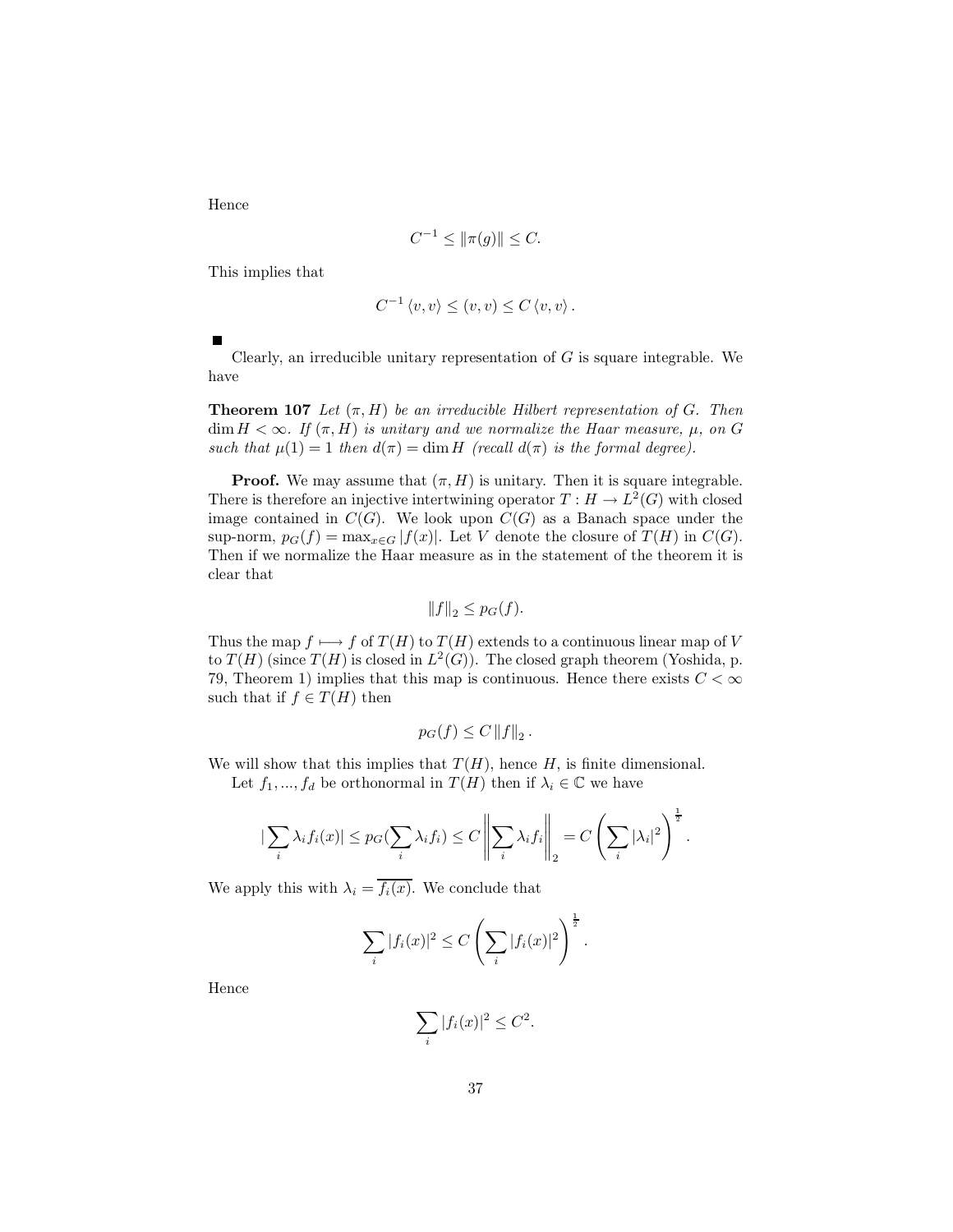Integrating both sides of the equation over G yields  $d \leq C^2$ .

We now calculate the formal degree. Let  $v_1, ..., v_n$  be an orthonormal basis of H then the matrix  $[c_{v_i,v_j}(g)]$  is unitary for all  $g \in G$ . Hence

$$
\sum_{i,j}|c_{v_i,v_j}(g)|^2=n
$$

for all  $g \in G$ . If we integrate both sides of this equation and take into account the Schur orthogonality relations we have

$$
\frac{1}{d(\pi)}n^2 = n.
$$

If  $\{H_n\}_{1 \leq n < N}$  with  $N \leq \infty$  is a sequence of Hilbert spaces then we write  $\widehat{\bigoplus}_{n < N} H_n$  for the space of all sequences  $\{x_n\}_{n < N}$  such that  $\sum_n ||x_n||^2 < \infty$  we define

$$
\langle \{x_n\}, \{y_n\} \rangle = \sum \langle x_n, y_n \rangle.
$$

This endows  $\widehat{\bigoplus}_{n\leq N}H_n$  with a Hilbert space structure. This construction defines the Hilbert space direct sum. Notice that it is a completion of the algebraic direct sum.

**Definition 108** Let B a locally compact topological group and for each  $n, 1 \leq$  $n < N$  we have a unitary representation  $(\pi_n, H_n)$  of B then the unitary direct sum of these representations is the representation  $(\bigoplus_{n\leq N}\pi_n,\bigoplus_{n\leq N}H_n)$  of B  $with$ 

$$
\left(\widehat{\bigoplus}_{n
$$

**Definition 109** Let B be a locally compact, separable topological group then a unitary representation  $(\pi, H)$  of B is said to be of class CC if  $\pi(f)$  is completely continuous for all  $f \in C_c(B)$ . We say that B is a CCR group if every irreducible unitary representation of  $B$  is of class  $CC$ .

One of Harish-Chandra's basic theorems is that all real reductive groups are CCR groups.

The next result is a generalization of the Peter-Weyl theorem and is basic to the theory of automorphic forms (it applies to the so-called cuspidal spectrum). In the course of the proof of the result we will be using the fact that if  $B$  is unimodular than

$$
\int_B f(b)db = \int_B f(b^{-1})db.
$$

**Theorem 110** Let B be a locally compact, separable topological group and let  $(\pi, H)$  be a unitary representation of B of class CC. Then  $(\pi, H)$  is unitarily equivalent with a unitary direct sum of irreducible representations of  $B$ .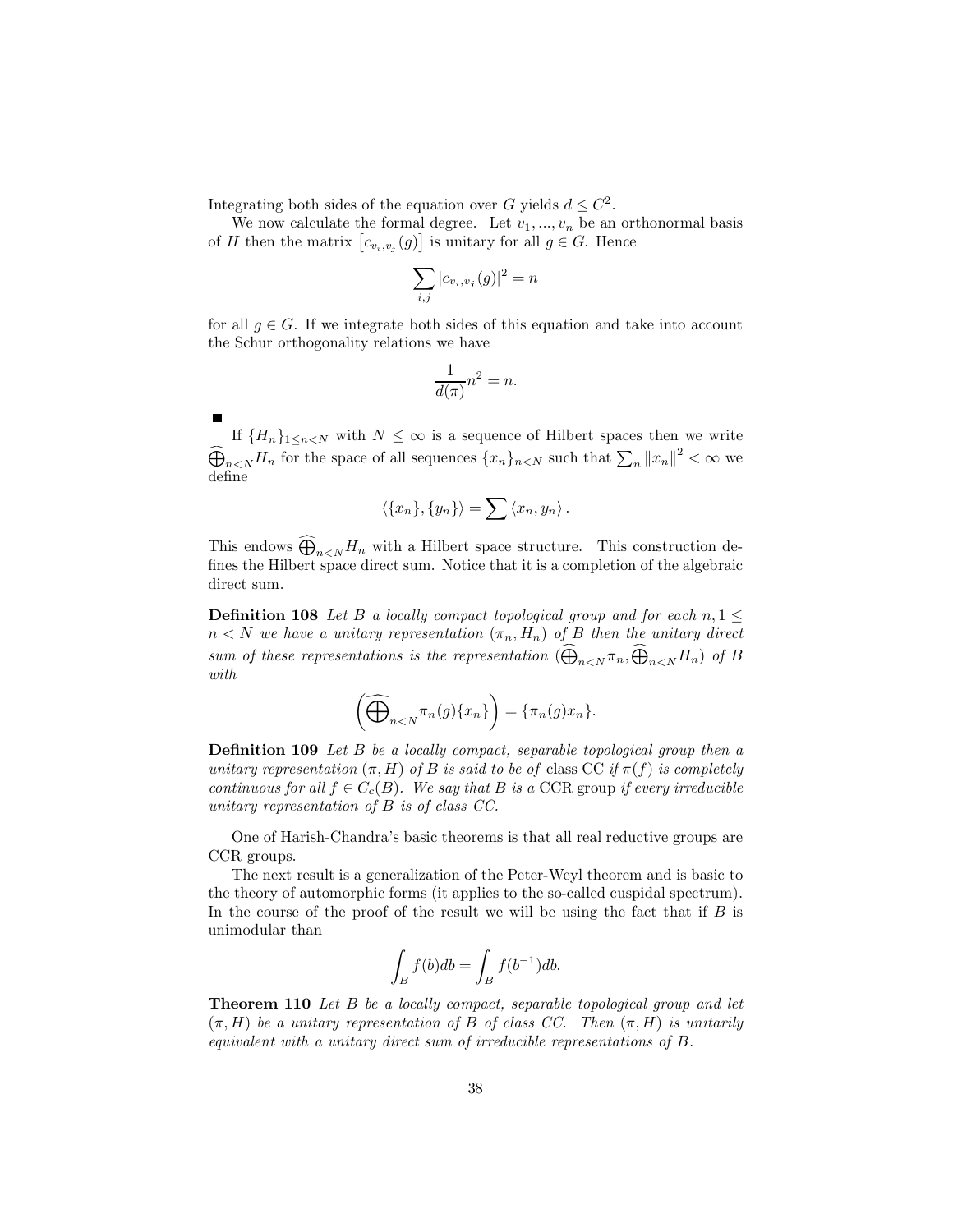Before we prove the theorem we will describe the general form of the main application. Assume that B is unimodular. Let  $X = B/C$  with C a closed unimodular subgroup of  $B$  and assume that  $X$  is compact and that there exists a B-invariant measure on X,  $\lambda$  (one can show that this is not really an assumption under our hypotheses on  $B$  and  $C$ ). We will write the measure as

$$
\lambda(f) = \int_X f(x)dx
$$

as usual. Let  $\phi \in C_c(B)$  then we can choose Haar measure on B and C such that if we set  $\phi(bC) = \int_C \phi(bc)dc$  (the integration with respect to Haar measure on  $C$ ) then

$$
\int_B \phi(b)db = \int_X \bar{\phi}(x)dx.
$$

Let  $H = L^2(X)$  and  $\pi(b) = L_b$ . We calculate

$$
\pi(\phi)f(x) = \int_B \phi(b)f(b^{-1}x)db = \int_B \phi(b)f(b^{-1}gC)db
$$
  
\n
$$
= \int_B \phi(b)f((g^{-1}b)^{-1}C)db = \int_B \phi(gb)f(b^{-1}C)db
$$
  
\n
$$
= \int_B \phi(gb^{-1})f(bC)db = \int_X \int_C \phi(gcb^{-1})f(bC)dcd(bC)
$$

Let

$$
k_{\phi}(gC, bC) = \int_C \phi(gcb^{-1})dc.
$$

The function  $k_{\phi} \in C(X \times X)$  and

$$
\pi(\phi)f(x) = \int_X k_{\phi}(x, y) f(y) dy
$$

on  $L^2(X)$ . The lemma below implies that  $(\pi, L^2(X))$  is of class CC.

**Lemma 111** Let Y be a locally compact, separable, topological space and let  $\lambda$ be a regular measure on Y. Let  $k \in L^2(Y \times Y)$  (with respect to the product measure). If we define  $T : L^2(Y) \to L^2(Y)$  by  $T(f)(x) = \lambda(k(x, \cdot)f)$  then T defines a compact operator.

**Proof.** Let  $\{\phi_n\}$  be an orthonormal basis of  $L^2(Y)$  consisting of continuous functions  $(L^2(Y)$  is separable since Y is separable). Define  $u_{n,m}(x,y) =$  $\phi_n(x) \overline{\phi_m(y)}$ . Then  $\{u_{n,m}\}\$ is an orthonormal basis of  $L^2(Y \times Y)$ . Now

$$
k = \sum_{n,m} a_{n,m} u_{n,m}
$$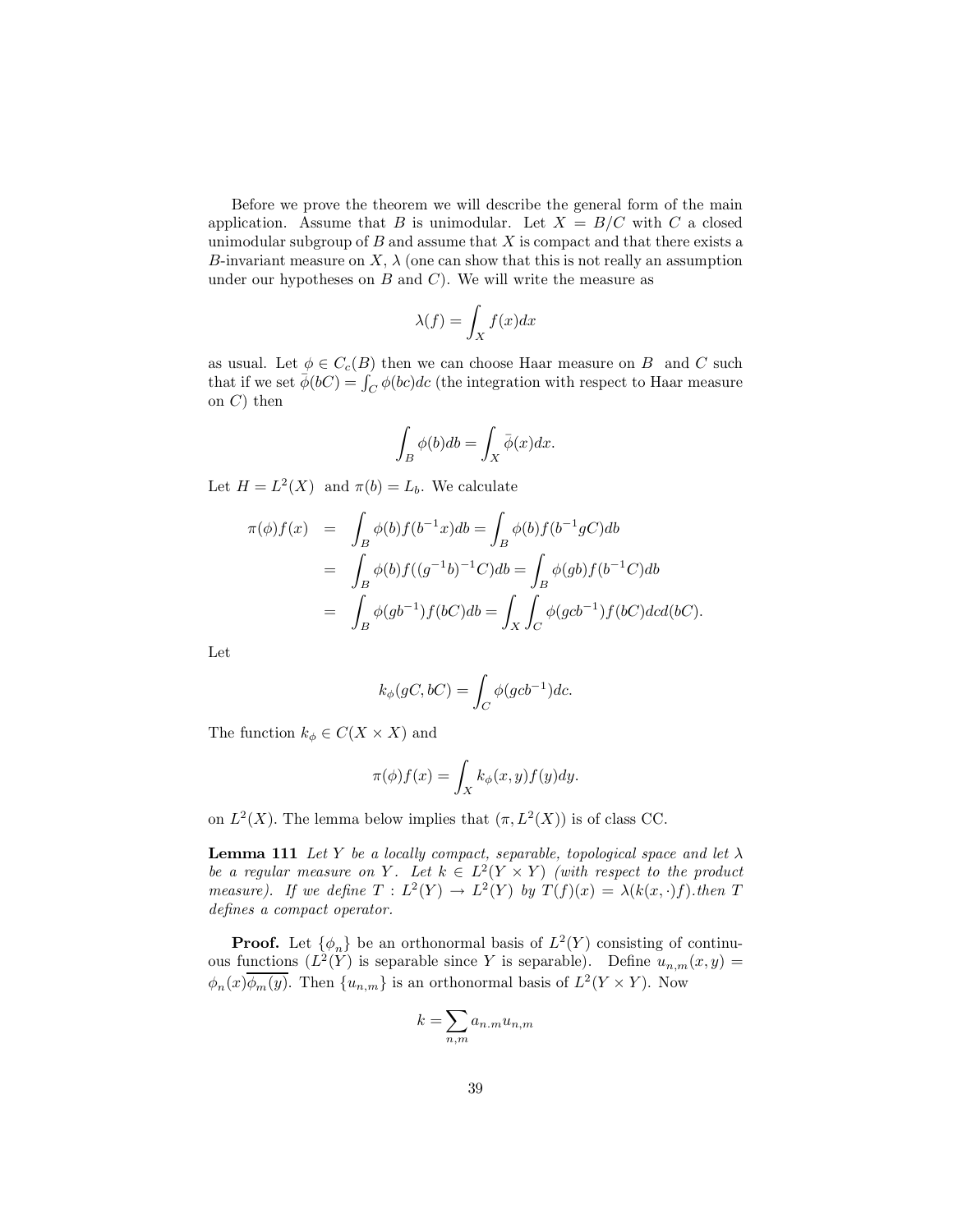in  $L^2(Y \times Y)$ . Set  $k_N = \sum_{n,m \leq N} a_{n,m} u_{n,m}$ . Then the operator

$$
T_N(f)(x) = \int_Y k_N(x, y) f(y) dy
$$

is of finite rank hence compact. Also

$$
(T - T_N)f = \sum_{m,n > N} a_{n,m} \phi_n \langle f, \phi_m \rangle.
$$

An application of the Schwarz inequality yields

$$
||T - T_N||^2 \le \sum_{m,n>N} |a_{n,m}|^2.
$$

Thus  $T$  is in the norm closure of the finite rank operators. Hence it is compact.

We will now prove the theorem. Let  $S$  denote the set of all closed invariant subspaces,  $V$ , of  $H$  such that  $V$  is a Hilbert space direct sum of irreducible subrepresentations ordered by inclusion. If  $\{V_{\alpha}\}\$ is a linearly ordered subset of  ${\cal S}$  then the closure of  $\bigcup_{\alpha} V_{\alpha}$  is in  ${\cal S}$  (exercise). Hence Zorn's lemma implies that there is a maximal element V in S. We will now prove that  $V = H$  and thereby prove the Theorem. Let  $W = V^{\perp}$ . If  $u \in C_c(B)$  then  $\pi(u)W = W$ . Let  $w \in W$ be a unit vector. Let  $\{u_n\}$  be a delta sequence such that  $u_n(x^{-1}) = u_n(x)$  for all  $x \in B$ . Then  $\pi(u_n)^* = \pi(u_n)$  (exercise) for all n. Now  $\lim_{n \to \infty} \pi(u_n)w = w$ . Hence there exists *n* such that  $\pi(u_n)w \neq 0$ . Fix  $T = \pi(u_n)|_W$ . Then *T* is a compact, non-zero self-adjoint operator on W. Lemma 64 implies that  $T$  has a nonzero eigenvalue on  $W$ . Let  $Z$  denote the corresponding eigenspace. Then Lemma 64 also implies that  $\dim Z < \infty$ . Let  $m > 0$  denote the positive minimal dimension of an intersection of a closed  $B$ -invariant subspace with  $Z$ . Fix  $M$  an intersection of this type with  $\dim M = m$ . Let U denote the intersection of all closed invariant spaces Y such than  $Y \cap Z = M$ . Then U is closed and invariant. If N is a closed invariant subspace of U then both N and  $N^{\perp}$  are T invariant.<br>Thus  $M = M \cap N \bigoplus M \cap N^{\perp}$ . But then  $M \cap N = M$  or  $M \cap N^{\perp} = M$ . If  $M \cap N = N$  (resp.  $M \cap N^{\perp} = M$ ) then  $N = U$  (resp.  $N^{\perp} = U$ ) by definition of U. Thus U is a closed, invariant, irreducible subspace of W and thus  $V \bigoplus U$ is in S. This contradicts the definition of V. Hence  $W = 0$ .

Let  $\hat{G}$  denote the set of equivalence classes of irreducible finite dimensional representations of G. For each  $\gamma \in \widehat{G}$  we fix  $(\tau_{\gamma}, V_{\gamma}) \in \gamma$  which we assume is unitary. If  $(\pi, V)$  is a representation of G then we set  $V(\gamma)$  equal to the sum of the closed, G-invariant, irreducible subspaces in the class of  $\gamma$ .

### **Definition 112** The space  $V(\gamma)$  is called the  $\gamma$ -isotypic component of V.

We will now concentrate on  $L^2(G)$  we first note that since G is compact the discussion after the statement of Theorem 110 implies that the right (or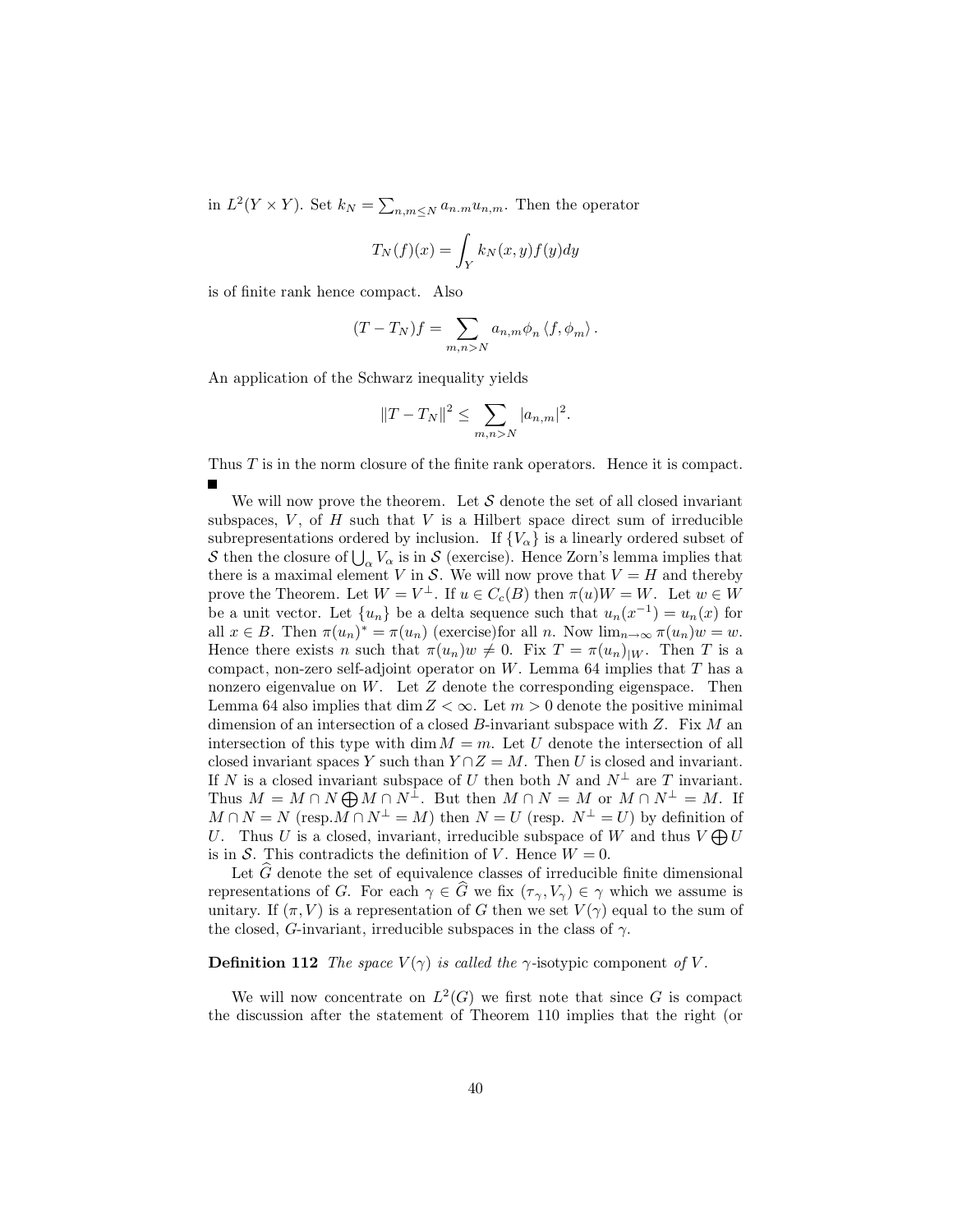the left) regular representation is of class CC. If  $\gamma \in \widehat{G}$  then we define a map  $A_{\gamma}: V_{\gamma}^* \bigotimes V_{\gamma} \to L^2(G)$  by

$$
A_{\gamma}(\lambda \otimes v)(g) = \lambda(\pi(g)v).
$$

Set  $d(\gamma) = \dim V_{\gamma}$ . If  $\lambda \in V_{\gamma}^*$  then there exists  $v_{\lambda} \in V_{\gamma}$  such that  $\lambda(v) = \langle v, v_{\lambda} \rangle$ for all v. We define  $\langle \lambda_1, \lambda_2 \rangle = \langle v_{\lambda_2}, v_{\lambda_1} \rangle$ . Then the Schur orthogonality relations imply that  $\sqrt{d(\gamma)}A_{\gamma}$  is a unitary operator from  $V_{\gamma}^* \otimes V_{\gamma}$  onto its image. We also observe that  $A_{\gamma}(\lambda \circ \tau_{\gamma}(g)^{-1} \otimes v) = L_g A_{\gamma}(\lambda \otimes v)$ .

The next result is the Peter-Wevl theorem.

**Theorem 113** The  $\gamma$ -isotypic component of  $L^2(G)$  is the image of  $A_{\gamma}$ . Furthermore,  $L^2(G)$  is the Hilbert space direct sum of the spaces  $L^2(G)(\gamma)$ .

**Proof.** Let V be a closed, invariant, irreducible subspace of  $L^2(G)$ . Then in particular it is an irreducible unitary representation hence Theorem 107 implies that dim  $V < \infty$ . If  $u \in C(G)$  then  $\pi(u)V \subset V$ . We have seen that the span of the elements  $\pi(u)v$  with  $u \in C(G)$ ,  $v \in V$  is dense in V. Hence it is equal to V. We leave it to the reader to check that this implies that  $V \subset C(G)$ . Define  $\lambda(f) = f(1)$  for  $f \in V$ . Then  $\lambda \in V^*$  and  $\lambda(\pi(g)f) = f(g)$ . Let  $\hat{T}: V_{\gamma} \to V$  be a bijective intertwining operator. Let  $\xi = \lambda \circ T^{-1}$ . Then if  $T(v) = f$ ,  $f = A_{\gamma}(\xi \otimes v)$ . The last assertion now follows from Theorem 110.

**Definition 114** If  $(\tau, V)$  is a finite dimensional representation of G then its character is defined to be the function  $\chi_V(g) = tr(\tau(g))$ .

We note that  $\chi_V \in C(G)$  and that  $\chi_V(xgx^{-1}) = \chi(g)$  for all  $x, g \in G$ . We also observe that if  $(\tau_1, V_1)$  and  $(\tau_2, V_2)$  are equivalent then  $\chi_{V_1} = \chi_{V_2}$ . We will now show that the converse is also true. We first observe that this implies that if  $V_1, V_2 \in \gamma \in \widehat{G}$  then  $\chi_{V_1} = \chi_{V_2}$ . This common value will be denoted  $\chi_{\gamma}$ . We also set  $\alpha_{\gamma} = d(\gamma)\overline{\chi}_{\gamma}$  (complex conjugate). We note that the Schur orthogonality relations imply that

$$
\alpha_\gamma * \alpha_\tau = \delta_{\gamma,\tau} \alpha_\gamma
$$

for  $\gamma, \tau \in \widehat{G}$ . Also, since  $\alpha_{\gamma}(xgx^{-1}) = \alpha_{\gamma}(g)$  for  $x, g \in G$  we have

$$
\pi(\alpha_{\gamma})\pi(g) = \pi(g)\pi(\alpha_{\gamma})
$$

for all  $\gamma \in \widehat{G}$ .

**Lemma 115** The orthogonal projection of  $L^2(G)$  onto  $L^2(G)(\gamma)$  is the operator  $P_{\gamma} = \pi(\alpha_{\gamma}).$ 

**Proof.** Let  $v_1, ..., v_d$  be an orthonormal basis of  $V_\gamma$ . Then  $\alpha_\gamma = d(\gamma) \sum \overline{c_{v_i, v_i}}$ . We thus have

$$
\pi(\alpha_{\gamma})f(x) = d(\gamma) \sum \int_{G} \overline{c_{v_i, v_i}}(g) f(xg) dg = d(\gamma) \int_{G} \overline{c_{v_i, v_i}}(g) L_{x^{-1}}f(g) dg.
$$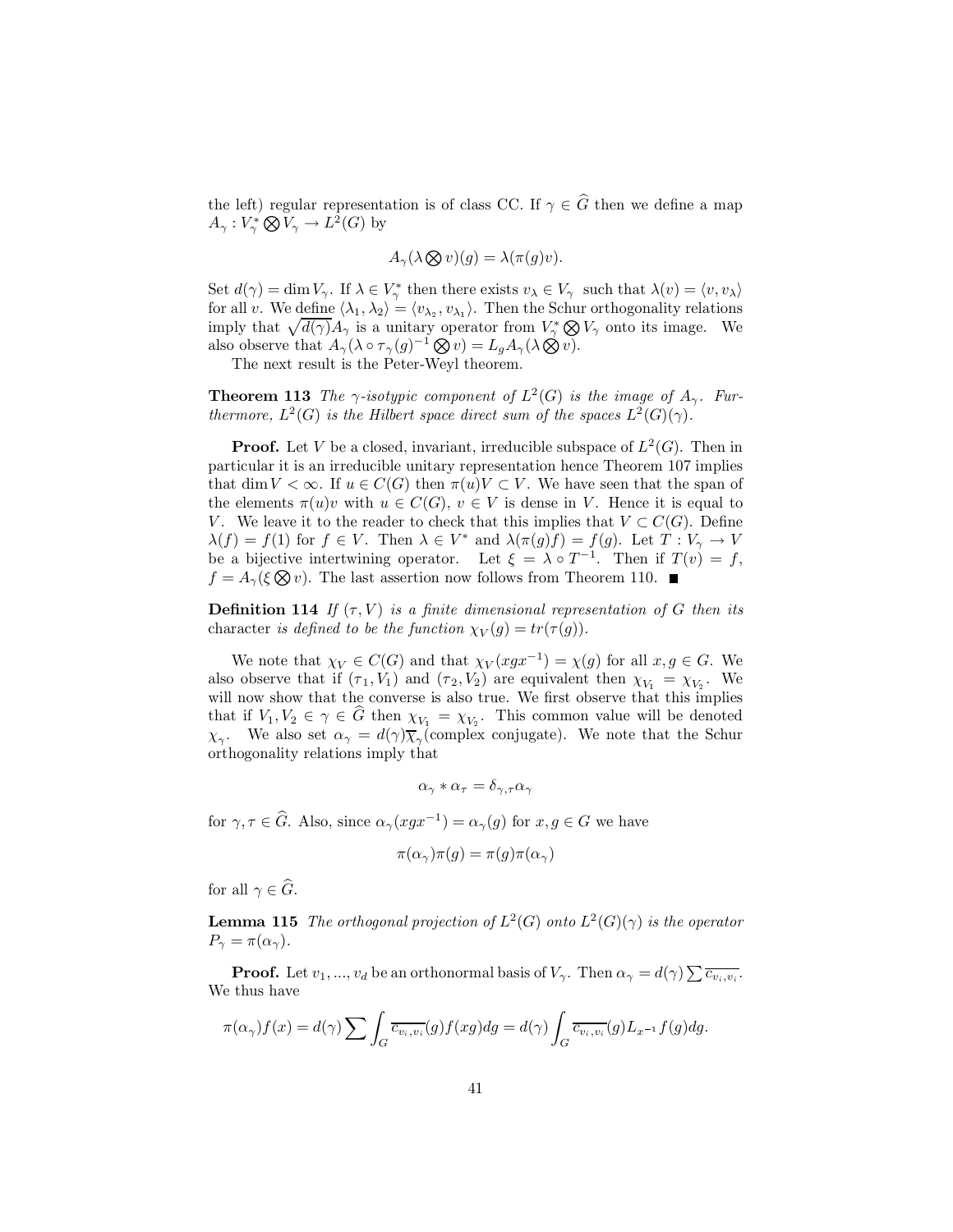If  $\mu \in \widehat{G}$ ,  $\mu \neq \gamma$  and f is in the image of  $A_{\mu}$  then the above integral is 0 by the Schur orthogonality relations and the observation preceding Theorem 113. If  $\mu = \gamma$  then assuming that  $f(g) = \langle \tau_{\gamma}(g)v, w \rangle$  for some v, w in  $V_{\gamma}$  we have  $f(xg) = \langle \tau_{\gamma}(g)v, \tau_{\gamma}(x)^{-1}w \rangle$ . The Schur orthogonality relations yield

$$
d(\gamma) \int_G \overline{c_{v_i, v_i}}(g) L_{x^{-1}} f(g) dg = d(\gamma) \sum \int_G \overline{\langle \tau_\gamma(g) v_i, v_i \rangle} \langle \tau_\gamma(g) v, \tau_\gamma(x)^{-1} w \rangle dg =
$$
  
 
$$
\sum \langle v, v_i \rangle \langle v_i, \tau_\gamma(x)^{-1} w \rangle = \langle v, \tau_\gamma(x)^{-1} w \rangle = \langle \tau_\gamma(x) v, w \rangle = f(x).
$$

Let  $(\pi, H)$  be a Hilbert representation of G. By Lemma 106 we may assume that the representation is unitary. If  $\gamma \in \widehat{G}$  then we set  $E_{\gamma} = \pi(\alpha_{\gamma})$ . Then if  $v, w \in H$  we have

$$
\langle E_{\gamma}\pi(g)v, w\rangle = (P_{\gamma}c_{v,w})(g).
$$

Thus if  $E_\gamma v = 0$  for all  $\gamma \in \widehat{G}$  then  $c_{v,w} = 0$  for all  $v \in H$ . Hence  $v = 0$ . If  $v \in H(\gamma)$  then  $c_{v,w} \in L^2(G)(\gamma)$ . Thus we see that  $E_\gamma$  is the orthogonal projection of H onto  $H(\gamma)$ .

We conclude

**Proposition 116** Let  $(\pi, H)$  be a Hilbert representation of G then the algebraic sum of the spaces  $H(\gamma)$ ,  $\gamma \in \widehat{G}$  is dense in H. Furthermore, if  $(\pi, H)$  is unitary then H is the Hilbert space direct sum of the spaces  $H(\gamma), \gamma \in \widehat{G}$ .

### The definition of a  $(\mathfrak{g}, K)$  module. 1.2.4

In this section  $G$  will denote a Lie group with a finite number of connected components. Let K be a compact subgroup of G. Set  $\mathfrak{g} = Lie(G)$  and  $\mathfrak{k} =$  $Lie(K)$ . The most important special case is when K is a maximal compact subgroup of  $G$ .

**Definition 117** A  $(g, K)$  module is a vector space, V, over  $\mathbb C$  that is a module for the Lie algebra  $\mathfrak g$  and a module for K (as an abstract group) such that

1.  $k \cdot X \cdot v = (Ad(k)X) \cdot k \cdot v$  for  $k \in K$ ,  $X \in \mathfrak{g}, v \in V$ .

2. If  $v \in V$  then  $W_v = span_{\mathbb{C}} \{k \cdot v | k \in K\}$  is a finite dimensional vector space such that the map  $k \to k \cdot w$ , is  $C^{\infty}$  as a map from K to  $W_v$  for all  $w \in W_v$ .<br>3. If  $Y \in \mathfrak{k}$  and  $v \in V$  then  $\frac{d}{dt}|_{t=0} \exp(tY) \cdot v = Yv$  (here the differentiation

is as a map into  $W_v$ .

Our main class of example of  $(\mathfrak{g}, K)$  modules are given as follows. Let  $(\pi, H)$ be a Hilbert representation of G. Let  $H^{\infty}$  be the space of  $C^{\infty}$  vectors of H. We have seen that this space is dense in  $H$ . Then the material after Theorem 93 implies that condition 1. is satisfied. As is condition 3. (but as a map into  $H$ ). We set  $H_{(K)}^{\infty}$  equal to the space of all  $v \in H^{\infty}$  that satisfy 2. Then if  $v \in H_{(K)}^{\infty}$ it satisfies  $3$ . The only condition missing is that  $\mathfrak g$  still acts.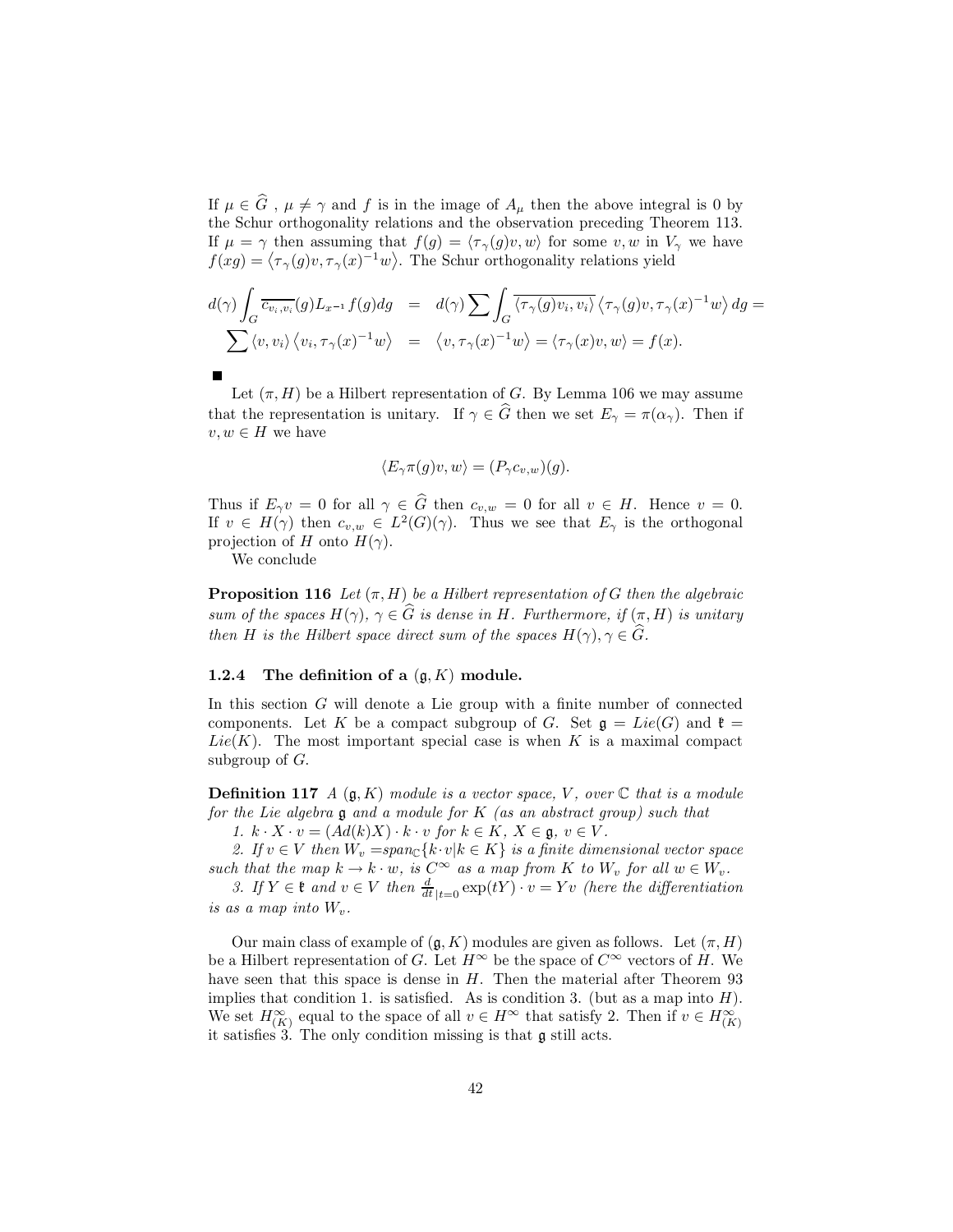**Lemma 118** If  $X \in \mathfrak{g}$  then  $XH_{(K)}^{\infty} \subset H_{(K)}^{\infty}$ .

**Proof.** Let  $v \in H_{(K)}^{\infty}$  then we have a map of  $\mathfrak{g} \otimes W_v \to H^{\infty}$  given by  $X \otimes w \longrightarrow Xw$ . The compatibility condition 1. implies that the image of this map is a K-invariant finite dimensional space. It clearly contains  $Xv$ . Thus  $Xv \in H^{\infty}_{(K)}$ .

**Definition 119** The  $(\mathfrak{g}, K)$  module  $H_{(K)}^{\infty}$  is called the underlying  $(\mathfrak{g}, K)$ -module of  $(\pi, H)$ .

The  $(\mathfrak{g}, K)$ -modules form a full subcategory  $\mathcal{C}(\mathfrak{g}, K)$  of the category of  $\mathfrak{g}$  and K modules. That is  $\text{Hom}_{(\mathfrak{g},K)}(V,W) = \text{Hom}_{\mathfrak{g}}(V,W) \cap \text{Hom}_K(V,W)$ . We say that a  $(\mathfrak{g}, K)$ -module V is irreducible if the only  $\mathfrak{g}$  and K invariant subspaces are  $V$  and 0.

If V is a  $(\mathfrak{g}, K)$ -module and if  $\gamma \in \widehat{K}$  then we set  $V(\gamma)$  equal to the span of all v such that the representation  $W_v \in \gamma$ .

**Definition 120** A  $(g, K)$ -module V is said to be admissible if dim  $V(\gamma) < \infty$ for all  $\gamma \in \widehat{K}$ .

The following result is the easy direction in a necessary and sufficient condition.

**Theorem 121** Let  $(\pi, H)$  be a Hilbert representation of G such that the underlying  $(\mathfrak{g}, K)$ -module is admissible and irreducible. Then  $(\pi, H)$  is irreducible.

**Proof.** Let  $V = (H^{\infty})_{(K)}$ . Suppose that V is reducible. Let W be a closed invariant subspace of H. Then  $\pi(\alpha_{\gamma})W \subset W$  for all  $\gamma \in \widehat{K}$ . Since  $H^{\infty}$  is dense in H and  $\pi(\alpha_{\gamma})H^{\infty} \subset H^{\infty}$  this implies that  $H^{\infty} \cap H(\gamma) = H(\gamma)$ since  $\pi$  is admissible. Now if  $W(\gamma) = H(\gamma)$  for all  $\gamma \in \widehat{K}$  then  $W = H$ . Also as a subrepresentation of H we have  $W^{\infty} = W \cap H^{\infty}$ . This implies that  $(W^{\infty})_{(K)} \subset (H^{\infty})_{(K)}$ . If the two spaces are equal then the above considerations imply that  $(W^{\infty})_{(K)} = (H^{\infty})_{(K)}$ . Assume  $W \neq H$ . Since  $(W^{\infty})_{(K)} \subset (H^{\infty})_{(K)}$ is a  $\mathfrak g$  and a K-invariant subspace and  $(H^{\infty})_{(K)}$  is an irreducible  $(\mathfrak g, K)$ -module this implies that  $(W^{\infty})_{(K)} = (0)$ . Hence  $W(\gamma) = 0$  for all  $\gamma \in \hat{K}$ . But than  $W = 0$ . Hence  $\pi$  is irreducible as asserted,  $\blacksquare$ 

This result allows us to finish the discussion of the holomorphic discrete series of  $SU(1,1)$ . Here we take K and much of our notation as in 1.2.2. Since the map  $T \to K$ ,  $e^{i\theta} \mapsto k(\theta)$  defines an isomorphism of  $T = \{z \in \mathbb{C} | |z| = 1\}$ with K. One sees easily that if  $\eta_n(k(\theta)) = e^{in\theta}$  then  $\widehat{K} = {\eta_n | n \in \mathbb{Z}}$ . From the definition of  $(\pi_k, H^k)$  we have  $\pi_k(k)z^l = \eta_{-k-2l}(k)z^l$ . It is easily seen that if  $j \neq \{-k-2l | l \in \mathbb{Z}, l \geq 0\}$  then  $H^k(\eta_j) = 0$  and that  $H^k(\eta_{-k-2l}) = \mathbb{C}z^l$ otherwise. Thus  $V = (H^k)_{(K)}^{\infty}$  is just the space of all polynomials in one complex variable. We will now prove the irreducibility. Set

$$
h = \left[ \begin{array}{cc} 0 & 1 \\ 1 & 0 \end{array} \right], u = \left[ \begin{array}{cc} 0 & i \\ -i & 0 \end{array} \right].
$$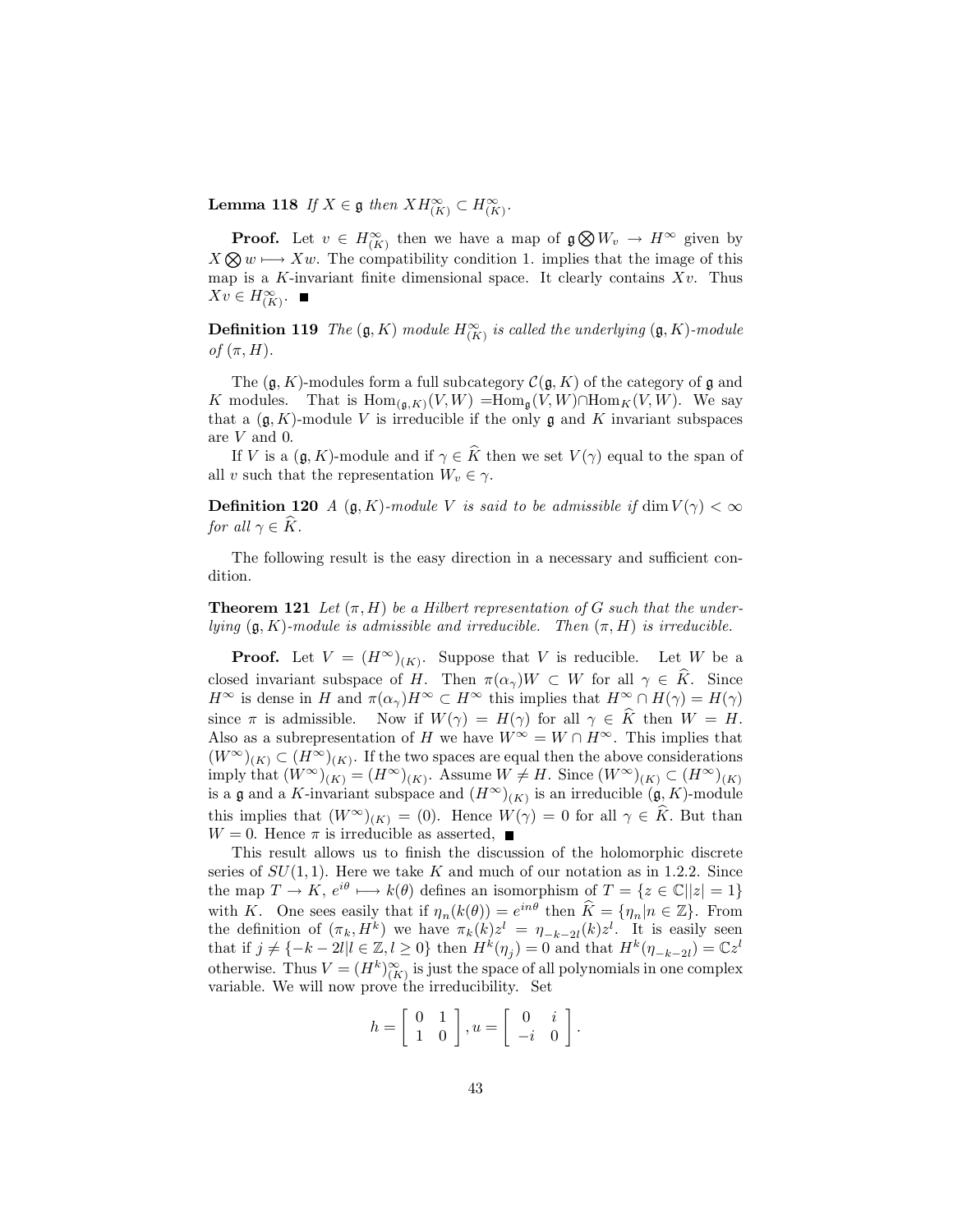Then both are elements of  $Lie(SU(1,1))$ . Set  $Z^+ = \frac{h-iu}{2}$  and  $Z^- = \frac{h+iu}{2}$  then

$$
Z^{+}z^{l} = -lz^{l-1}, Z^{-}z^{l} = (k+l)z^{l+1}, l \ge 0.
$$

Now suppose that W is an invariant non-zero subspace of V. Then  $W(\gamma) \neq 0$ for some  $\gamma \in \widehat{K}$ . This implies that  $z^l \in W$  for some  $l \geq 0$ . Now  $(Z^+)^l z^l = l!1$ . This  $1 \in W$ . But  $(Z^{-})^{m}1 = k(k+1)\cdots(k+m-1)z^{m}$ . Hence  $z^{m} \in W$  for all  $m \geq 0$  so  $W = V$ .

#### 1.2.5 A class of induced representations.

Let  $G$  be a locally compact, separable, unimodular, topological group and let K be a compact subgroup and P a closed subgroup such that  $PK = G$ . For example, G is a real reductive group, K is a maximal compact subgroup of  $G$ and  $P$  is a standard parabolic subgroup.

We note that we have shown that we may choose Haar measure on  $G$  such that if  $f \in C_c(G)$  then

$$
\int_G f(g) dg = \int_{P \times K} f(pk) dp dk
$$

where the integration in  $P$  is relative to left invariant measure and that in  $K$  is relative to normalized invariant measure (Proposition 48).

The following is also standard

**Lemma 122** If  $f \in C(K \cap P \backslash K) = C(P \backslash G)$  then there exists  $\varphi \in C_c(G)$  such that

$$
f(k) = \int_P \varphi(pk) dp.
$$

**Proof.** Consider the map  $p, k \mapsto pk$  of  $P \times K$  onto G. Then if  $pk = p_1k_1$ with  $p, p_1 \in P$  and  $k, k_1 \in K$  then  $(p_1)^{-1}p = k_1k^{-1} = m \in K \cap P$ . Hence  $p_1 = pm^{-1}$  and  $k_1 = mk$ . This implies that if we consider the left action  $m(p,k) = (pm^{-1}, mk), m \in K \cap P$  then G is homeomorphic with  $K \cap P \setminus (P \times K)$ . Let  $\phi \in C_c(P/K \cap P)$  and define  $\varphi(p,k) = \phi(p)f(k)$ . Then  $\varphi(pm.m^{-1}k) =$  $\varphi(p,k)$  for all  $p \in P$ ,  $k \in K$ ,  $m \in P \cap K$ . Assume that

$$
\int_P \phi(p) dp = 1.
$$

Then the formula in the statement is satisfied.  $\blacksquare$ 

The following integration formula is the key to parabolic induction for real (and p-adic) reductive groups. First we need some notation. If  $u \in C(P)$  and  $u(pm) = u(p)$  for  $p \in P$  and  $m \in P \cap K$  then we extend u to G by  $u(pk) = u(p)$ , for  $p \in P$  and  $k \in K$ . If  $h \in C(K)$  and  $h(mk) = h(k)$  for  $m \in K \cap P$  and  $k \in K$ then we extend h to G by setting  $h(pk) = h(k)$ ,  $p \in P, k \in K$ . Let  $\delta$  be the modular function of P. Then since  $\delta_{|K \cap P} = 1$  we may extend it to G as above.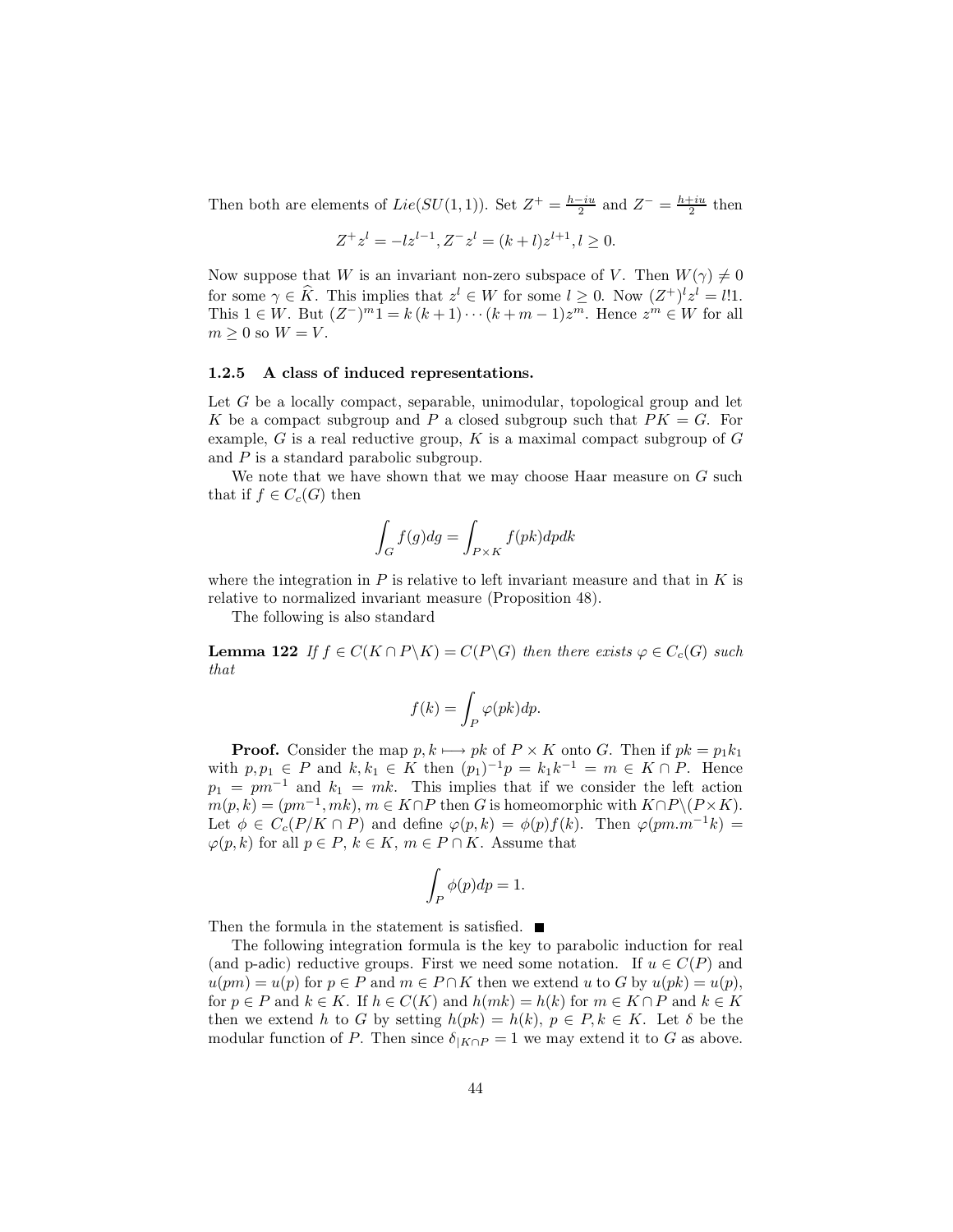**Lemma 123** Let  $f \in C(K \cap P \backslash K)$  then

$$
\int_{K} f(k)dk = \int_{K} f(kg)\delta(kg)dk
$$

for all  $g \in G$ .

**Proof.** Let  $\varphi$  be as in the previous lemma. Then

$$
\int_{K} f(k)dk = \int_{G} \varphi(x)dx = \int_{G} \varphi(xg)dg.
$$

If  $x \in G$  then we write  $x = p(x)k(x)$  for some choice of  $p(x)$  and  $k(x)$  the ambiguity of the choice will be irrelevant in the rest of the argument. We continue

$$
\int_{G} \varphi(xg)dx = \int_{P\times K} \varphi(pkg)dpdk = \int_{P\times K} \varphi(pp(kg)k(kg))dpdk
$$

$$
= \int_{P\times K} \delta(p(kg))\varphi(pk(kg))dpdk = \int_{K} \delta(p(kg))f(k(kg))dk.
$$

Since  $\delta(p(kg)) = \delta(kg)$  and  $f(k(kg)) = f(kg)$  the lemma follows.

We can now define the class of induced representations that are important to the harmonic analysis of reductive groups. Let  $(\sigma, H_{\sigma})$  be a Hilbert representation of  $P$ . Lemma 106 implies that we may assume that it is unitary when restricted to  $K \cap P$ . Let  $H_o^{\sigma}$  denote the space of all continuous functions

$$
f: G \to H_{\sigma}
$$

such that  $f(pg) = \delta(p)^{\frac{1}{2}} \sigma(p) f(g)$  for  $p \in P$  and  $g \in G$ . We note that if  $f \in H^{\sigma}_{\alpha}$ and  $f_{|K} = 0$  then  $f = 0$ . We endow  $H_o^{\sigma}$  with a pre-Hilbert space structure by taking

$$
\langle f_1, f_2 \rangle = \int_K \langle f_1(k), f_2(k) \rangle \, dk
$$

for  $f_1, f_2 \in H_0^{\sigma}$  (here the inner product inside the integral is that of  $H_{\sigma}$ ). Let  $H^{\sigma}$  denote the Hilbert space completion of  $H^{\sigma}_{\sigma}$ . If  $g \in G$  then we define the operator  $\pi_{\sigma}(g)$  on  $H_o^{\sigma}$  by  $\pi_{\sigma}(g)f(x) = f(xg)$ .

**Lemma 124** If  $g \in G$  then  $\pi(g)$  extends to a bounded operator on  $H^{\sigma}$ . Furthermore,  $(\pi_{\sigma}, H^{\sigma})$  defines a Hilbert representation of G which is unitary if  $(\sigma, H_{\sigma})$ *is unitary.* 

**Proof.** As above, we will write  $x = p(x)k(x)$ . If  $\Omega$  is a compact subset of G then since the ambiguity is in  $K \cap P$  we see that  $p(\Omega) \subset \Omega'$  a compact subset of P. Thus there exists a constant  $C_{\Omega} < \infty$  such that  $\|\sigma(p(x))\| \leq C_{\Omega}$  for all  $x \in \Omega$ . If  $f \in H_o^{\sigma}$  then

$$
\|\pi_{\sigma}(g)f\|^{2} = \int_{K} \|f(kg)\|^{2} dk = \int_{K} \delta(p(kg)) \|\sigma(p(kg))f(k(kg))\|^{2} dk. \tag{8}
$$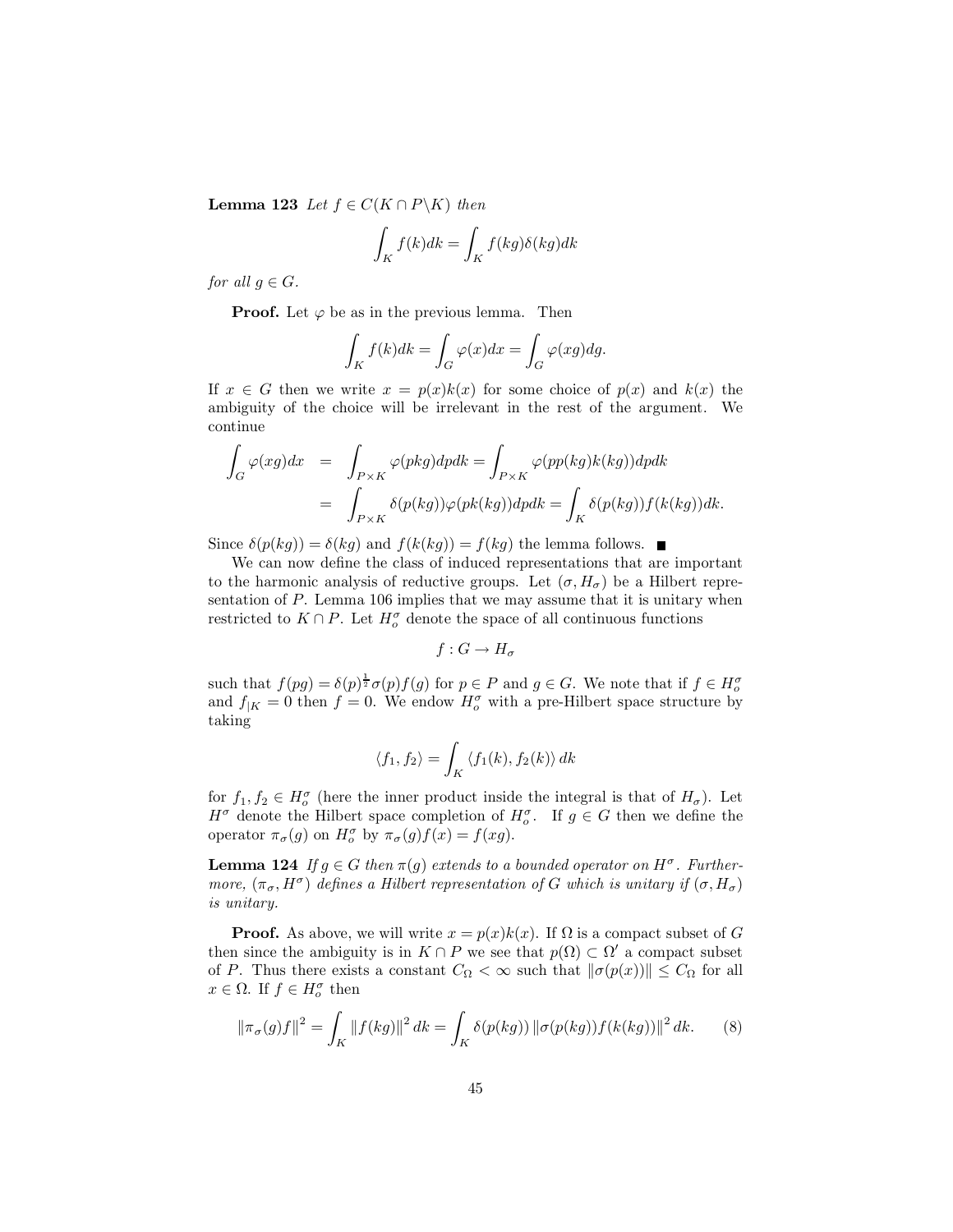Now if  $g \in \Omega$  then this last expression is less than or equal to

$$
C_{\Omega}^{2} \int_{K} \delta(p(kg)) \|f(k(kg))\|^{2} dk = C_{\Omega}^{2} \|f\|^{2}
$$

in light of the previous lemma. Thus  $\|\pi_{\sigma}(g)\| \leq C_{\Omega}$ . We note that (8) above combined with the integral formula above implies that  $\pi_{\sigma}(q)$ , for  $q \in G$ , is unitary if  $\sigma$  is unitary. We leave it to the reader to check that the matrix coefficients  $g \mapsto \langle \pi_{\sigma}(g)u, v \rangle$  are continuous for  $u, v \in H_o^{\sigma}$ . Thus Lemma 73 (properly extended) implies that  $\pi_{\sigma}$  defines a representation of G.  $\blacksquare$ 

The representation  $(\pi_{\sigma}, H^{\sigma})$  is usually denoted  $Ind_{P}^{G}(\sigma)$  or  $Ind_{P}^{G}(H_{\sigma})$  and called an *induced* representation. We will now study the  $K$ -isotypic components of these representations under the hypothesis that the restriction of  $\sigma$  to  $K \cap P$ has finite multiplicities that is if  $\mu \in \widehat{K} \cap \overline{P}$  then  $\dim H_{\sigma}(\mu) < \infty$ . We note that this restriction of  $\pi_{\sigma}$  to K is the K representation  $Ind_{K\cap P}^{K}(\sigma_{|K\cap P})$ . We set  $M = K \cap P$  and  $\tau = \sigma_{|K \cap P}$ . We denote the induced representation to K by  $(\rho_\tau, V^\tau).$ 

**Lemma 125** The representation  $(\rho, V^{\tau})$  is the unitary direct sum of the representations  $Ind_M^K(H_{\sigma}(\mu))$  for  $\mu \in \widehat{M}$ .

**Proof.** Set  $V_o^{\tau}$  equal to the subspace of  $V^{\tau}$  consisting of continuous elements. Let  $P_{\mu}$  be the orthogonal projection of  $H_{\sigma}$  onto  $H_{\sigma}(\mu)$ . If  $f \in V_{\sigma}^{\tau}$  then set  $f^{\mu}(k) = P_{\mu}f(k)$ . Then  $f^{\mu} \in V_{\sigma}^{\tau}$  and  $f = \sum f^{\mu}$  in  $V^{\tau}$ . Clearly,  $f^{\mu} \in Ind_{M}^{K}(H_{\sigma}(\mu)).$  The lemma follows.

The next result is a generalization of the classical Frobenius reciprocity.

**Proposition 126** Let  $(\nu, W)$  be a finite dimensional representation of K. Then the set of all  $\mu \in \widehat{M}$  such that

$$
L_K(W, Ind_M^K(H_{\sigma}(\mu))) \neq 0
$$

is finite. Furthermore  $L_K(W, H^{\sigma}) = \sum_{\mu} L_K(W, Ind_M^K(H_{\sigma}(\mu)))$  (a finite sum by the above). Finally, there is a natural isomorphism of  $L_K(W, Ind_M^K(H_{\sigma}(\mu)))$ with  $L_M(W, H_\sigma(\mu))$ .

**Proof.** Let  $T \in L_K(W, Ind_M^K(H_{\sigma}(\mu)))$  and let  $\gamma \in \widehat{K}$  be such that  $W(\gamma) \neq$ 0. Then  $T(W(\gamma)) \subset Ind_{M}^{K}(H_{\sigma}(\mu))(\gamma) = \pi_{\sigma}(\alpha_{\gamma}) Ind_{M}^{K}(H_{\sigma}(\mu))$ . This space us contained in  $H_{\sigma}^{\sigma}$ . Since dim  $W < \infty$  this implies that  $T(W)$  is contained in the continuous elements of  $Ind_M^K(H_{\sigma}(\mu)) = W_{\sigma,\mu}$ . Thus if  $w \in W$  we can define  $T(w)(1)$ . We use the notation  $\widehat{T}(w)$  for  $T(w)(1)$ . Then since  $T(\nu(k)w)(1) =$  $T(w)(k)$  for  $k \in K$ . The map  $T \mapsto \hat{T}$  is injective. We also note that  $\widehat{T} \in L_M(W, H_\sigma(\mu)).$  Since dim  $W < \infty$  this implies the first assertion of the proposition. Suppose that  $S \in L_M(W, H_\sigma(\mu))$  then define  $\widetilde{S}(w)(k) = S(\nu(k)w)$ . Then  $\widetilde{S} \in L_K(W, Ind_M^K(H_{\sigma}(\mu)))$ . It is clear that  $\widetilde{\widehat{T}} = T$  and  $\widetilde{\widehat{S}} = S$ .

By analogy with the definition of the last section we will say that a representation  $(\pi, H)$  of G is K-admissible for K if dim  $H(\gamma) < \infty$  for all  $\gamma \in \hat{K}$ . This is